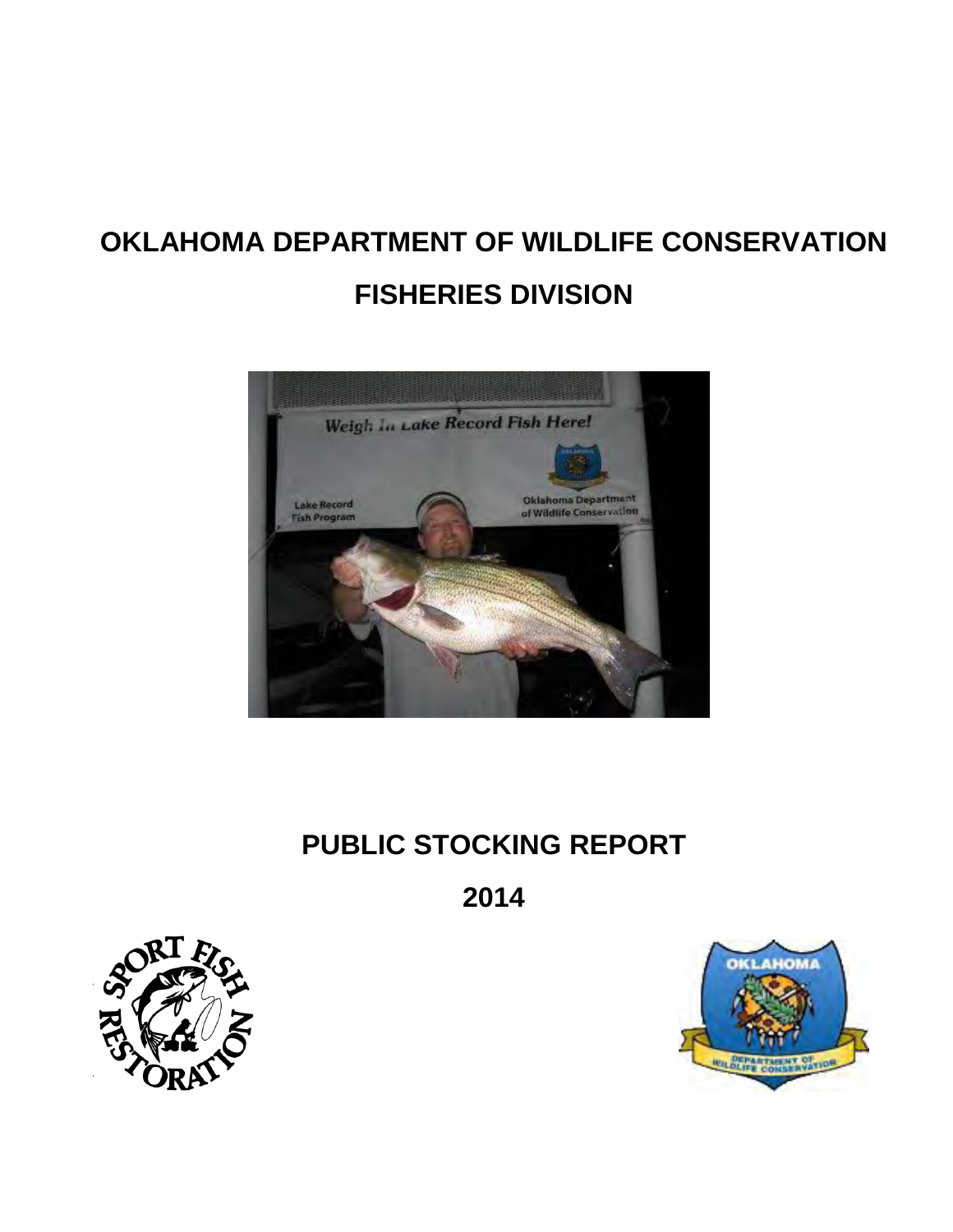| Summary of Species Stocked January through December 2014 | 3<br>3         |
|----------------------------------------------------------|----------------|
|                                                          | $\overline{4}$ |
|                                                          | 4              |
|                                                          | 5              |
|                                                          | 6              |
|                                                          | $\overline{7}$ |
|                                                          | 9              |
|                                                          | 11             |
|                                                          | 13             |
|                                                          | 14             |
|                                                          | 17             |
|                                                          | 19             |
|                                                          | 19             |
|                                                          | 19             |
|                                                          | 19             |
|                                                          | 23             |
|                                                          | 25             |
|                                                          | 25             |
|                                                          | 26             |
|                                                          | 26             |
|                                                          | 26             |
|                                                          | 31             |
|                                                          | 31             |
|                                                          | 31             |
|                                                          | 32             |
|                                                          | 32             |
|                                                          | 32             |
|                                                          | 33             |
|                                                          | 34             |
|                                                          | 34             |

# **TABLE OF CONTENTS**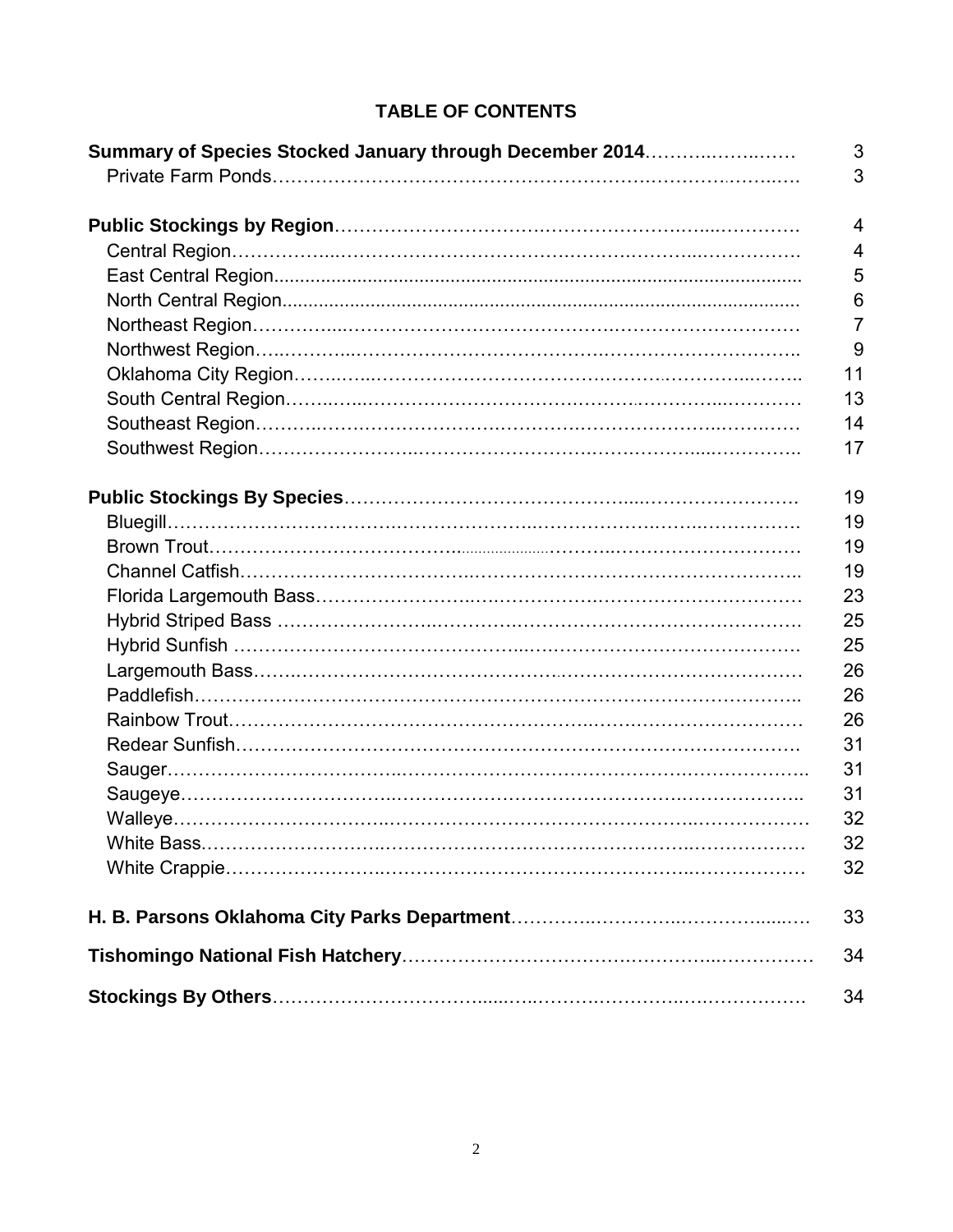# **SUMMARY OF SPECIES STOCKED**

### **JANUARY 2014 THROUGH DECEMBER 2014**

| <b>Public Waters</b>                  |            |
|---------------------------------------|------------|
| <b>Bluegill</b>                       | 163,250    |
| <b>Brown Trout</b>                    | 20,036     |
| <b>Channel Catfish</b>                | 326,263    |
| Florida Largemouth Bass               | 1,677,621  |
| <b>Hybrid Striped Bass</b>            | 771,042    |
| <b>Hybrid Sunfish</b>                 | 3,305      |
| Largemouth Bass                       | 55,283     |
| Paddlefish                            | 2,005      |
| <b>Rainbow Trout</b>                  | 275,482    |
| <b>Redear Sunfish</b>                 | 12         |
| Sauger                                | 32,000     |
| Saugeye                               | 992,421    |
| Walleye                               | 6,661,976  |
| <b>White Bass</b>                     | 175        |
| <b>White Crappie</b>                  | 255        |
| <b>Total Stocked in Public Waters</b> | 10,981,126 |
|                                       |            |
| <b>Private Farm Ponds</b>             |            |
| <b>Bluegill</b>                       | 165,505    |
| <b>Channel Catfish</b>                | 37,751     |
| Largemouth Bass                       | 53,250     |
| Sunfish                               | 47,765     |
| <b>Total Stocked in 2014</b>          | 304,271    |
|                                       |            |
| <b>GRAND TOTAL STOCKED IN 2014</b>    | 11,285,397 |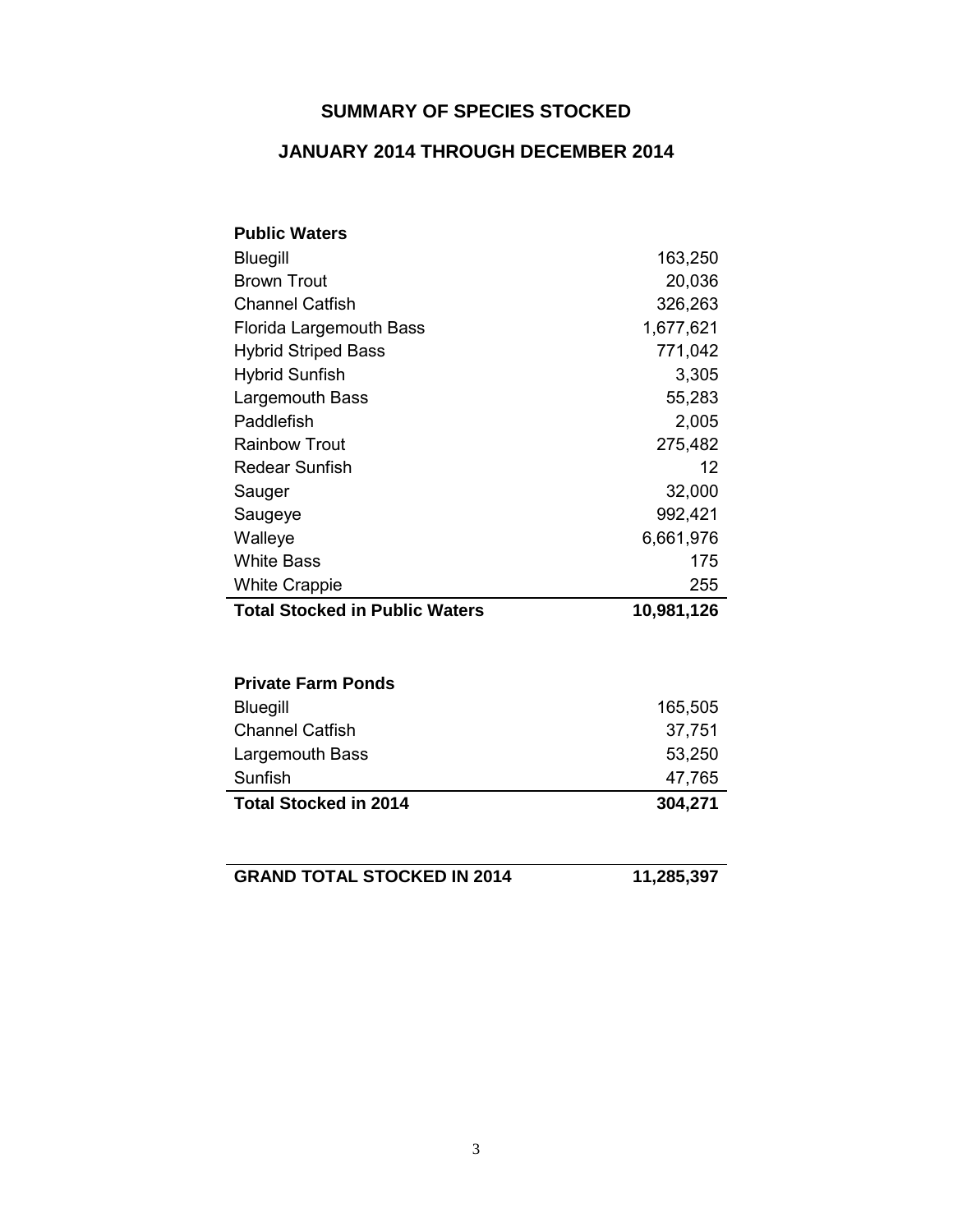# **STOCKINGS BY REGION**

### **CENTRAL REGION**

| Lake                               | <b>Species</b>                 | <b>Number</b> | <b>Size</b>    | County       |
|------------------------------------|--------------------------------|---------------|----------------|--------------|
| <b>Clearview City</b>              | <b>Channel Catfish</b>         | 1,162         | 7              | Okfuskee     |
| Dale Jenkins Pond                  | <b>Channel Catfish</b>         | 200           | 10             | Hughes       |
| Davenport                          | <b>Channel Catfish</b>         | 1,204         | 7              | Lincoln      |
| Jim Hall Lake                      | <b>Channel Catfish</b>         | 7,602         | 7              | Okfuskee     |
| Jim Hall Lake                      | <b>Channel Catfish</b>         | 10,398        | $\overline{7}$ | Okfuskee     |
| Konawa                             | <b>Hybrid Striped Bass</b>     | 9,100         | 1.5            | Seminole     |
| Konawa                             | <b>Hybrid Striped Bass</b>     | 4,900         | 1.75           | Seminole     |
| Magnolia Park                      | <b>Hybrid Sunfish</b>          | 855           | 4              | Seminole     |
| <b>Nichols Park</b>                | <b>Channel Catfish</b>         | 1,627         | 7              | Okmulgee     |
| <b>Okemah City</b>                 | Florida Largemouth Bass        | 30,400        | 1.5            | Okfuskee     |
| Okmulgee                           | <b>Channel Catfish</b>         | 21,715        | 7              | Okmulgee     |
| Okmulgee                           | <b>Channel Catfish</b>         | 5025          | 7              | Okmulgee     |
| Okmulgee Kiddie #1                 | <b>Channel Catfish</b>         | 250           | 12             | Okmulgee     |
| Okmulgee Kiddie #1                 | <b>Channel Catfish</b>         | 250           | 10             | Okmulgee     |
| Okmulgee Kiddie #1                 | <b>Channel Catfish</b>         | 250           | 12             | Okmulgee     |
| Okmulgee Kiddie #1                 | <b>Hybrid Sunfish</b>          | 150           | $\overline{4}$ | Okmulgee     |
| Okmulgee Kiddie #2                 | <b>Channel Catfish</b>         | 250           | 12             | Okmulgee     |
| Okmulgee Kiddie #2                 | <b>Channel Catfish</b>         | 250           | 10             | Okmulgee     |
| Okmulgee Kiddie #2                 | <b>Hybrid Sunfish</b>          | 150           | 4              | Okmulgee     |
| Okmulgee Kiddie #1                 | <b>Channel Catfish</b>         | 250           | 14             | Okmulgee     |
| Okmulgee Kiddie #2                 | <b>Channel Catfish</b>         | 250           | 14             | Okmulgee     |
| Okmulgee Kiddie #2                 | <b>Channel Catfish</b>         | 250           | 12             | Okmulgee     |
| OSU Tech Pond - Okmulgee           | <b>Hybrid Sunfish</b>          | 300           | 4              | Okmulgee     |
| Prague                             | Florida Largemouth Bass        | 31,825        | 1.5            | Lincoln      |
| Sac Fox Nation Tribal Pond         | <b>Channel Catfish</b>         | 400           | 10             | Lincoln      |
| Seminole State College Pond        | <b>Hybrid Sunfish</b>          | 375           | 4              | Seminole     |
| Shawnee #1                         | <b>Channel Catfish</b>         | 5,600         | 7              | Pottawatomie |
| Shawnee #1                         | <b>Channel Catfish</b>         | 5,600         | 7              | Pottawatomie |
| Shawnee #1                         | <b>Channel Catfish</b>         | 6,216         | 7              | Pottawatomie |
| Shawnee 1                          | Saugeye                        | 34,713        | 1.5            | Pottawatomie |
| Shawnee 2                          | Saugeye                        | 29,580        | 1.5            | Pottawatomie |
| Sportsman                          | Florida Largemouth Bass        | 16,100        | 1.5            | Seminole     |
| Sportsman                          | <b>Florida Largemouth Bass</b> | 14,250        | 1.5            | Seminole     |
| Sportsman                          | <b>Channel Catfish</b>         | 2,133         | 7              | Seminole     |
| Sportsman                          | <b>Channel Catfish</b>         | 5,670         | 7              | Seminole     |
| Sportsman                          | <b>Channel Catfish</b>         | 6,300         | 7              | Seminole     |
| <b>Tecumseh City</b>               | <b>Channel Catfish</b>         | 5,080         | 7              | Pottawatomie |
| <b>USFWS Deep Fork Refuge Pond</b> | <b>Channel Catfish</b>         | 500           | 12             | Okmulgee     |
| Weleetka                           | Florida Largemouth Bass        | 23,862        | 1              | Okfuskee     |
| Weleetka                           | Florida Largemouth Bass        | 47,850        | 1              | Okfuskee     |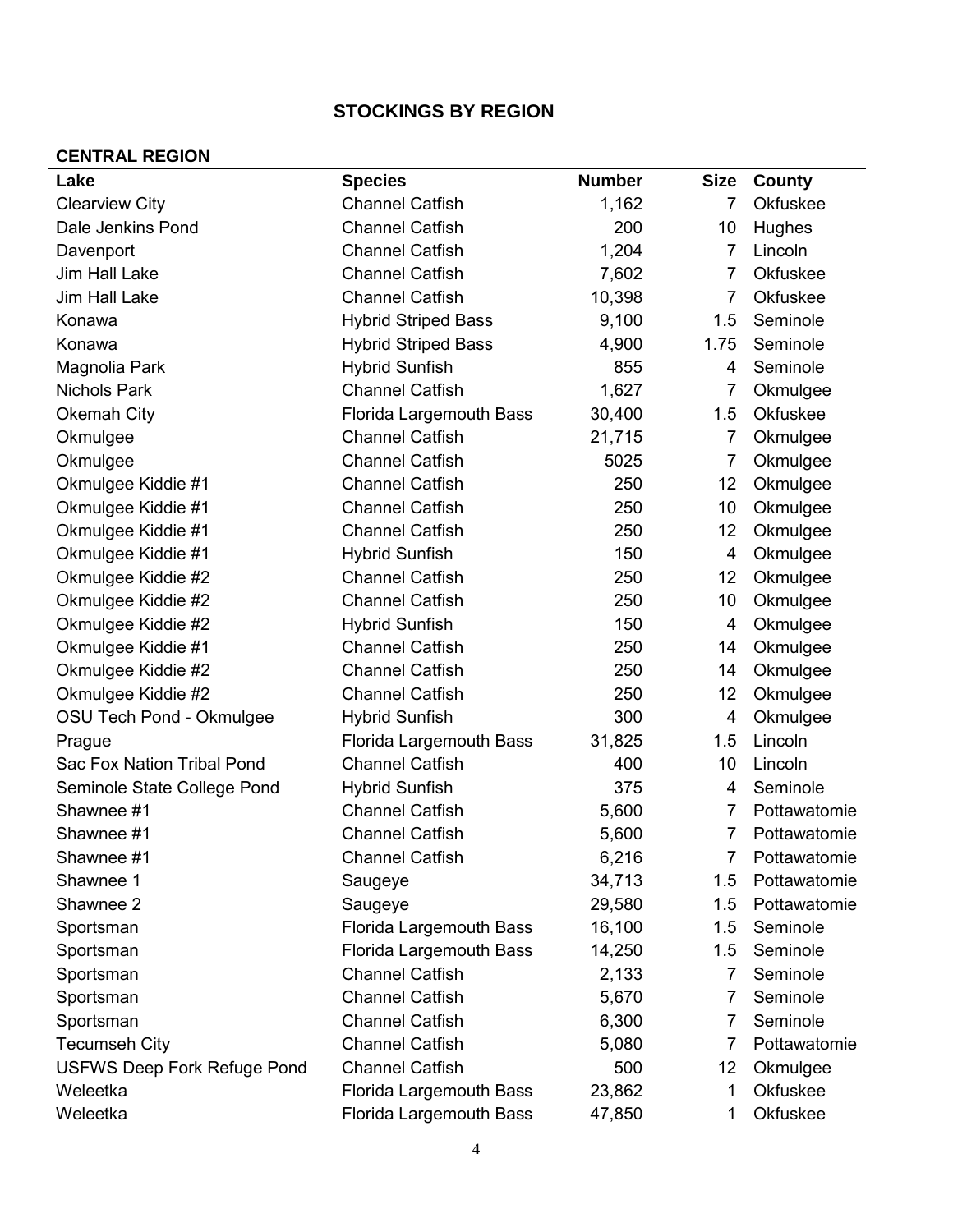### **CENTRAL REGION (continued)**

| Lake                                       | <b>Species</b>          | <b>Number</b> |      | Size County  |
|--------------------------------------------|-------------------------|---------------|------|--------------|
| Wes Watkins                                | Largemouth Bass         | 14,400        |      | Pottawatomie |
| Wes Watkins                                | <b>Hybrid Sunfish</b>   | 75            | 4    | Pottawatomie |
| Wetumka                                    | Florida Largemouth Bass | 30,400        |      | 1.5 Hughes   |
| Wewoka                                     | Saugeye                 | 7,800         | 2.25 | Seminole     |
| <b>Central Region - Total Fish Stocked</b> |                         | 385,517       |      |              |

### **EAST CENTRAL REGION**

| Lake                  | <b>Species</b>                 | <b>Number</b> | <b>Size</b> | <b>County</b> |
|-----------------------|--------------------------------|---------------|-------------|---------------|
| <b>Arkansas River</b> | Sauger                         | 32,000        | 1.5         | Wagoner       |
| <b>Beggs City</b>     | Florida Largemouth Bass        | 37,290        | 1           | Okmulgee      |
| <b>Beggs City</b>     | <b>Florida Largemouth Bass</b> | 63,140        | 8           | Okmulgee      |
| Eufala                | Florida Largemouth Bass        | 78,750        | 1.5         | McIntosh      |
| Eufala                | Florida Largemouth Bass        | 26,450        | 1.5         | McIntosh      |
| Honor Heights Park    | <b>Channel Catfish</b>         | 400           | 13          | Muskogee      |
| <b>Illinois River</b> | <b>Rainbow Trout</b>           | 2,480         | 10.89       | Sequoyah      |
| <b>Illinois River</b> | <b>Rainbow Trout</b>           | 2,329         | 11.32       | Sequoyah      |
| <b>Illinois River</b> | <b>Rainbow Trout</b>           | 2,329         | 11.43       | Sequoyah      |
| <b>Illinois River</b> | <b>Brown Trout</b>             | 8,018         | 6.85        | Sequoyah      |
| <b>Illinois River</b> | <b>Rainbow Trout</b>           | 2,329         | 11.32       | Sequoyah      |
| <b>Illinois River</b> | <b>Rainbow Trout</b>           | 2,329         | 11.26       | Sequoyah      |
| <b>Illinois River</b> | <b>Rainbow Trout</b>           | 2,329         | 10.95       | Sequoyah      |
| <b>Illinois River</b> | <b>Rainbow Trout</b>           | 2,000         | 11.38       | Sequoyah      |
| <b>Illinois River</b> | <b>Rainbow Trout</b>           | 2,329         | 11.46       | Sequoyah      |
| <b>Illinois River</b> | <b>Rainbow Trout</b>           | 2,329         | 10.97       | Sequoyah      |
| <b>Illinois River</b> | <b>Rainbow Trout</b>           | 2,329         | 11.46       | Sequoyah      |
| <b>Illinois River</b> | <b>Rainbow Trout</b>           | 2,329         | 10.93       | Sequoyah      |
| <b>Illinois River</b> | <b>Rainbow Trout</b>           | 150           | 14          | Sequoyah      |
| <b>Illinois River</b> | <b>Rainbow Trout</b>           | 2,329         | 10.83       | Sequoyah      |
| <b>Illinois River</b> | <b>Rainbow Trout</b>           | 2,329         | 11.39       | Sequoyah      |
| <b>Illinois River</b> | <b>Rainbow Trout</b>           | 115           | 14          | Sequoyah      |
| <b>Illinois River</b> | <b>Rainbow Trout</b>           | 2,329         | 11.23       | Sequoyah      |
| <b>Illinois River</b> | <b>Rainbow Trout</b>           | 2,329         | 10.91       | Sequoyah      |
| <b>Illinois River</b> | <b>Rainbow Trout</b>           | 2,329         | 11.28       | Sequoyah      |
| <b>Illinois River</b> | <b>Rainbow Trout</b>           | 2,329         | 11.09       | Sequoyah      |
| <b>Illinois River</b> | <b>Rainbow Trout</b>           | 2,329         | 10.87       | Sequoyah      |
| <b>Illinois River</b> | <b>Rainbow Trout</b>           | 2,329         | 11.09       | Sequoyah      |
| <b>Illinois River</b> | <b>Rainbow Trout</b>           | 1,042         | 11.13       | Sequoyah      |
| <b>Illinois River</b> | <b>Rainbow Trout</b>           | 1,287         | 11.25       | Sequoyah      |
| <b>Illinois River</b> | <b>Rainbow Trout</b>           | 2,329         | 11.31       | Sequoyah      |
| <b>Illinois River</b> | <b>Rainbow Trout</b>           | 2,405         | 11          | Sequoyah      |
| <b>Illinois River</b> | <b>Rainbow Trout</b>           | 2,329         | 10.93       | Sequoyah      |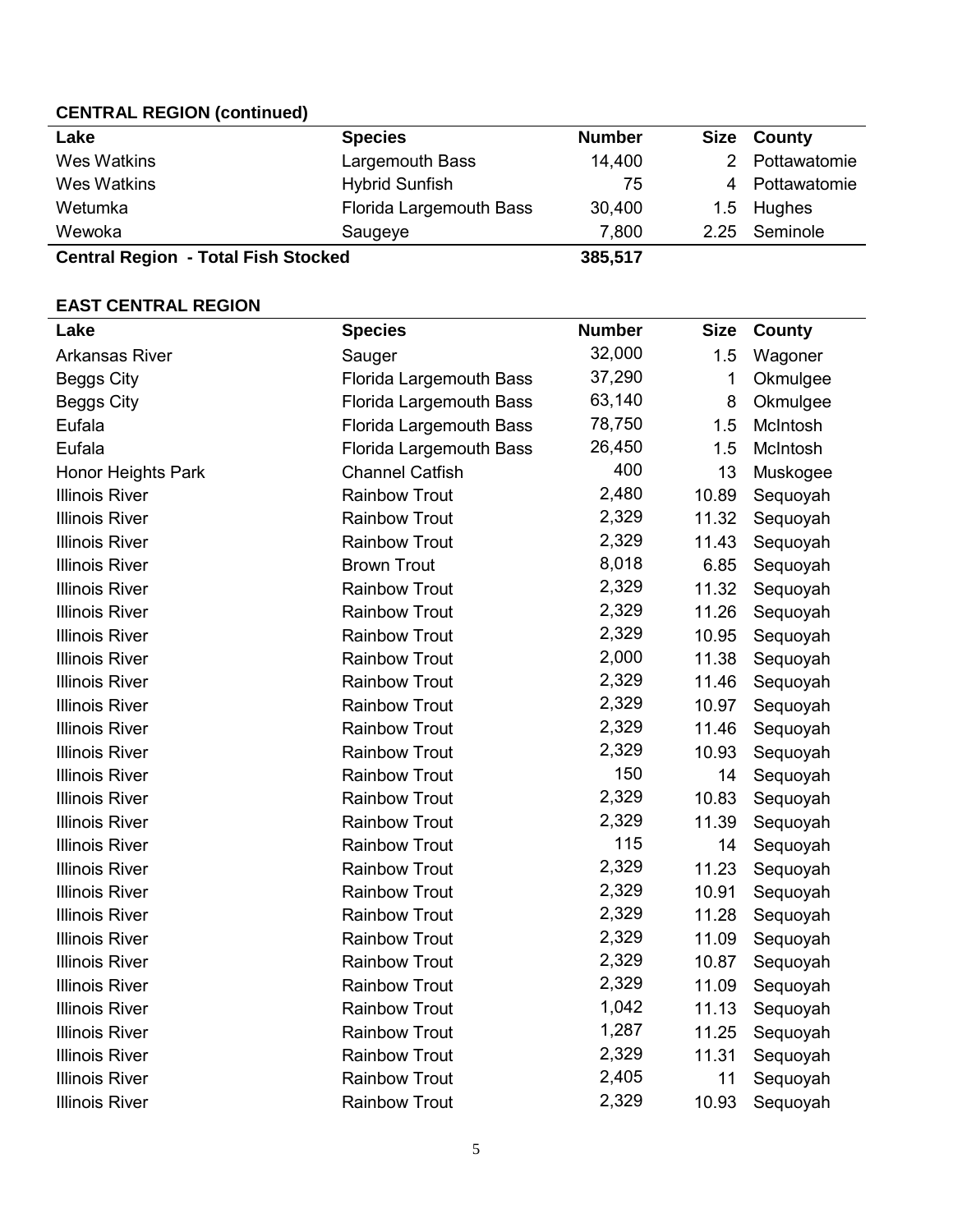# **EAST CENTRAL REGION (continued)**

| <b>Species</b>          | <b>Number</b>  | <b>Size</b>    | <b>County</b> |
|-------------------------|----------------|----------------|---------------|
| <b>Rainbow Trout</b>    | 2,329          | 11.43          | Sequoyah      |
| <b>Rainbow Trout</b>    | 2,329          | 11.17          | Sequoyah      |
| <b>Rainbow Trout</b>    | 2,329          | 11.21          | Sequoyah      |
| <b>Rainbow Trout</b>    | 2,329          | 11.43          | Sequoyah      |
| <b>Rainbow Trout</b>    | 2,329          | 11.24          | Sequoyah      |
| <b>Rainbow Trout</b>    | 2,329          | 11             | Sequoyah      |
| <b>Rainbow Trout</b>    | 2,130          | 11.46          | Sequoyah      |
| <b>Rainbow Trout</b>    | 2,405          | 11.03          | Sequoyah      |
| <b>Rainbow Trout</b>    | 2,405          | 10.83          | Sequoyah      |
| <b>Rainbow Trout</b>    | 2,130          | 11.46          | Sequoyah      |
| <b>Rainbow Trout</b>    | 2,120          | 11.48          | Sequoyah      |
| <b>Rainbow Trout</b>    | 2,600          | 10.72          | Sequoyah      |
| <b>Rainbow Trout</b>    | 1,202          | 11.25          | Sequoyah      |
| <b>Rainbow Trout</b>    | 1,449          | 11.53          | Sequoyah      |
| <b>Rainbow Trout</b>    | 1,405          | 11.02          | Sequoyah      |
| <b>Rainbow Trout</b>    | 2,405          | 11             | Sequoyah      |
| <b>Rainbow Trout</b>    | 2,405          | 10.99          | Sequoyah      |
| <b>Rainbow Trout</b>    | 2,460          | 10.93          | Sequoyah      |
| <b>Rainbow Trout</b>    | 2,405          | 10.95          | Sequoyah      |
| <b>Rainbow Trout</b>    | 2,160          | 11.41          | Sequoyah      |
| Florida Largemouth Bass | 367            | 10             | McIntosh      |
| <b>Channel Catfish</b>  | 1,017          | 11             | Sequoyah      |
| <b>Channel Catfish</b>  | 3,541          | 7              | Muskogee      |
| <b>Channel Catfish</b>  | 930            | 11             | Sequoyah      |
|                         | Tatal Fiale Of | <b>011.000</b> |               |

**East Central Region - Total Fish Stocked 244,088**

### **NORTHCENTRAL REGION**

| Lake                          | <b>Species</b>             | <b>Number</b> | <b>Size</b> | County |
|-------------------------------|----------------------------|---------------|-------------|--------|
| <b>Birch</b>                  | <b>Hybrid Striped Bass</b> | 11,370        | 1.5         | Osage  |
| <b>Blue Stem/Osage</b>        | Saugeye                    | 16,226        | 1.5         | Osage  |
| Camp McFadden Pond (new pond) | <b>Channel Catfish</b>     | 100           | 12          | Kay    |
| Camp McFadden Pond (new pond) | <b>Hybrid Sunfish</b>      | 200           | 6           | Kay    |
| <b>Carl Blackwell</b>         | Saugeye                    | 47,970        | 1.75        | Payne  |
| <b>Carl Blackwell</b>         | Saugeye                    | 20,720        | 1.75        | Payne  |
| Carl Blackwell                | <b>Hybrid Striped Bass</b> | 33,800        | 1.5         | Payne  |
| Kaw                           | Walleye                    | 15,680        | 1.4         | Kay    |
| Kaw                           | <b>Hybrid Striped Bass</b> | 9,750         | 1.5         | Kay    |
| Kaw                           | Walleye                    | 17,700        | 1.5         | Kay    |
| <b>Marland Mansion</b>        | <b>Channel Catfish</b>     | 100           | 10          | Kay    |
| <b>Marland Mansion</b>        | <b>Hybrid Sunfish</b>      | 100           | 6           | Kay    |
| <b>McMurtry</b>               | Saugeye                    | 24,802        | 1.5         | Noble  |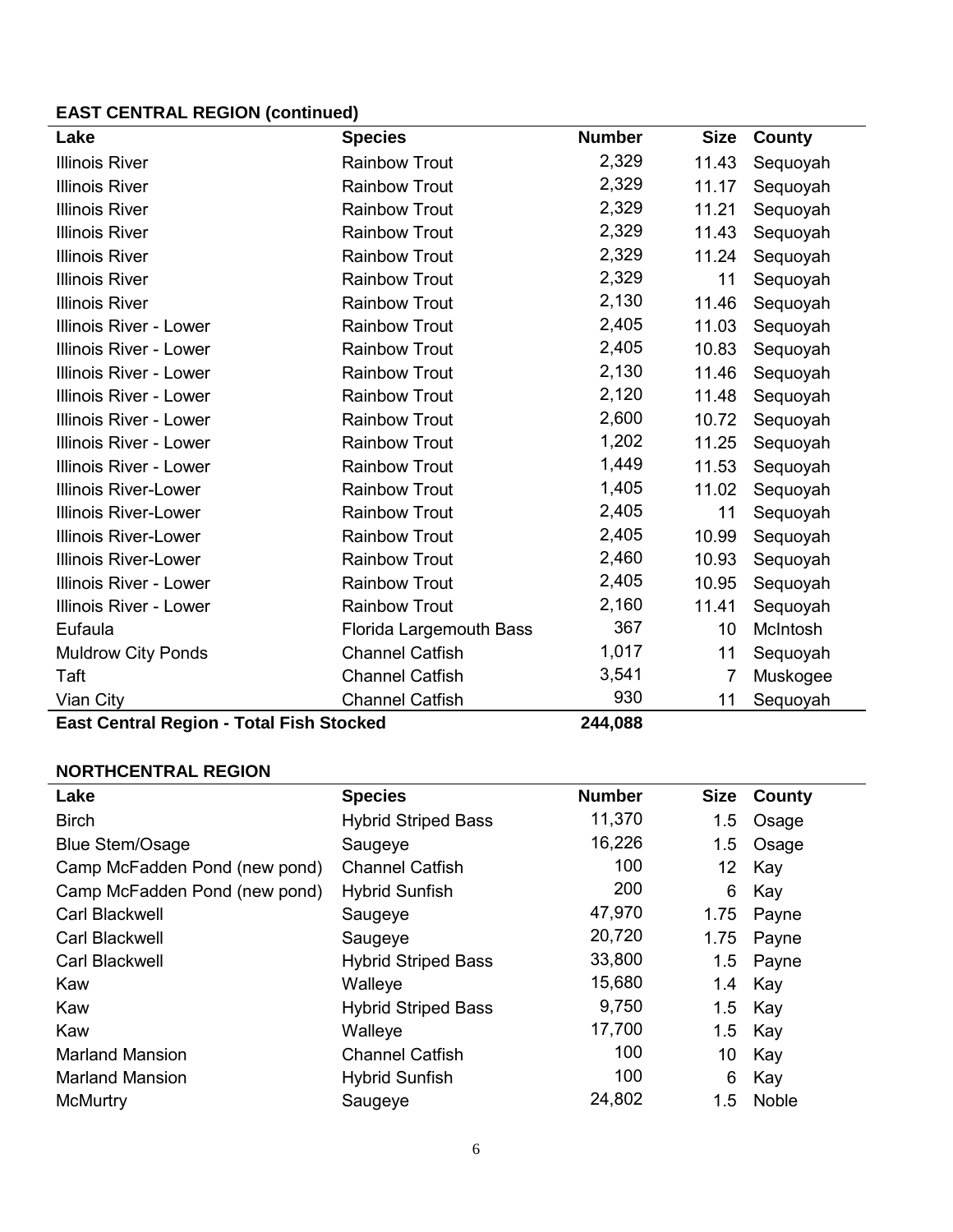### **NORTHCENTRAL REGION (continued)**

| . <u>.</u><br>Lake                              | <b>Species</b>                 | <b>Number</b> | <b>Size</b>     | County       |
|-------------------------------------------------|--------------------------------|---------------|-----------------|--------------|
| Pawhuska                                        | <b>Rainbow Trout</b>           | 1,475         | 9               | Osage        |
| Pawhuska                                        | <b>Rainbow Trout</b>           | 50            | 14-24           | Osage        |
| Pawhuska                                        | <b>Rainbow Trout</b>           | 1,400         | 9               | Osage        |
| Pawhuska                                        | <b>Rainbow Trout</b>           | 85            | 14-24           | Osage        |
| Pawhuska                                        | <b>Rainbow Trout</b>           | 2,400         | 9               | Osage        |
| Pawhuska                                        | <b>Rainbow Trout</b>           | 180           | 14-24           | Osage        |
| Pawhuska                                        | <b>Rainbow Trout</b>           | 1,250         | 9               | Osage        |
| Pawhuska                                        | <b>Rainbow Trout</b>           | 70            | 14-24           | Osage        |
| <b>Pawnee Bill State Park</b>                   | <b>Channel Catfish</b>         | 100           | 12              | Pawnee       |
| Perry CCC                                       | <b>Rainbow Trout</b>           | 1,200         | 9               | <b>Noble</b> |
| Perry CCC                                       | <b>Rainbow Trout</b>           | 45            | 14-24           | Noble        |
| Perry CCC                                       | <b>Rainbow Trout</b>           | 1,300         | 9               | Noble        |
| Perry CCC                                       | <b>Rainbow Trout</b>           | 30            | $14 - 24$       | <b>Noble</b> |
| Perry CCC                                       | <b>Rainbow Trout</b>           | 571           | 11.25           | Noble        |
| Perry CCC                                       | <b>Rainbow Trout</b>           | 825           | 9               | Noble        |
| Perry CCC                                       | <b>Rainbow Trout</b>           | 38            | $14 - 24$       | Noble        |
| Ponca City                                      | Saugeye                        | 16,226        | 1.5             | Kay          |
| Ponca City                                      | <b>Hybrid Striped Bass</b>     | 12,848        | 1.5             | Kay          |
| <b>Shell Creek</b>                              | Sauger                         | 12,169        | 1.5             | Osage        |
| <b>Skiatook</b>                                 | Walleye                        | 46,000        | 1.4             | Osage        |
| <b>Skiatook</b>                                 | Walleye                        | 58,800        | 1.4             | Osage        |
| <b>Skiatook</b>                                 | <b>Hybrid Striped Bass</b>     | 13,500        | 1.5             | Osage        |
| <b>Skiatook</b>                                 | <b>Hybrid Striped Bass</b>     | 59,500        | 1.5             | Osage        |
| <b>Skiatook</b>                                 | <b>Hybrid Striped Bass</b>     | 32,200        | 1.5             | Osage        |
| <b>Skiatook (Nursery Pond)</b>                  | Florida Largemouth Bass        | 15,006        | $\frac{3}{4}$   | Noble        |
| Sooner                                          | <b>Hybrid Striped Bass</b>     | 26,650        | 1.5             | Noble        |
| Sooner                                          | Sauger                         | 106,860       | 1.5             | Noble        |
| Sooner                                          | <b>Hybrid Striped Bass</b>     | 12,496        | 1.5             | <b>Noble</b> |
| Sooner                                          | <b>Hybrid Striped Bass</b>     | 15,000        | $\overline{2}$  | Noble        |
| Sooner                                          | <b>Hybrid Striped Bass</b>     | 15,000        | $\overline{2}$  | Noble        |
| Sooner                                          | <b>Florida Largemouth Bass</b> | 60,030        | $\frac{3}{4}$ " | Noble        |
| <b>Willow Springs Pond</b>                      | <b>Channel Catfish</b>         | 100           | 10              | Kay          |
| <b>Northcentral Region - Total Fish Stocked</b> |                                | 711,922       |                 |              |

### **NORTHEAST REGION**

| Lake                      | <b>Species</b>                 | <b>Number</b> |       | <b>Size County</b> |
|---------------------------|--------------------------------|---------------|-------|--------------------|
| <b>Arkansas River</b>     | Sauger                         | 32,000        |       | 1.5 Wagoner        |
| Beggs City                | Florida Largemouth Bass        | 37,290        |       | Okmulgee           |
| Beggs City                | <b>Florida Largemouth Bass</b> | 63,140        |       | 8 Okmulgee         |
| <b>Honor Heights Park</b> | <b>Channel Catfish</b>         | 400           | 13    | Muskogee           |
| <b>Illinois River</b>     | <b>Rainbow Trout</b>           | 2,480         | 10.89 | Sequoyah           |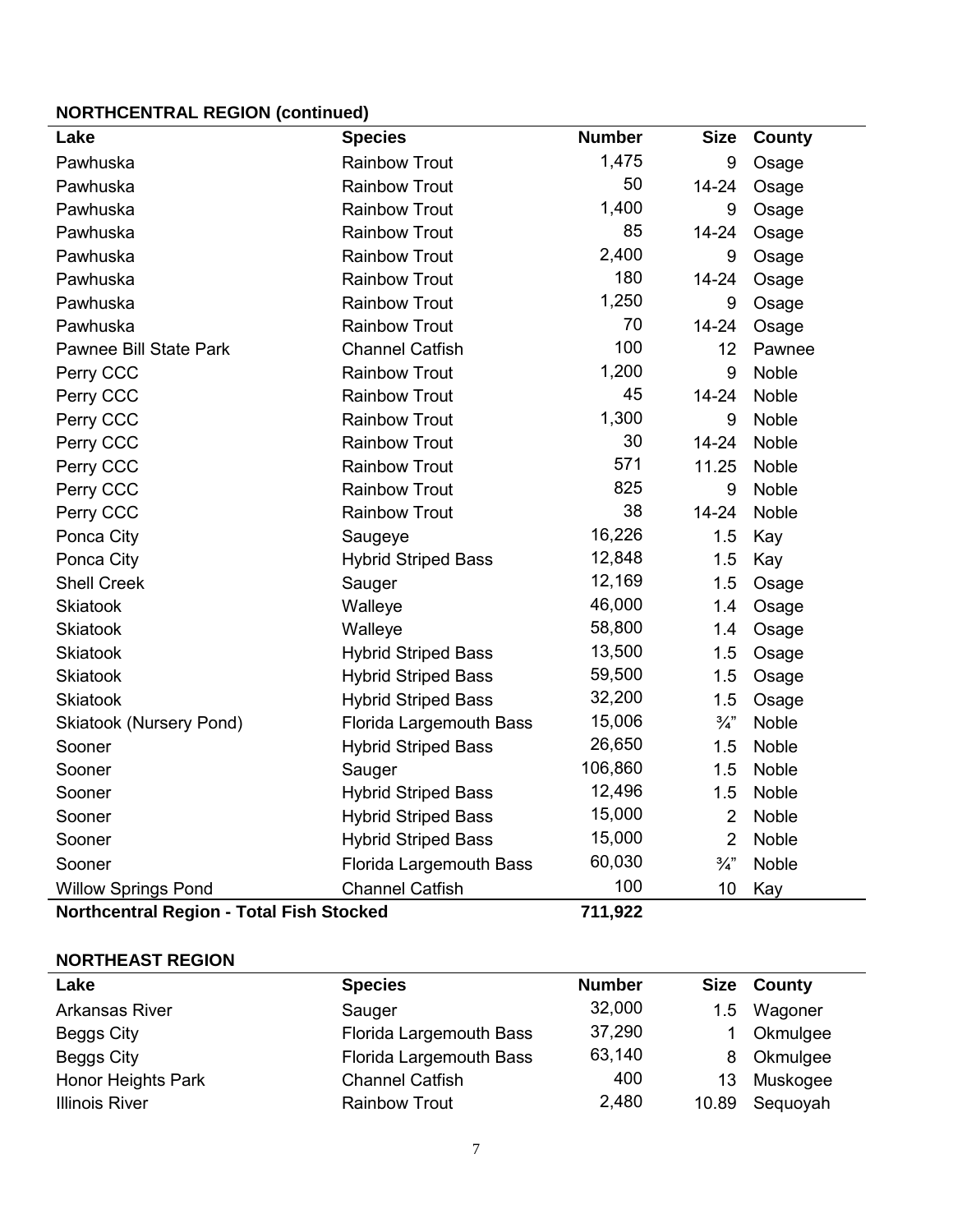# **NORTHEAST REGION (continued)**

| Lake                        | <b>Species</b>       | <b>Number</b> | <b>Size</b> | County   |
|-----------------------------|----------------------|---------------|-------------|----------|
| <b>Illinois River</b>       | <b>Rainbow Trout</b> | 2,329         | 11.32       | Sequoyah |
| <b>Illinois River</b>       | <b>Rainbow Trout</b> | 2,329         | 11.43       | Sequoyah |
| <b>Illinois River</b>       | <b>Brown Trout</b>   | 8,018         | 6.85        | Sequoyah |
| <b>Illinois River</b>       | <b>Rainbow Trout</b> | 2,329         | 11.32       | Sequoyah |
| <b>Illinois River</b>       | <b>Rainbow Trout</b> | 2,329         | 11.26       | Sequoyah |
| <b>Illinois River</b>       | <b>Rainbow Trout</b> | 2,329         | 10.95       | Sequoyah |
| <b>Illinois River</b>       | <b>Rainbow Trout</b> | 2,000         | 11.38       | Sequoyah |
| <b>Illinois River</b>       | <b>Rainbow Trout</b> | 2,329         | 11.46       | Sequoyah |
| <b>Illinois River</b>       | <b>Rainbow Trout</b> | 2,329         | 10.97       | Sequoyah |
| <b>Illinois River</b>       | <b>Rainbow Trout</b> | 2,329         | 11.46       | Sequoyah |
| <b>Illinois River</b>       | <b>Rainbow Trout</b> | 2,329         | 10.93       | Sequoyah |
| <b>Illinois River</b>       | <b>Rainbow Trout</b> | 150           | 14          | Sequoyah |
| <b>Illinois River</b>       | <b>Rainbow Trout</b> | 2,329         | 10.83       | Sequoyah |
| <b>Illinois River</b>       | <b>Rainbow Trout</b> | 2,329         | 11.39       | Sequoyah |
| <b>Illinois River</b>       | <b>Rainbow Trout</b> | 115           | 14          | Sequoyah |
| <b>Illinois River</b>       | <b>Rainbow Trout</b> | 2,329         | 11.23       | Sequoyah |
| <b>Illinois River</b>       | <b>Rainbow Trout</b> | 2,329         | 10.91       | Sequoyah |
| <b>Illinois River</b>       | <b>Rainbow Trout</b> | 2,329         | 11.28       | Sequoyah |
| <b>Illinois River</b>       | <b>Rainbow Trout</b> | 2,329         | 11.09       | Sequoyah |
| <b>Illinois River</b>       | <b>Rainbow Trout</b> | 2,329         | 10.87       | Sequoyah |
| <b>Illinois River</b>       | <b>Rainbow Trout</b> | 2,329         | 11.09       | Sequoyah |
| <b>Illinois River</b>       | <b>Rainbow Trout</b> | 1,042         | 11.13       | Sequoyah |
| <b>Illinois River</b>       | <b>Rainbow Trout</b> | 1,287         | 11.25       | Sequoyah |
| <b>Illinois River</b>       | <b>Rainbow Trout</b> | 2,329         | 11.31       | Sequoyah |
| <b>Illinois River</b>       | <b>Rainbow Trout</b> | 2,405         | 11          | Sequoyah |
| <b>Illinois River</b>       | <b>Rainbow Trout</b> | 2,329         | 10.93       | Sequoyah |
| <b>Illinois River</b>       | <b>Rainbow Trout</b> | 2,329         | 11.43       | Sequoyah |
| <b>Illinois River</b>       | <b>Rainbow Trout</b> | 2,329         | 11.17       | Sequoyah |
| <b>Illinois River</b>       | <b>Rainbow Trout</b> | 2,329         | 11.21       | Sequoyah |
| <b>Illinois River</b>       | <b>Rainbow Trout</b> | 2,329         | 11.43       | Sequoyah |
| <b>Illinois River</b>       | <b>Rainbow Trout</b> | 2,329         | 11.24       | Sequoyah |
| <b>Illinois River</b>       | <b>Rainbow Trout</b> | 2,329         | 11          | Sequoyah |
| <b>Illinois River</b>       | <b>Rainbow Trout</b> | 2,130         | 11.46       | Sequoyah |
| Illinois River - Lower      | <b>Rainbow Trout</b> | 2,405         | 11.03       | Sequoyah |
| Illinois River - Lower      | <b>Rainbow Trout</b> | 2,405         | 10.83       | Sequoyah |
| Illinois River - Lower      | <b>Rainbow Trout</b> | 2,130         | 11.46       | Sequoyah |
| Illinois River - Lower      | <b>Rainbow Trout</b> | 2,120         | 11.48       | Sequoyah |
| Illinois River - Lower      | <b>Rainbow Trout</b> | 2,600         | 10.72       | Sequoyah |
| Illinois River - Lower      | <b>Rainbow Trout</b> | 1,202         | 11.25       | Sequoyah |
| Illinois River - Lower      | <b>Rainbow Trout</b> | 1,449         | 11.53       | Sequoyah |
| <b>Illinois River-Lower</b> | <b>Rainbow Trout</b> | 1,405         | 11.02       | Sequoyah |
| <b>Illinois River-Lower</b> | <b>Rainbow Trout</b> | 2,405         | 11          | Sequoyah |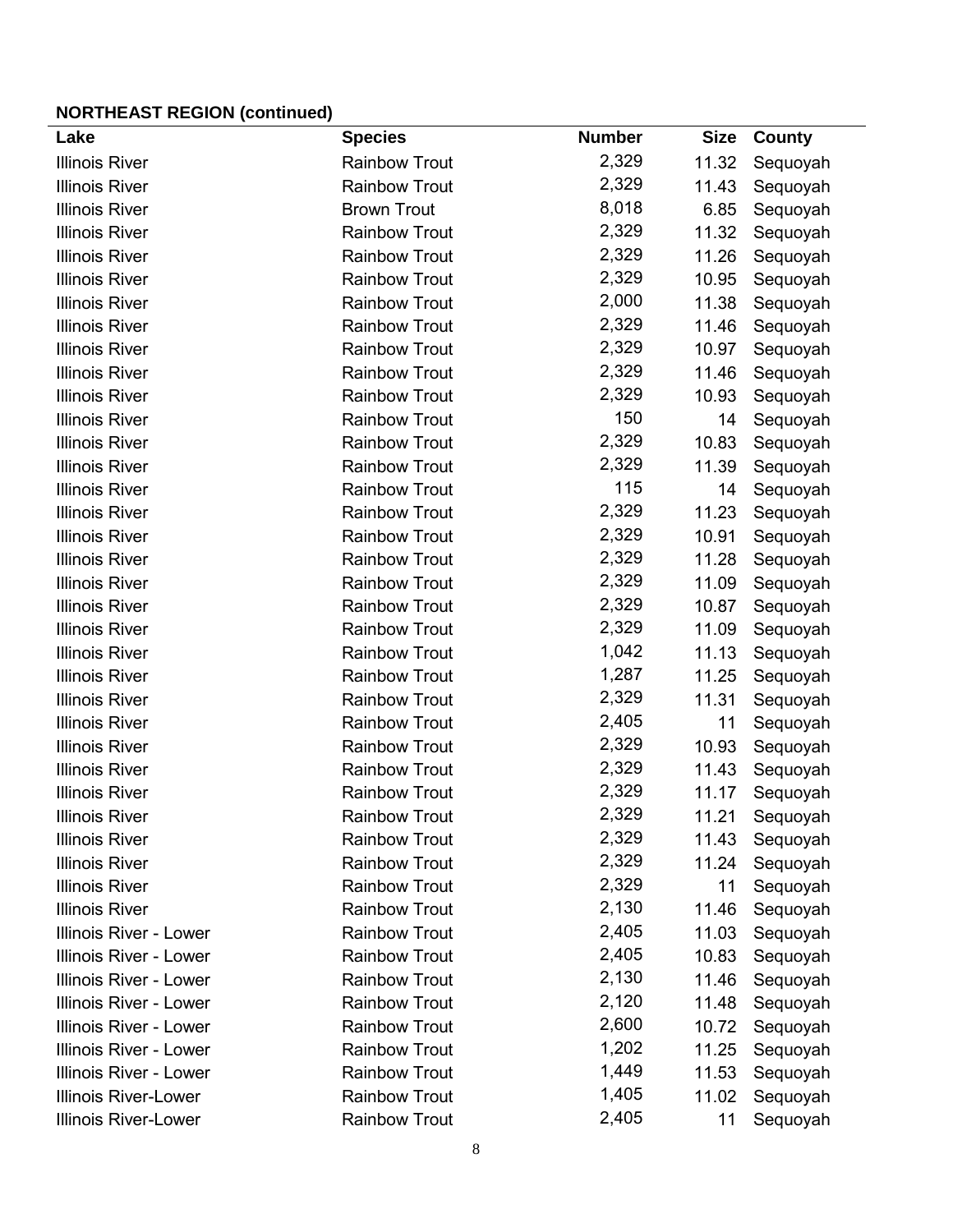# **NORTHEAST REGION (continued)**

| Lake                                  | <b>Species</b>          | <b>Number</b> | Size  | County          |
|---------------------------------------|-------------------------|---------------|-------|-----------------|
| <b>Illinois River-Lower</b>           | <b>Rainbow Trout</b>    | 2,405         | 10.99 | Sequoyah        |
| <b>Illinois River-Lower</b>           | <b>Rainbow Trout</b>    | 2,460         | 10.93 | Sequoyah        |
| Illinois River - Lower                | <b>Rainbow Trout</b>    | 2,405         | 10.95 | Sequoyah        |
| Illinois River - Lower                | <b>Rainbow Trout</b>    | 2,160         | 11.41 | Sequoyah        |
| Lake Eufaula                          | Florida Largemouth Bass | 367           | 10    | McIntosh        |
| <b>Muldrow City Ponds</b>             | <b>Channel Catfish</b>  | 1,017         | 11    | Sequoyah        |
| Taft                                  | <b>Channel Catfish</b>  | 3,541         |       | Muskogee        |
| Vian City                             | <b>Channel Catfish</b>  | 930           | 11    | Sequoyah        |
| Weleetka                              | Florida Largemouth Bass | 23,862        |       | <b>Okfuskee</b> |
| Weleetka                              | Florida Largemouth Bass | 47,850        |       | Okfuskee        |
| Northeast Region - Total Fish Stocked |                         | 315,800       |       |                 |

# **NORTHWEST REGION**

| Lake                           | <b>Species</b>                 | <b>Number</b> | <b>Size</b>    | County        |
|--------------------------------|--------------------------------|---------------|----------------|---------------|
| <b>Adair State Park</b>        | <b>Channel Catfish</b>         | 900           | 11             | Custer        |
| <b>Alva City Hatfield Park</b> | <b>Channel Catfish</b>         | 440           | 10             | Woods         |
| <b>Alva City Hatfield Park</b> | <b>Channel Catfish</b>         | 1,150         | 1.5            | Woods         |
| <b>Alva City Hatfield Park</b> | Bluegill                       | 10,000        | 1.5            | Woods         |
| <b>Avard City</b>              | <b>Channel Catfish</b>         | 3,450         | 1.5            | Woods         |
| <b>Avard City</b>              | <b>Bluegill</b>                | 20,000        | 1.5            | Woods         |
| <b>Bohnam Pond</b>             | <b>Hybrid Sunfish</b>          | 500           | 6              | Alfalfa       |
| <b>Boiling Springs</b>         | <b>Channel Catfish</b>         | 120           | 10             | Woodward      |
| <b>Bonham Pond</b>             | <b>Channel Catfish</b>         | 240           | 10             | Alfalfa       |
| Canton                         | Walleye                        | 850,000       | Fry            | <b>Blaine</b> |
| Canton                         | Walleye                        | 1,200,000     | Fry            | <b>Blaine</b> |
| Canton                         | <b>Hybrid Striped Bass</b>     | 3,478         | 1.5            | <b>Blaine</b> |
| Carmen City                    | <b>Channel Catfish</b>         | 540           | 10             | Alfalfa       |
| Chambers                       | Walleye                        | 40,000        | Fry            | Cimarron      |
| <b>Crosslin Park Pond</b>      | <b>Channel Catfish</b>         | 432           | 10             | Garfield      |
| <b>Crystal Beach Lake</b>      | <b>Channel Catfish</b>         | 600           | 10             | Woodward      |
| Elmer                          | <b>Bluegill</b>                | 4,500         | 2              | Kingfisher    |
| Elmer                          | <b>Bluegill</b>                | 4,500         | $\overline{2}$ | Kingfisher    |
| <b>Elmer Thomas</b>            | <b>Florida Largemouth Bass</b> | 30,002        | 1.5            | Kingfisher    |
| Enid Gov't Springs             | <b>Channel Catfish</b>         | 240           | 10             | Garfield      |
| Etling                         | <b>Rainbow Trout</b>           | 1,530         | $9 - 14$       | Cimarron      |
| Etling                         | <b>Rainbow Trout</b>           | 80            | 14             | Cimarron      |
| <b>Enid Meadow Lake</b>        | <b>Channel Catfish</b>         | 548           | 10             | Garfield      |
| Etling                         | <b>Rainbow Trout</b>           | 2,250         | $9 - 14$       | Cimarron      |
| Etling                         | <b>Rainbow Trout</b>           | 125           | 14             | Cimarron      |
| Etling                         | Bluegill                       | 9,000         | 2              | Cimarron      |
| Etling                         | Walleye                        | 80,000        | Fry            | Cimarron      |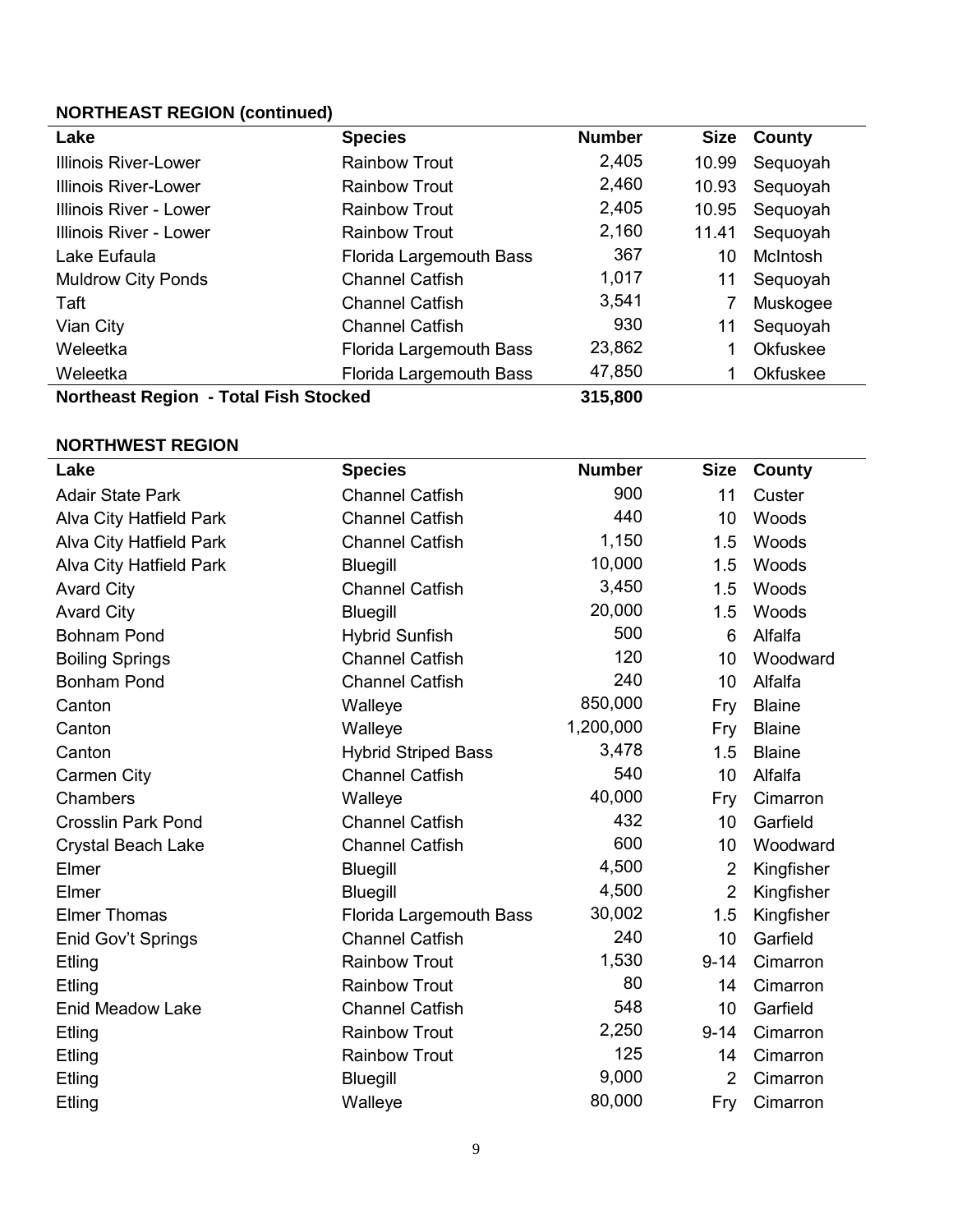# **NORTHWEST REGION (continued)**

| Lake                                         | <b>Species</b>             | <b>Number</b> | <b>Size</b>    | County             |
|----------------------------------------------|----------------------------|---------------|----------------|--------------------|
| Etling                                       | <b>Bluegill</b>            | 12,500        | $\overline{4}$ | Cimarron           |
| Etling                                       | Largemouth Bass            | 38,560        | 1.5            | Cimarron           |
| Etling                                       | Largemouth Bass            | 8,200         | 1.6            | Cimarron           |
| Etling                                       | Largemouth Bass            | 40            | 14             | Cimarron           |
| Etling                                       | <b>Channel Catfish</b>     | 6,572         | 9              | Cimarron           |
| Etling                                       | <b>Rainbow Trout</b>       | 2,700         | $10 - 14$      | Cimarron           |
| Etling                                       | <b>Rainbow Trout</b>       | 100           | 14             | Cimarron           |
| Etling                                       | <b>Rainbow Trout</b>       | 800           | $9 - 14$       | Cimarron           |
| Etling                                       | <b>Rainbow Trout</b>       | 40            | 14             | Cimarron           |
| Foss                                         | Walleye                    | 2,200,000     | Fry            | Custer             |
| Foss                                         | <b>Hybrid Striped Bass</b> | 20,000        | 1.5            | Custer             |
| Ft. Supply                                   | Walleye                    | 1,900,000     | Fry            | Woodward           |
| <b>Great Salt Plains</b>                     | <b>Channel Catfish</b>     | 18,400        | 1.5            | Alfalfa            |
| Gage City Lake                               | <b>Channel Catfish</b>     | 720           | 10             | Ellis              |
| <b>Great Salt Plains</b>                     | <b>White Bass</b>          | 175           | 12             | Alfalfa            |
| <b>Great Salt Plains</b>                     | Saugeye                    | 57,598        | 1.5            | Alfalfa            |
| Vincent                                      | Florida Largemouth Bass    | 2,312         | $\overline{2}$ | <b>Ellis</b>       |
| Skipout                                      | Florida Largemouth Bass    | 630           | 6              | <b>Roger Mills</b> |
| Vincent                                      | Florida Largemouth Bass    | 603           | 6              | <b>Ellis</b>       |
| Watonga                                      | <b>Rainbow Trout</b>       | 1,075         | $9 - 14$       | <b>Blaine</b>      |
| Watonga                                      | <b>Rainbow Trout</b>       | 60            | 14             | <b>Blaine</b>      |
| Watonga                                      | <b>Rainbow Trout</b>       | 1,050         | $9 - 14$       | <b>Blaine</b>      |
| Watonga                                      | <b>Rainbow Trout</b>       | 55            | 14             | <b>Blaine</b>      |
| Watonga                                      | <b>Rainbow Trout</b>       | 1,600         | $9 - 14$       | <b>Blaine</b>      |
| Watonga                                      | <b>Rainbow Trout</b>       | 75            | 14             | <b>Blaine</b>      |
| Watonga                                      | <b>Channel Catfish</b>     | 1,410         | 11             | <b>Blaine</b>      |
| Watonga                                      | <b>Bluegill</b>            | 86,100        | 1.5            | <b>Blaine</b>      |
| Watonga                                      | <b>Rainbow Trout</b>       | 1,012         | $9 - 14$       | <b>Blaine</b>      |
| Watonga                                      | <b>Rainbow Trout</b>       | 38            | 14             | <b>Blaine</b>      |
| Watonga                                      | <b>Rainbow Trout</b>       | 1,000         | $9 - 14$       | <b>Blaine</b>      |
| Watonga                                      | <b>Rainbow Trout</b>       | 35            | 14             | <b>Blaine</b>      |
| Watonga                                      | <b>Rainbow Trout</b>       | 500           | $9 - 14$       | <b>Blaine</b>      |
| Watonga                                      | <b>Rainbow Trout</b>       | 25            | 14             | <b>Blaine</b>      |
| Watonga                                      | <b>Rainbow Trout</b>       | 675           | $9 - 14$       | <b>Blaine</b>      |
| Watonga                                      | <b>Rainbow Trout</b>       | 25            | 14             | <b>Blaine</b>      |
| Woodward Ag Ex Lake                          | <b>Channel Catfish</b>     | 800           | 10             | Woodward           |
| <b>Northwest Region - Total Fish Stocked</b> |                            | 6,630,110     |                |                    |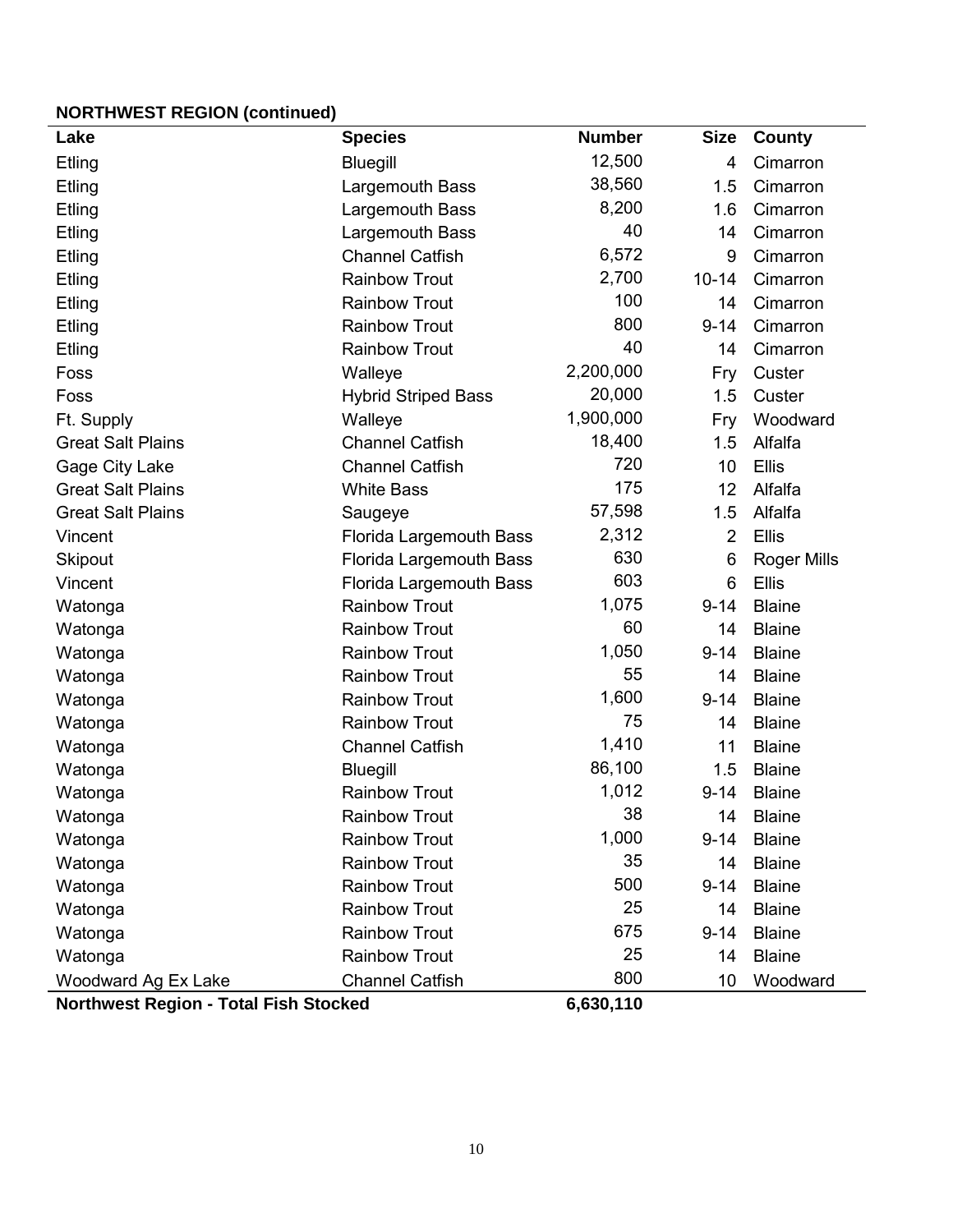# **OKLAHOMA CITY REGION**

| Lake                                | <b>Species</b>             | <b>Number</b> | <b>Size</b>    | <b>County</b> |
|-------------------------------------|----------------------------|---------------|----------------|---------------|
| Arcadia Lake                        | <b>Hybrid Striped Bass</b> | 9,250         | $\overline{2}$ | <b>OKC</b>    |
| Arcadia-ODWC                        | <b>Channel Catfish</b>     | 100           | 11             | <b>OKC</b>    |
| <b>Choctaw - Choctaw Creek Park</b> | <b>Channel Catfish</b>     | 201           | 11             | <b>OKC</b>    |
| <b>Choctaw-Ten Acre</b>             | <b>Channel Catfish</b>     | 400           | 10             | <b>OKC</b>    |
| <b>Choctaw-Ten Acre</b>             | <b>Channel Catfish</b>     | 798           | 11             | <b>OKC</b>    |
| Dahlgren                            | <b>Channel Catfish</b>     | 1,600         | 10             | <b>OKC</b>    |
| Del City - Eagle Lake               | <b>Channel Catfish</b>     | 1,640         | 10             | <b>OKC</b>    |
| Edmond - Bickham & Rudkin           | <b>Channel Catfish</b>     | 801           | 11             | <b>OKC</b>    |
| <b>Edmond - Hafer Park</b>          | <b>Channel Catfish</b>     | 27            | 11             | <b>OKC</b>    |
| <b>Edmond Mitch Park Pond</b>       | <b>Bluegill</b>            | 500           | $\overline{2}$ | <b>OKC</b>    |
| <b>Edmond Mitch Park Pond</b>       | <b>Bluegill</b>            | 500           | 2.5            | <b>OKC</b>    |
| <b>Edmond Mitch Park Pond</b>       | <b>Channel Catfish</b>     | 51            | 11             | <b>OKC</b>    |
| El Reno - Legion Park Pond          | <b>Channel Catfish</b>     | 150           | 11             | <b>OKC</b>    |
| El Reno - Southern Hills North      | <b>Channel Catfish</b>     | 201           | 11             | <b>OKC</b>    |
| El Reno - Southern Hills South      | <b>Channel Catfish</b>     | 102           | 11             | <b>OKC</b>    |
| El Reno Legion Park Pond            | Bluegill                   | 500           | $\overline{2}$ | <b>OKC</b>    |
| El Reno Legion Park Pond            | <b>Bluegill</b>            | 500           | 2.5            | <b>OKC</b>    |
| El Reno Southern Hills North        | Bluegill                   | 400           | $\overline{2}$ | <b>OKC</b>    |
| El Reno Southern Hills North        | <b>Channel Catfish</b>     | 400           | $\overline{2}$ | <b>OKC</b>    |
| El Reno Southern Hills North        | <b>Bluegill</b>            | 400           | 2.5            | <b>OKC</b>    |
| El Reno Southern Hills South        | <b>Bluegill</b>            | 600           | $\overline{2}$ | <b>OKC</b>    |
| El Reno Southern Hills South        | <b>Bluegill</b>            | 600           | $\overline{2}$ | <b>OKC</b>    |
| El Reno Southern Hills South        | <b>Bluegill</b>            | 600           | $\overline{2}$ | <b>OKC</b>    |
| <b>Elmore City Lake</b>             | <b>Channel Catfish</b>     | 3,602         | $\overline{7}$ | <b>OKC</b>    |
| <b>Guthrie City</b>                 | Walleye                    | 2,006         | 1.5            | <b>OKC</b>    |
| <b>Guthrie Highland Park</b>        | <b>Channel Catfish</b>     | 51            | 11             | <b>OKC</b>    |
| <b>Guthrie Mineral Wells</b>        | <b>Channel Catfish</b>     | 330           | 11             | <b>OKC</b>    |
| Harrah - Heritage Park              | <b>Channel Catfish</b>     | 201           | 11             | <b>OKC</b>    |
| Hefner Lake                         | Walleye                    | 98,990        | 1              | OKC           |
| <b>Hefner Lake</b>                  | Walleye                    | 52,800        | 1.25           | OKC           |
| Jones Battey/Mulhausen              | <b>Bluegill</b>            | 2,500         | $\overline{2}$ | <b>OKC</b>    |
| Jones Battey/Mulhausen              | <b>Bluegill</b>            | 2,500         | $\overline{2}$ | OKC           |
| Jones Battey/Mulhausen              | <b>Channel Catfish</b>     | 400           | 10             | <b>OKC</b>    |
| Jones Battey/Mulhausen              | <b>Channel Catfish</b>     | 110           | 11             | <b>OKC</b>    |
| Jones Battery/Mulhausen             | <b>Bluegill</b>            | 30            | $\overline{7}$ | <b>OKC</b>    |
| Lake Langston                       | <b>Channel Catfish</b>     | 9,101         | 7              | OKC           |
| Lake Langston                       | <b>Channel Catfish</b>     | 3,154         | $\overline{7}$ | <b>OKC</b>    |
| Lexington WMA                       | <b>Bluegill</b>            | 3,060         | $\overline{2}$ | <b>OKC</b>    |
| Lexington WMA                       | <b>Channel Catfish</b>     | 1,636         | $\overline{7}$ | <b>OKC</b>    |
| <b>Liberty Lake</b>                 | Walleye                    | 100,000       | Fry            | OKC           |
| Lindsay City Lake                   | <b>Channel Catfish</b>     | 4,462         | 7.5            | <b>OKC</b>    |
| Midwest City-Soldier Creek          | <b>Channel Catfish</b>     | 200           | 12             | OKC           |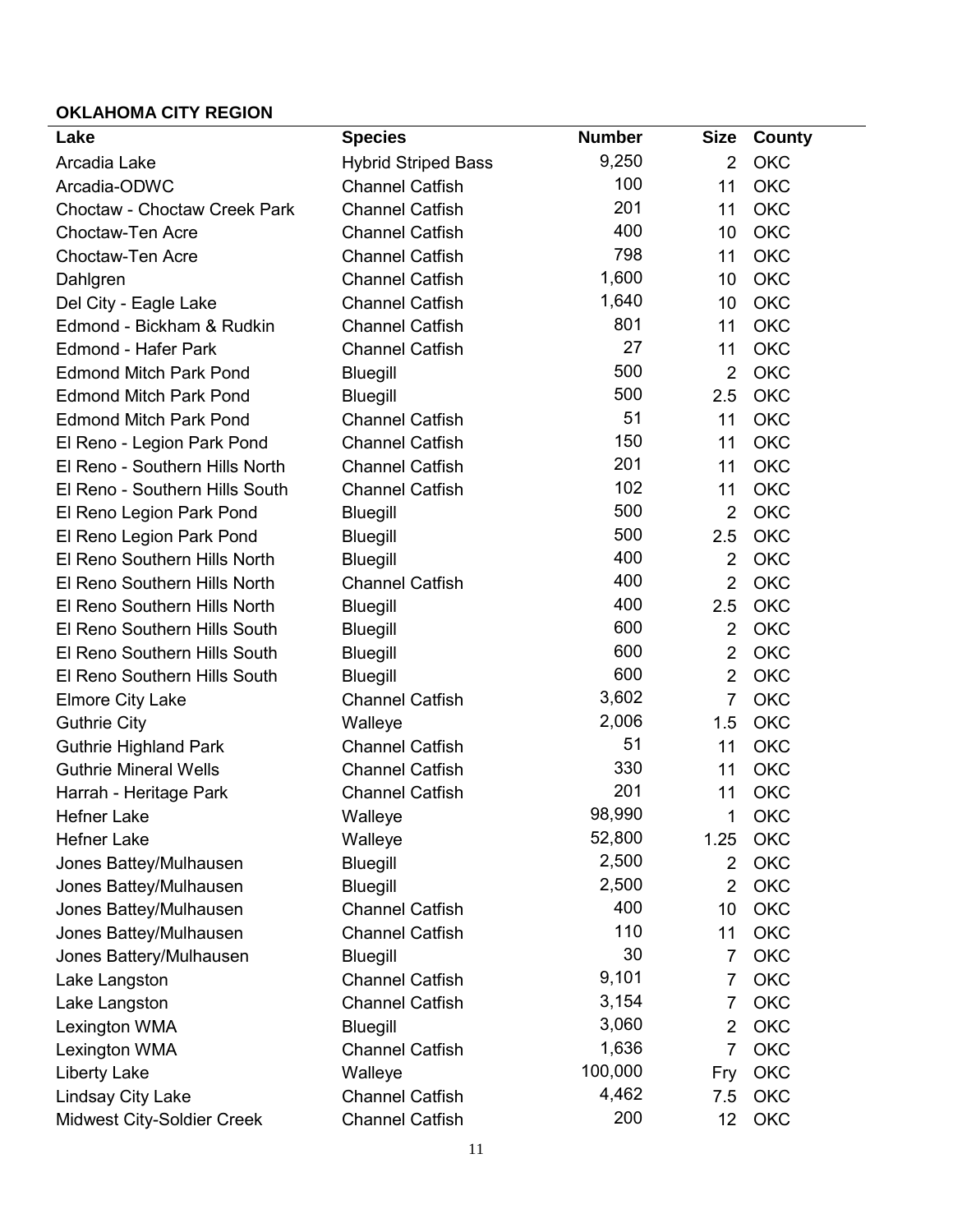# **OKLAHOMA CITY REGION (continued)**

| Lake                                             | <b>Species</b>             | <b>Number</b> | <b>Size</b>    | County     |
|--------------------------------------------------|----------------------------|---------------|----------------|------------|
| Moore - Little River North                       | <b>Hybrid Sunfish</b>      | 100           | 5.5            | <b>OKC</b> |
| Moore - Little River South                       | <b>Hybrid Sunfish</b>      | 300           | 5.5            | <b>OKC</b> |
| Moore - Buck Thomas                              | <b>Bluegill</b>            | 540           | $\overline{2}$ | <b>OKC</b> |
| Moore - Buck Thomas                              | <b>Channel Catfish</b>     | 201           | 11             | <b>OKC</b> |
| Moore Little River Park - North                  | <b>Bluegill</b>            | 540           | $\overline{2}$ | <b>OKC</b> |
| Moore Little River Park - North                  | <b>Channel Catfish</b>     | 102           | 11             | <b>OKC</b> |
| Moore Little River Park - South                  | <b>Channel Catfish</b>     | 201           | 11             | OKC        |
| <b>Moore Little River Park - South</b>           | <b>Bluegill</b>            | 720           | $\overline{2}$ | OKC        |
| Mustang - Wildhorse Park                         | <b>Channel Catfish</b>     | 100           | 14             | <b>OKC</b> |
| Mustang - Wildhorse Park                         | <b>Channel Catfish</b>     | 402           | 11             | <b>OKC</b> |
| Norman - NE Lions                                | <b>Channel Catfish</b>     | 200           | 10             | <b>OKC</b> |
| Norman Griffin Park                              | <b>Channel Catfish</b>     | 720           | $\overline{2}$ | <b>OKC</b> |
| <b>Norman NE Lions</b>                           | <b>Bluegill</b>            | 1,440         | $\overline{2}$ | <b>OKC</b> |
| <b>OKC Dakani Pond</b>                           | <b>Channel Catfish</b>     | 50            | 14             | <b>OKC</b> |
| OKC - Crystal Lake                               | <b>Channel Catfish</b>     | 200           | 10             | OKC        |
| <b>OKC</b> - Crystal Lake                        | <b>Channel Catfish</b>     | 200           | 10             | OKC        |
| <b>OKC - Dolese Park Pond</b>                    | <b>Channel Catfish</b>     | 200           | 10             | OKC        |
| <b>OKC - Dolese Park Pond</b>                    | <b>Channel Catfish</b>     | 150           | 10             | OKC        |
| OKC - Eagle Ridge                                | <b>Channel Catfish</b>     | 110           | 11             | OKC        |
| <b>OKC - Edwards Park</b>                        | <b>Hybrid Sunfish</b>      | 200           | 5              | OKC        |
| <b>OKC - Edwards Park Pond</b>                   | <b>Channel Catfish</b>     | 225           | 10             | <b>OKC</b> |
| <b>OKC - Edwards Park Pond</b>                   | <b>Channel Catfish</b>     | 150           | 11             | <b>OKC</b> |
| OKC - Kitchen Lake                               | <b>Channel Catfish</b>     | 750           | 12             | OKC        |
| Overholser                                       | <b>Hybrid Striped Bass</b> | 185,300       | 1.25           | OKC        |
| Overholser                                       | <b>Hybrid Striped Bass</b> | 47,600        | 1.25           | OKC        |
| <b>Thunderbird</b>                               | Saugeye                    | 49,400        | 1.25           | OKC        |
| <b>Thunderbird</b>                               | Saugeye                    | 8,960         | 1.25           | OKC        |
| <b>Thunderbird</b>                               | Saugeye                    | 11,088        | 1.35           | OKC        |
| Thunderbird                                      | Saugeye                    | 11,088        |                | 1.35 OKC   |
| <b>Thunderbird</b>                               | Saugeye                    | 58,360        | 1.25           | <b>OKC</b> |
| <b>Thunderbird</b>                               | Saugeye                    | 57,200        | 1.25           | OKC        |
| Western Heights Middle School                    | <b>Channel Catfish</b>     | 100           | 14             | OKC        |
| <b>Wiley Post</b>                                | <b>Channel Catfish</b>     | 5,075         | 11             | <b>OKC</b> |
| <b>Wiley Post</b>                                | <b>Channel Catfish</b>     | 7,061         | 7              | <b>OKC</b> |
| Yukon - Mulvey's Pond                            | <b>Channel Catfish</b>     | 600           | 11             | OKC        |
| Yukon - Robertson Pond                           | <b>Channel Catfish</b>     | 102           | 11             | <b>OKC</b> |
| Yukon - Welch Park                               | <b>Channel Catfish</b>     | 402           | 11             | OKC        |
| <b>Oklahoma City Region - Total Fish Stocked</b> |                            | 755,591       |                |            |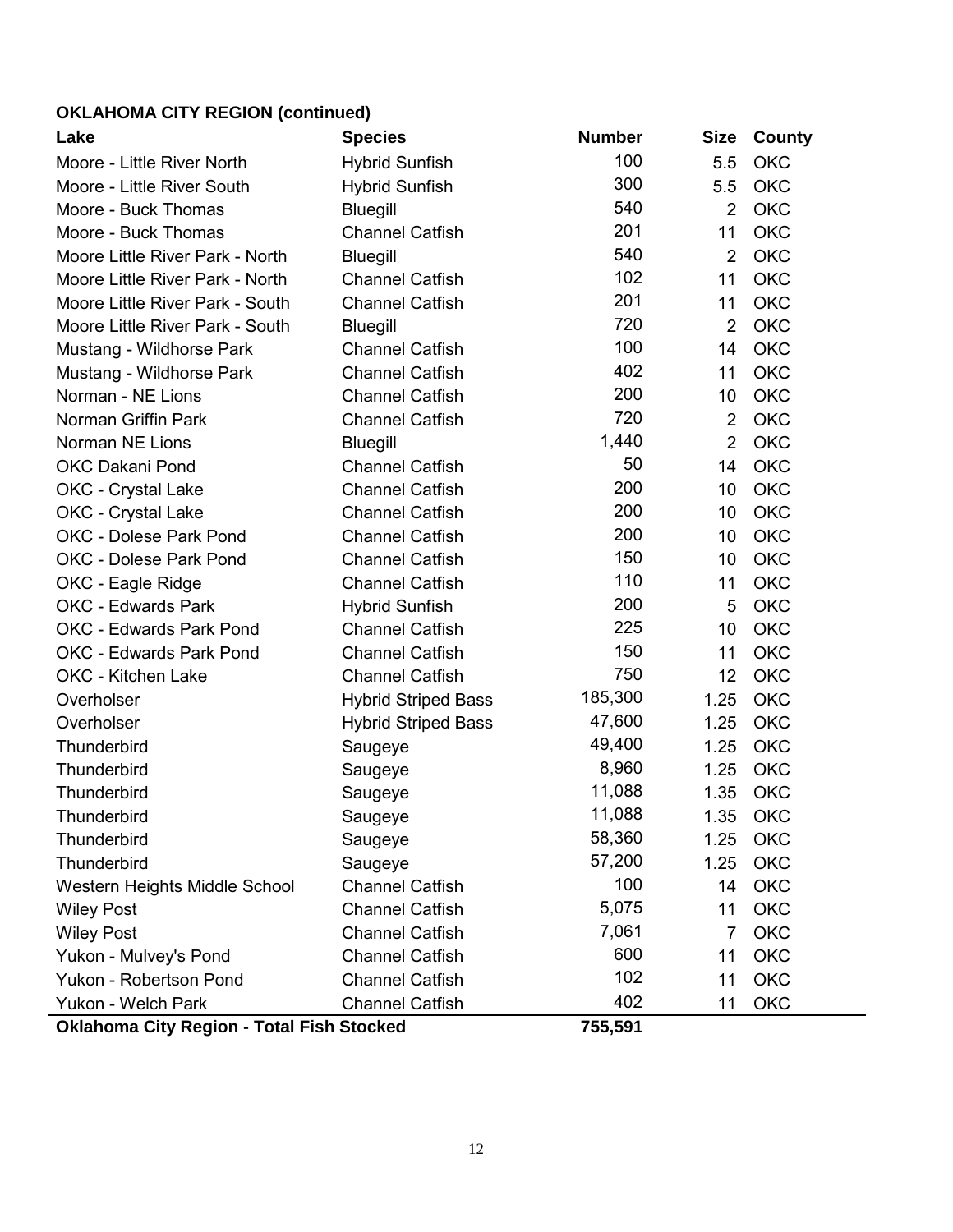### **SOUTHCENTRAL REGION**

| Lake                         | <b>Species</b>                 | <b>Number</b> | <b>Size</b> | County       |
|------------------------------|--------------------------------|---------------|-------------|--------------|
| <b>Blue River</b>            | <b>Rainbow Trout</b>           | 2,000         | 11.23       | Johnston     |
| <b>Blue River</b>            | <b>Rainbow Trout</b>           | 1,303         | $9 - 14$    | Johnston     |
| <b>Blue River</b>            | <b>Rainbow Trout</b>           | 2,327         | 11          | Johnston     |
| <b>Blue River</b>            | <b>Rainbow Trout</b>           | 2,507         | $9 - 14$    | Johnston     |
| <b>Blue River</b>            | <b>Rainbow Trout</b>           | 100           | 14          | Johnston     |
| <b>Blue River</b>            | <b>Rainbow Trout</b>           | 855           | $9 - 14$    | Johnston     |
| <b>Blue River</b>            | <b>Rainbow Trout</b>           | 83            | 14          | Johnston     |
| <b>Blue River</b>            | <b>Rainbow Trout</b>           | 2,568         | $9 - 14$    | Johnston     |
| <b>Blue River</b>            | <b>Rainbow Trout</b>           | 552           | $9 - 14$    | Johnston     |
| <b>Blue River</b>            | <b>Rainbow Trout</b>           | 913           | $9 - 14$    | Johnston     |
| <b>Blue River</b>            | <b>Rainbow Trout</b>           | 25            | 14          | Johnston     |
| <b>Blue River</b>            | <b>Rainbow Trout</b>           | 40            | 14          | Johnston     |
| <b>Blue River</b>            | <b>Rainbow Trout</b>           | 1,313         | $11 - 14$   | Johnston     |
| <b>Blue River</b>            | <b>Rainbow Trout</b>           | 737           | $11 - 14$   | Johnston     |
| <b>Blue River</b>            | <b>Rainbow Trout</b>           | 1,313         | $11 - 14$   | Johnston     |
| <b>Blue River</b>            | <b>Rainbow Trout</b>           | 737           | $11 - 14$   | Johnston     |
| <b>Blue River</b>            | <b>Channel Catfish</b>         | 1,499         | 12          | Johnston     |
| <b>Big 5 Fishing Clinic</b>  | <b>Channel Catfish</b>         | 200           | 14          | Marshall     |
| Jean Neustadt                | Saugeye                        | 24,640        | 1.75        | Carter       |
| <b>Bluestem Atoka</b>        | Saugeye                        | 3,600         | 2.25        | Atoka        |
| Arbuckle                     | <b>Florida Largemouth Bass</b> | 73,875        | 1.5         | Murray       |
| Arbuckle                     | Florida Largemouth Bass        | 16,160        | 1.75        | Murray       |
| <b>Durant Lake</b>           | Florida Largemouth Bass        | 22,447        | 1.5         | <b>Bryan</b> |
| Murray                       | Florida Largemouth Bass        | 17,088        | 1.5         | Carter       |
| Murray                       | Florida Largemouth Bass        | 59,082        | 1.75        | Carter       |
| <b>Durant Lake</b>           | Florida Largemouth Bass        | 8,000         | 1.5         | <b>Bryan</b> |
| McGee Creek                  | <b>Florida Largemouth Bass</b> | 60,065        | 1.5         | Atoka        |
| McGee Creek                  | Florida Largemouth Bass        | 30,003        | 1.5         | Atoka        |
| Mountain Lake                | <b>Florida Largemouth Bass</b> | 4,933         |             | 1.5 Carter   |
| Mountain Lake                | <b>Florida Largemouth Bass</b> | 10,075        | 1.5         | Carter       |
| Murray                       | <b>Florida Largemouth Bass</b> | 13,830        | 1.5         | Carter       |
| <b>Texoma-Newberry Creek</b> | <b>Florida Largemouth Bass</b> | 50            | 12          | <b>Bryan</b> |
| Carter                       | Largemouth Bass                | 8,483         | 1.5         | Marshall     |
| <b>Blue River</b>            | <b>Channel Catfish</b>         | 11,569        | 11          | Johnston     |
| <b>Blue River</b>            | <b>Channel Catfish</b>         | 494           | 11          | Johnston     |
| <b>Blue River</b>            | <b>Channel Catfish</b>         | 1,738         | 11          | Johnston     |
| <b>Blue River</b>            | <b>Channel Catfish</b>         | 658           | 11          | Johnston     |
| <b>Blue River</b>            | <b>Channel Catfish</b>         | 2,015         | 10.5        | Johnston     |
| <b>Blue River</b>            | <b>Channel Catfish</b>         | 1,008         | 10.5        | Johnston     |
| <b>Blue River</b>            | <b>Rainbow Trout</b>           | 2,145         | 11.43       | Johnston     |
| <b>Blue River</b>            | <b>Rainbow Trout</b>           | 1,438         | 10.72       | Johnston     |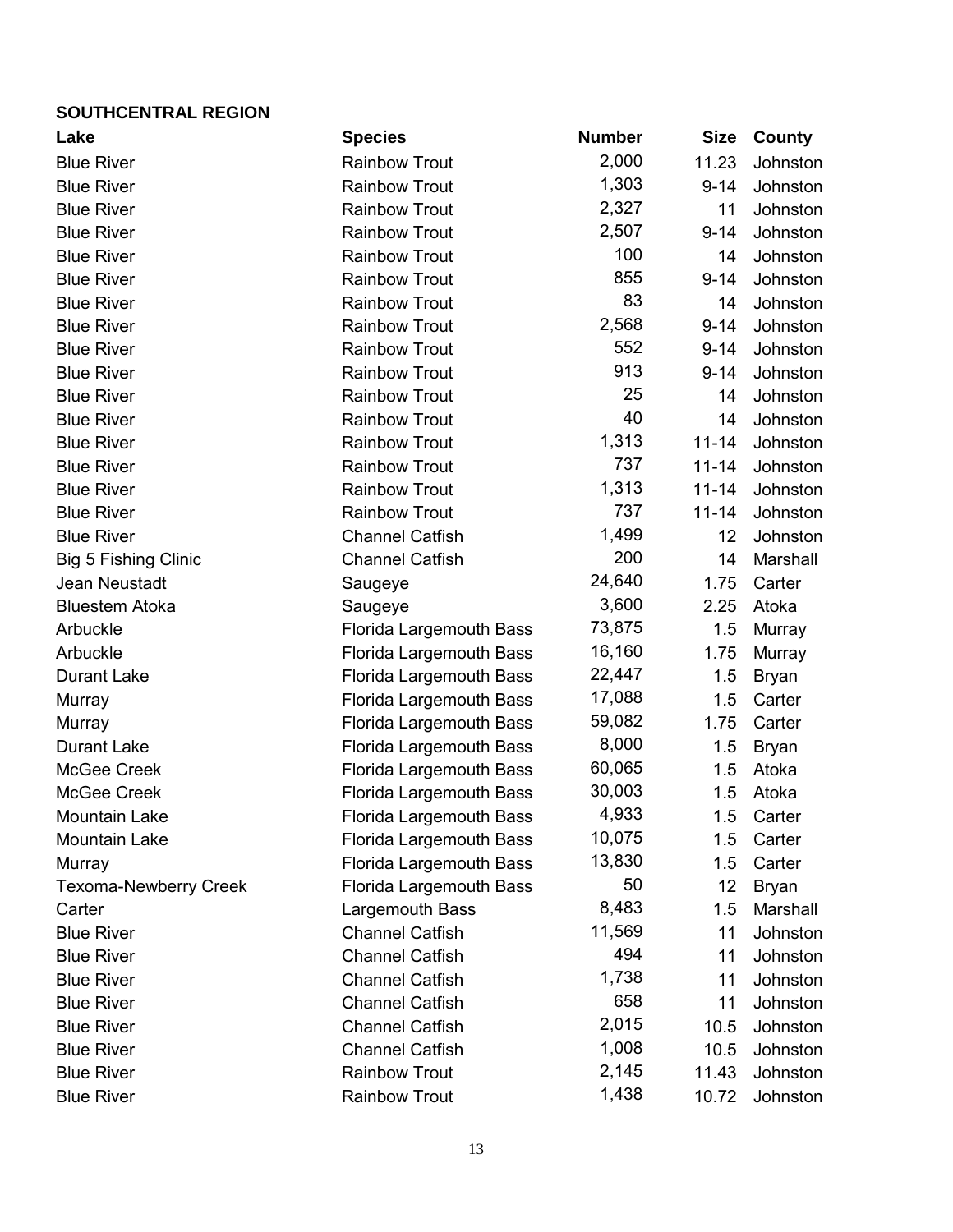### **SOUTHCENTRAL REGION (continued)**

| Lake                                            | <b>Species</b>       | <b>Number</b> | <b>Size</b> | County   |
|-------------------------------------------------|----------------------|---------------|-------------|----------|
| <b>Blue River</b>                               | <b>Rainbow Trout</b> | 928           | 11.55       | Johnston |
| <b>Blue River</b>                               | <b>Rainbow Trout</b> | 2,350         | 11.09       | Johnston |
| <b>Blue River</b>                               | <b>Rainbow Trout</b> | 2,180         | 10.97       | Johnston |
| <b>Blue River</b>                               | <b>Rainbow Trout</b> | 1,025         | 11.13       | Johnston |
| <b>Blue River</b>                               | <b>Rainbow Trout</b> | 2,295         | 11.13       | Johnston |
| <b>Blue River</b>                               | <b>Rainbow Trout</b> | 2,235         | 11.28       | Johnston |
| <b>Blue River</b>                               | <b>Rainbow Trout</b> | 1,925         | 11.21       | Johnston |
| <b>Blue River</b>                               | <b>Rainbow Trout</b> | 1,866         | 11.21       | Johnston |
| <b>Blue River</b>                               | <b>Rainbow Trout</b> | 2,000         | 11.23       | Johnston |
| <b>Blue River</b>                               | <b>Rainbow Trout</b> | 65            | 14          | Johnston |
| <b>Blue River</b>                               | <b>Rainbow Trout</b> | 4,706         | 11.09       | Johnston |
| <b>Blue River</b>                               | <b>Rainbow Trout</b> | 2,120         | 11.48       | Johnston |
| <b>Blue River</b>                               | <b>Rainbow Trout</b> | 3,506         | $9 - 14$    | Johnston |
| <b>Blue River</b>                               | <b>Rainbow Trout</b> | 1,465         | 9-14        | Johnston |
| <b>Southcentral Region - Total Fish Stocked</b> |                      | 421,134       |             |          |

### **SOUTHEAST REGION**

| Lake                        | <b>Species</b>                 | <b>Number</b> | <b>Size</b> | County           |
|-----------------------------|--------------------------------|---------------|-------------|------------------|
| <b>Boswell State Park</b>   | <b>Channel Catfish</b>         | 600           | 9           | Choctaw          |
| <b>Brock Lake</b>           | <b>Channel Catfish</b>         | 405           | 9           | <b>McCurtain</b> |
| <b>Broken Bow</b>           | Florida Largemouth Bass        | 70,642        | 1.25        | <b>McCurtain</b> |
| <b>Broken Bow</b>           | <b>Florida Largemouth Bass</b> | 19,424        | 1.5         | McCurtain        |
| C-48 USFS                   | <b>Channel Catfish</b>         | 102           | 9           | <b>McCurtain</b> |
| Carlton                     | <b>Channel Catfish</b>         | 2,070         | 9           | Latimer          |
| Cedar                       | Florida Largemouth Bass        | 15,000        | 1.5         | Leflore          |
| Cedar                       | <b>Channel Catfish</b>         | 3,402         | 9           | Leflore          |
| Clayton                     | Florida Largemouth Bass        | 78,397        | 1           | Pushmataha       |
| Clayton                     | <b>Channel Catfish</b>         | 3,000         | 9           | Pushmataha       |
| Coon Creek                  | Florida Largemouth Bass        | 99,515        | 1           | Latimer          |
| Coon Creek                  | <b>Channel Catfish</b>         | 1,350         | 9           | Latimer          |
| <b>Crooked Branch</b>       | <b>Channel Catfish</b>         | 684           | 9           | Leflore          |
| <b>Fourche Maline River</b> | <b>Rainbow Trout</b>           | 735           | 9           | Latimer          |
| <b>Fourche Maline River</b> | <b>Rainbow Trout</b>           | 25            | 14-25       | Latimer          |
| <b>Fourche Maline River</b> | <b>Rainbow Trout</b>           | 800           | 9           | Latimer          |
| <b>Fourche Maline River</b> | <b>Rainbow Trout</b>           | 25            | 14-25       | Latimer          |
| <b>Fourche Maline River</b> | <b>Rainbow Trout</b>           | 735           | 9           | Latimer          |
| <b>Fourche Maline River</b> | <b>Rainbow Trout</b>           | 40            | 14-25       | Latimer          |
| <b>Fourche Maline River</b> | <b>Rainbow Trout</b>           | 525           | 9           | Latimer          |
| <b>Fourche Maline River</b> | <b>Rainbow Trout</b>           | 20            | 14-25       | Latimer          |
| <b>Fourche Maline River</b> | <b>Rainbow Trout</b>           | 625           | 9           | Latimer          |
| <b>Fourche Maline River</b> | <b>Rainbow Trout</b>           | 20            | 14-25       | Latimer          |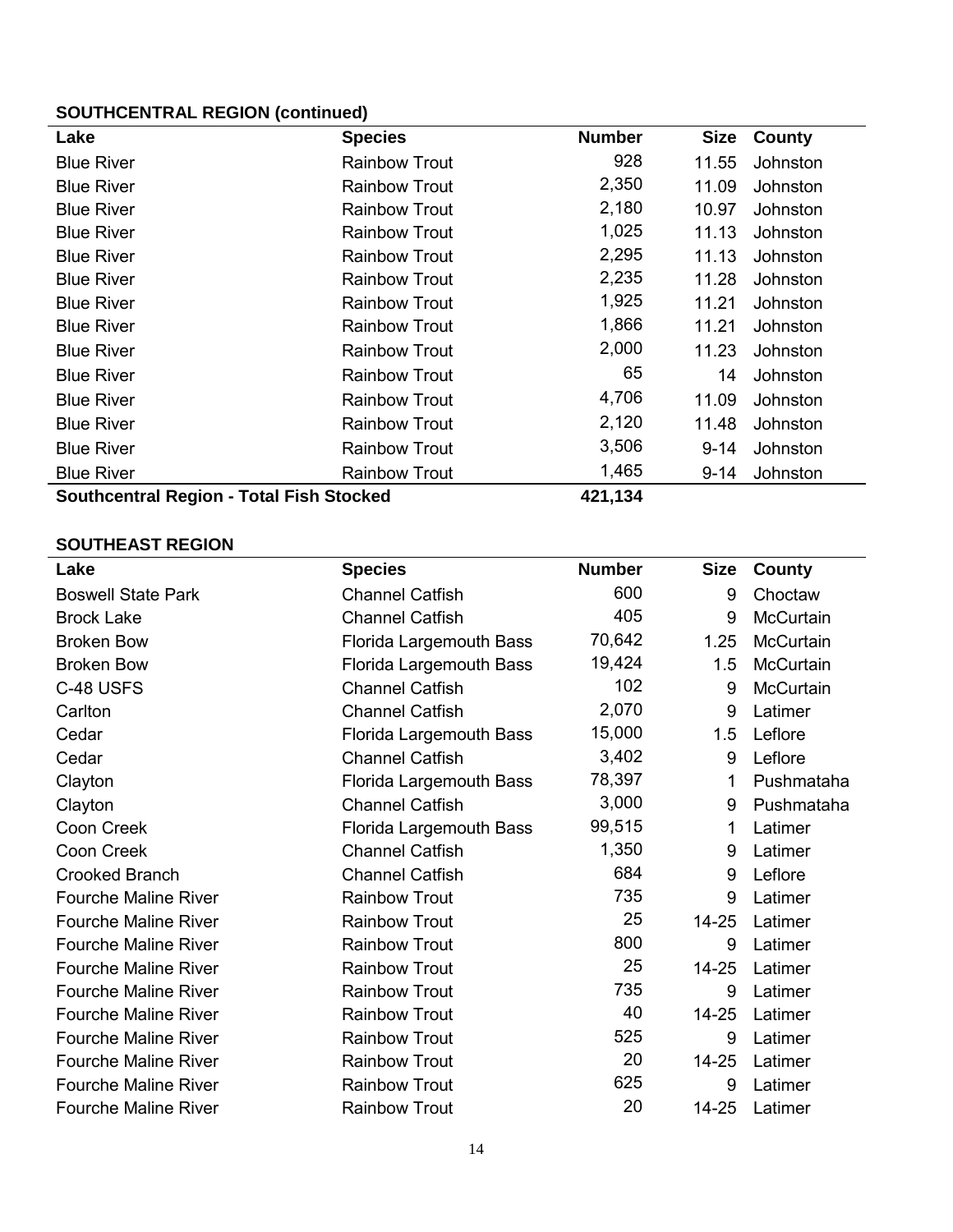# **SOUTHEAST REGION (continued)**

| Lake                             | <b>Species</b>         | <b>Number</b> | <b>Size</b> | County           |
|----------------------------------|------------------------|---------------|-------------|------------------|
| <b>Fourche Maline River</b>      | <b>Rainbow Trout</b>   | 534           | 9           | Latimer          |
| <b>Fourche Maline River</b>      | <b>Rainbow Trout</b>   | 28            | 14-25       | Latimer          |
| <b>Higgins Pond</b>              | <b>Rainbow Trout</b>   | 476           | 11.25       | Pittsburg        |
| Hugo Coe Pond                    | <b>Channel Catfish</b> | 100           | 14          | Choctaw          |
| <b>Hunter Pool</b>               | <b>Channel Catfish</b> | 504           | 9           | McCurtain        |
| Kulli USFS                       | <b>Channel Catfish</b> | 204           | 9           | McCurtain        |
| <b>Lower Mountain Fork River</b> | <b>Rainbow Trout</b>   | 2,500         | 9           | McCurtain        |
| <b>Lower Mountain Fork River</b> | <b>Rainbow Trout</b>   | 120           | 14-25       | McCurtain        |
| <b>Lower Mountain Fork River</b> | <b>Rainbow Trout</b>   | 3,400         | 9           | McCurtain        |
| <b>Lower Mountain Fork River</b> | <b>Rainbow Trout</b>   | 115           | 14-25       | McCurtain        |
| <b>Lower Mountain Fork River</b> | <b>Rainbow Trout</b>   | 2,650         | 9           | McCurtain        |
| <b>Lower Mountain Fork River</b> | <b>Rainbow Trout</b>   | 100           | 14-25       | McCurtain        |
| <b>Lower Mountain Fork River</b> | <b>Rainbow Trout</b>   | 3,300         | 9           | <b>McCurtain</b> |
| <b>Lower Mountain Fork River</b> | <b>Rainbow Trout</b>   | 70            | 14-25       | McCurtain        |
| <b>Lower Mountain Fork River</b> | <b>Rainbow Trout</b>   | 4,000         | 9           | McCurtain        |
| <b>Lower Mountain Fork River</b> | <b>Rainbow Trout</b>   | 2,300         | 9           | <b>McCurtain</b> |
| <b>Lower Mountain Fork River</b> | <b>Rainbow Trout</b>   | 100           | 14-25       | <b>McCurtain</b> |
| <b>Lower Mountain Fork River</b> | <b>Rainbow Trout</b>   | 3,150         | 9           | McCurtain        |
| <b>Lower Mountain Fork River</b> | <b>Rainbow Trout</b>   | 120           | 14-25       | McCurtain        |
| <b>Lower Mountain Fork River</b> | <b>Rainbow Trout</b>   | 2,360         | 9           | McCurtain        |
| <b>Lower Mountain Fork River</b> | <b>Rainbow Trout</b>   | 90            | 14-25       | McCurtain        |
| <b>Lower Mountain Fork River</b> | <b>Rainbow Trout</b>   | 3,000         | 9           | <b>McCurtain</b> |
| <b>Lower Mountain Fork River</b> | <b>Rainbow Trout</b>   | 200           | 14-25       | McCurtain        |
| <b>Lower Mountain Fork River</b> | <b>Rainbow Trout</b>   | 2,025         | 9           | McCurtain        |
| <b>Lower Mountain Fork River</b> | <b>Rainbow Trout</b>   | 65            | 14-25       | <b>McCurtain</b> |
| <b>Lower Mountain Fork River</b> | <b>Rainbow Trout</b>   | 2,700         | 9           | McCurtain        |
| <b>Lower Mountain Fork River</b> | <b>Rainbow Trout</b>   | 100           | 14-25       | McCurtain        |
| Lower Mountain Fork River        | <b>Rainbow Trout</b>   | 1,300         | 9           | McCurtain        |
| Lower Mountain Fork River        | <b>Rainbow Trout</b>   | 400           | 14          | McCurtain        |
| <b>Lower Mountain Fork River</b> | <b>Rainbow Trout</b>   | 2,050         | 9           | <b>McCurtain</b> |
| Lower Mountain Fork River        | <b>Rainbow Trout</b>   | 70            | 14-25       | <b>McCurtain</b> |
| <b>Lower Mountain Fork River</b> | <b>Rainbow Trout</b>   | 1,300         | 9           | <b>McCurtain</b> |
| <b>Lower Mountain Fork River</b> | <b>Rainbow Trout</b>   | 100           | 14-25       | <b>McCurtain</b> |
| <b>Lower Mountain Fork River</b> | <b>Rainbow Trout</b>   | 3,400         | 9           | <b>McCurtain</b> |
| <b>Lower Mountain Fork River</b> | <b>Rainbow Trout</b>   | 175           | 14          | <b>McCurtain</b> |
| Lower Mountain Fork River        | <b>Rainbow Trout</b>   | 3,400         | 9           | <b>McCurtain</b> |
| <b>Lower Mountain Fork River</b> | <b>Rainbow Trout</b>   | 175           | 14-25       | McCurtain        |
| <b>Lower Mountain Fork River</b> | <b>Rainbow Trout</b>   | 1,700         | 9           | <b>McCurtain</b> |
| Lower Mountain Fork River        | <b>Rainbow Trout</b>   | 75            | 14-25       | <b>McCurtain</b> |
| Lower Mountain Fork River        | <b>Rainbow Trout</b>   | 2,500         | 9           | <b>McCurtain</b> |
| <b>Lower Mountain Fork River</b> | <b>Rainbow Trout</b>   | 70            | 14-25       | McCurtain        |
| <b>Lower Mountain Fork River</b> | <b>Rainbow Trout</b>   | 2,246         | 9           | McCurtain        |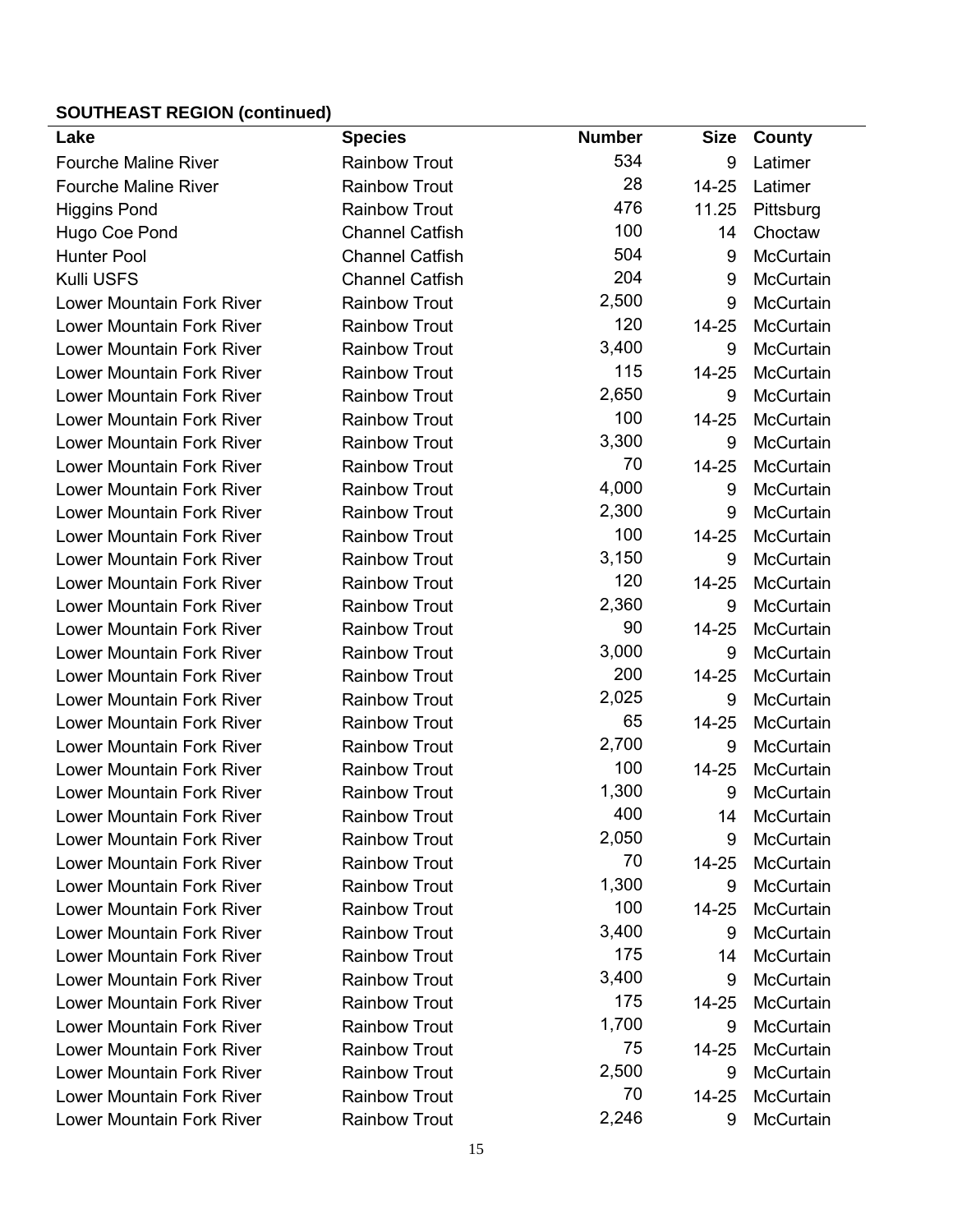### **SOUTHEAST REGION (continued)**

| <b>Lower Mountain Fork River</b> | <b>Rainbow Trout</b>           | 75      | 14-25 | McCurtain  |
|----------------------------------|--------------------------------|---------|-------|------------|
| <b>Lower Mountain Fork River</b> | <b>Rainbow Trout</b>           | 2,568   | 9     | McCurtain  |
| <b>Lower Mountain Fork River</b> | <b>Rainbow Trout</b>           | 111     | 14-25 | McCurtain  |
| <b>Lower Mountain Fork River</b> | <b>Rainbow Trout</b>           | 2,095   | 9     | McCurtain  |
| <b>Lower Mountain Fork River</b> | <b>Rainbow Trout</b>           | 111     | 14-25 | McCurtain  |
| Midway USFS                      | <b>Channel Catfish</b>         | 102     | 9     | McCurtain  |
| <b>Mountain Fork River</b>       | <b>Brown Trout</b>             | 4,000   | 10    | McCurtain  |
| <b>Mountain Fork River</b>       | <b>Rainbow Trout</b>           | 2,000   | 10.93 | McCurtain  |
| <b>Mountain Fork River</b>       | <b>Rainbow Trout</b>           | 2,000   | 10.93 | McCurtain  |
| <b>Mountain Fork River</b>       | <b>Rainbow Trout</b>           | 2,000   | 10.93 | McCurtain  |
| <b>Mountain Fork River</b>       | <b>Rainbow Trout</b>           | 3,070   | 9     | McCurtain  |
| <b>Mountain Fork River</b>       | <b>Rainbow Trout</b>           | 120     | 14-25 | McCurtain  |
| <b>Mountain Fork River</b>       | <b>Rainbow Trout</b>           | 2,225   | 11.3  | McCurtain  |
| <b>Mountain Fork River</b>       | <b>Brown Trout</b>             | 8,018   | 6.85  | McCurtain  |
| <b>Mountain Fork River</b>       | <b>Rainbow Trout</b>           | 3,352   | 9     | McCurtain  |
| <b>Mountain Fork River</b>       | <b>Rainbow Trout</b>           | 1,125   | 14-25 | McCurtain  |
| <b>Mountain Fork River</b>       | <b>Rainbow Trout</b>           | 2,145   | 11.43 | McCurtain  |
| <b>Mountain Fork River</b>       | <b>Rainbow Trout</b>           | 4,000   | 11.38 | McCurtain  |
| <b>Mountain Fork River</b>       | <b>Rainbow Trout</b>           | 2,145   | 11.43 | McCurtain  |
| <b>Mountain Fork River</b>       | <b>Rainbow Trout</b>           | 2,390   | 11.03 | McCurtain  |
| <b>Mountain Fork River</b>       | <b>Rainbow Trout</b>           | 2,485   | 10.89 | McCurtain  |
| <b>Mountain Fork River</b>       | <b>Rainbow Trout</b>           | 2,457   | 10.93 | McCurtain  |
| Nanih Waiya                      | Florida Largemouth Bass        | 30,000  | 1     | Pushmataha |
| Nanih Waiya                      | <b>Florida Largemouth Bass</b> | 5,250   | 9     | Pushmataha |
| Ozzie Cobb                       | <b>Florida Largemouth Bass</b> | 15,000  | 1     | Pushmataha |
| Ozzie Cobb                       | <b>Channel Catfish</b>         | 4,650   | 9     | Pushmataha |
| <b>Pine Creek</b>                | Florida Largemouth Bass        | 60,030  | 1.5   | McCurtain  |
| Quachita WMA Pond                | <b>Channel Catfish</b>         | 150     | 9     | McCurtain  |
| <b>Raymond Gary</b>              | Florida Largemouth Bass        | 30,801  | 1     | Choctaw    |
| <b>Raymond Gary</b>              | <b>Channel Catfish</b>         | 5,280   | 9     | Choctaw    |
| <b>Raymond Gary</b>              | <b>Channel Catfish</b>         | 5,280   | 9     | Choctaw    |
| <b>Robbers Cave State Park</b>   | <b>Channel Catfish</b>         | 100     | 10    | Latimer    |
| Sardis                           | <b>Florida Largemouth Bass</b> | 60,060  | 1.5   | Pushmataha |
| Sardis                           | <b>Florida Largemouth Bass</b> | 30,073  | 1.5   | Pushmataha |
| Schooler                         | <b>Florida Largemouth Bass</b> | 21,000  | 1     | Choctaw    |
| Schooler                         | <b>Florida Largemouth Bass</b> | 84,975  | 1     | Choctaw    |
| Schooler                         | <b>Channel Catfish</b>         | 1,410   | 9     | Choctaw    |
| <b>Shale Pit Pond</b>            | <b>Channel Catfish</b>         | 102     | 9     | Leflore    |
| <b>Teal Lake USFS</b>            | <b>Channel Catfish</b>         | 684     | 9     | McCurtain  |
| Wayne Wallace                    | <b>Channel Catfish</b>         | 77,639  | 1     | Latimer    |
| Wayne Wallace                    | <b>Channel Catfish</b>         | 3,876   | 9     | Latimer    |
|                                  |                                | 0.00002 |       |            |

**Southeast Region - Total Fish Stocked 836,367**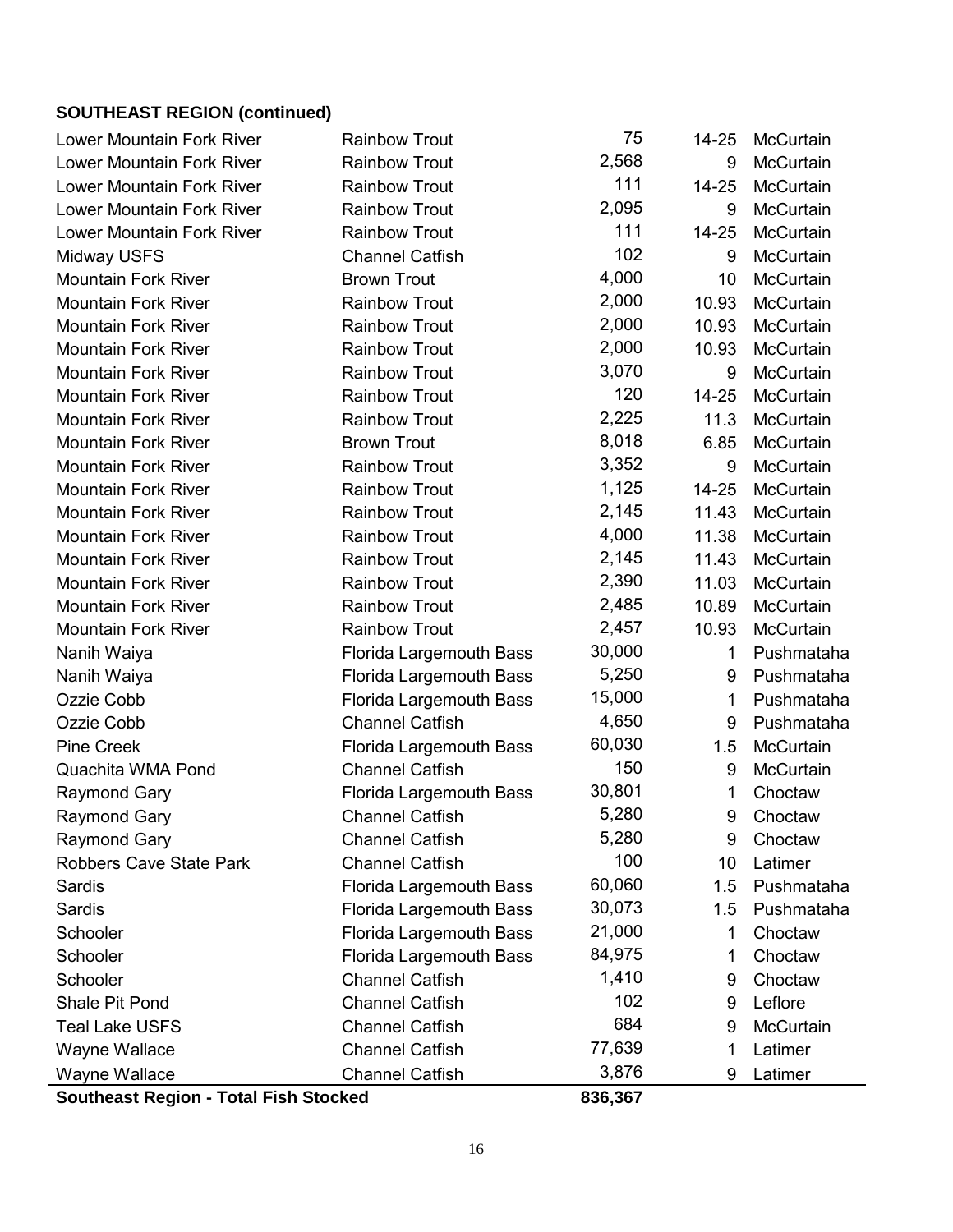### **SOUTHWEST REGION**

| ,,,,,,,,,,,,,,,,,        |                                |               |                |             |
|--------------------------|--------------------------------|---------------|----------------|-------------|
| Lake                     | <b>Species</b>                 | <b>Number</b> | <b>Size</b>    | County      |
| <b>Altus Lugert</b>      | <b>White Crappie</b>           | 180           | 8              | Greer       |
| <b>Altus Lugert</b>      | <b>Channel Catfish</b>         | 5,380         | 9              | Jackson     |
| <b>Altus Lugert</b>      | <b>Channel Catfish</b>         | 4,709         | 11             | Jackson     |
| <b>Altus Lugert</b>      | <b>Channel Catfish</b>         | 2,934         | 11             | Jackson     |
| <b>Altus Lugert</b>      | <b>Channel Catfish</b>         | 1,207         | 11             | Jackson     |
| <b>Altus Lugert</b>      | <b>Channel Catfish</b>         | 2,870         | 11             | Jackson     |
| <b>Altus Lugert</b>      | <b>Channel Catfish</b>         | 385           | 11             | Jackson     |
| <b>Altus Lugert</b>      | <b>Channel Catfish</b>         | 1,155         | 11             | Jackson     |
| <b>Burtschi</b>          | Saugeye                        | 3,600         | 2.25           | Grady       |
| <b>Clinton City</b>      | Saugeye                        | 3,360         | 2.25           | Washita     |
| Crowder                  | <b>Florida Largemouth Bass</b> | 95,040        | 1              | Washita     |
| Crowder                  | Saugeye                        | 144,301       | 1.25           | Washita     |
| <b>Cyril Park Pond</b>   | <b>Channel Catfish</b>         | 200           | 10             | Caddo       |
| Duncan Lake              | Saugeye                        | 4,980         | 2.25           | Stephens    |
| Ellsworth                | Saugeye                        | 30,000        | 1.35           | Comanche    |
| Ellsworth                | Saugeye                        | 24,000        | 1.35           | Comanche    |
| <b>Elmer Thomas WMWR</b> | <b>Channel Catfish</b>         | 248           | 10             | Comanche    |
| <b>Elmer Thomas WMWR</b> | <b>Channel Catfish</b>         | 1,640         | 10             | Comanche    |
| <b>Elmer Thomas WMWR</b> | <b>Channel Catfish</b>         | 5,800         | 10             | Comanche    |
| <b>Fletcher Pond</b>     | <b>Channel Catfish</b>         | 100           | 10             | Comanche    |
| Ft Cobb                  | Saugeye                        | 39,000        | 1.25           | Caddo       |
| Ft Cobb                  | Saugeye                        | 2,560         | 1.25           | Caddo       |
| Ft Cobb                  | Saugeye                        | 40,320        | 1.35           | Caddo       |
| Ft Cobb                  | <b>Hybrid Striped Bass</b>     | 23,000        | 1.3            | Caddo       |
| Ft Cobb                  | <b>Hybrid Striped Bass</b>     | 2,800         | 1.5            | Caddo       |
| Ft Cobb                  | <b>Hybrid Striped Bass</b>     | 3,500         | 1.5            | Caddo       |
| Ft Cobb                  | <b>Hybrid Striped Bass</b>     | 13,300        | 1.5            | Caddo       |
| Ft Cobb                  | <b>Channel Catfish</b>         | 12,300        | $\overline{7}$ | Caddo       |
| <b>Ft Sill Ponds</b>     | <b>Channel Catfish</b>         | 300           |                | 10 Comanche |
| Hall                     | <b>Channel Catfish</b>         | 720           | 10             | Harmon      |
| <b>Hinton City Lake</b>  | <b>Channel Catfish</b>         | 440           | 10             | Caddo       |
| Hunter Park/Kiowa        | <b>Channel Catfish</b>         | 750           | 10             | Kiowa       |
| Jap Beaver               | <b>Channel Catfish</b>         | 1,300         | 10             | Jefferson   |
| Helen                    | <b>Channel Catfish</b>         | 1,500         | 13             | Comanche    |
| Lawtonka                 | <b>Channel Catfish</b>         | 7,300         | 7              | Comanche    |
| Lawton Vo-Tech           | <b>Channel Catfish</b>         | 100           | 14             | Comanche    |
| Lawtonka                 | Saugeye                        | 24,320        | 1.25           | Comanche    |
| Lawtonka                 | <b>Florida Largemouth Bass</b> | 38,054        | 1.5            | Comanche    |
| Lawtonka                 | Florida Largemouth Bass        | 21,846        | 1.5            | Comanche    |
| Liberty (City of Lawton) | <b>Channel Catfish</b>         | 600           | 13             | Comanche    |
| <b>Lindsey City Lake</b> | <b>Channel Catfish</b>         | 4,462         | 7.5            | Garvin      |
| <b>Medicine Creek</b>    | <b>Rainbow Trout</b>           | 640           | Catchable      | Comanche    |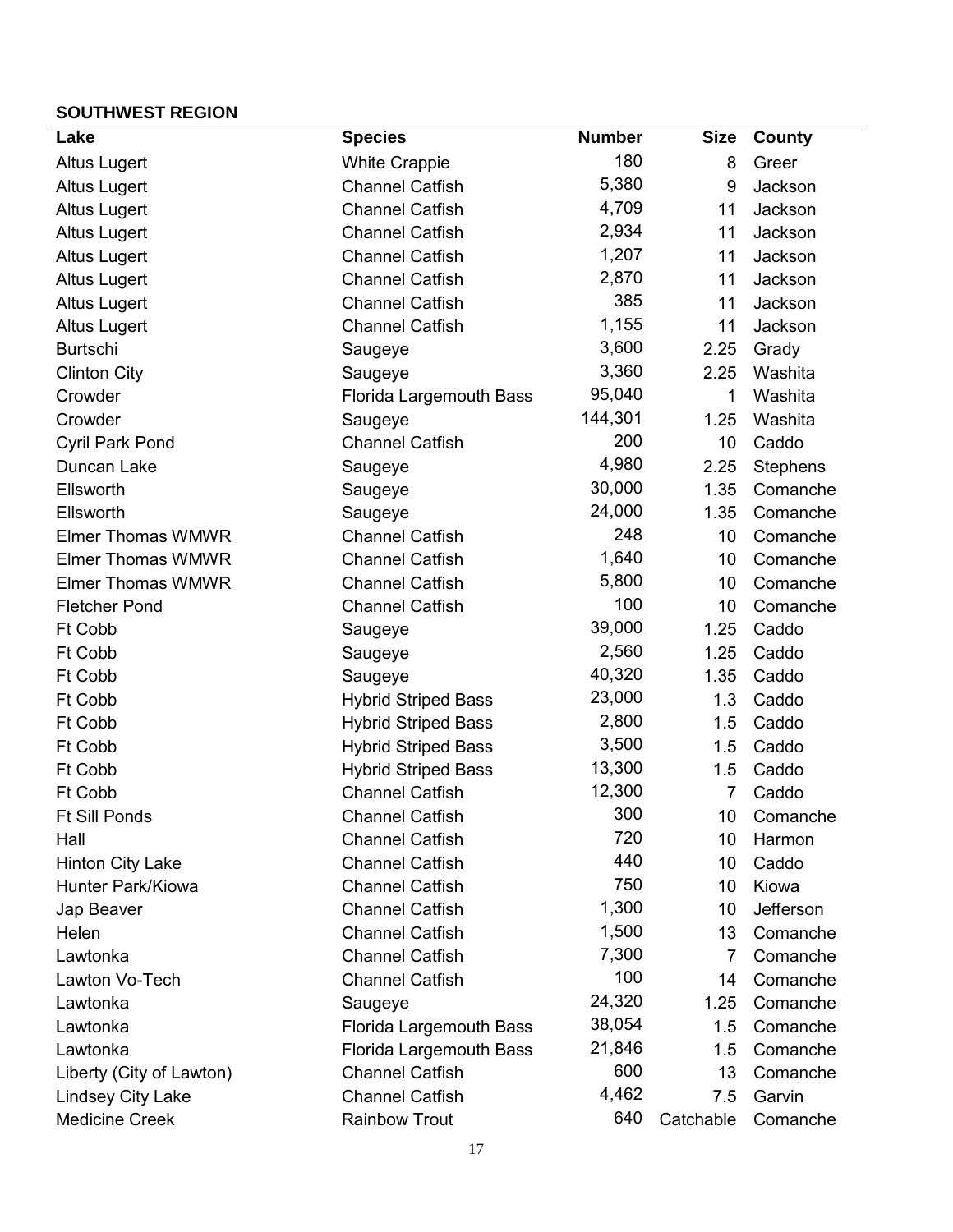# **SOUTHWEST REGION (continued)**

| Lake                                         | <b>Species</b>             | <b>Number</b> | <b>Size</b>    | County    |
|----------------------------------------------|----------------------------|---------------|----------------|-----------|
| <b>Medicine Creek</b>                        | <b>Rainbow Trout</b>       | 632           | Catchable      | Comanche  |
| <b>Medicine Creek</b>                        | <b>Rainbow Trout</b>       | 620           | Catchable      | Comanche  |
| <b>Medicine Creek</b>                        | <b>Channel Catfish</b>     | 2,000         | 13             | Comanche  |
| <b>Medicine Creek</b>                        | <b>Rainbow Trout</b>       | 850           | catchable      | Comanche  |
| <b>Medicine Creek</b>                        | <b>Rainbow Trout</b>       | 1,235         | catchable      | Comanche  |
| <b>Medicine Creek</b>                        | <b>Rainbow Trout</b>       | 525           | catchable      | Comanche  |
| <b>Medicine Creek</b>                        | <b>Rainbow Trout</b>       | 513           | catchable      | Comanche  |
| <b>Medicine Creek</b>                        | <b>Rainbow Trout</b>       | 483           | 11.53          | Comanche  |
| Park Lane                                    | <b>Channel Catfish</b>     | 100           | 14             | Comanche  |
| Park Lane                                    | <b>Channel Catfish</b>     | 100           | 12             | Comanche  |
| <b>Red Rock</b>                              | <b>Channel Catfish</b>     | 200           | 10             | Caddo     |
| Rocky Lake                                   | Saugeye                    | 3,480         | 2.25           | Washita   |
| <b>Rocky Lake</b>                            | <b>White Crappie</b>       | 75            | 8              | Greer     |
| Rocky Lake                                   | <b>Channel Catfish</b>     | 3,000         | 10             | Washita   |
| <b>Sultan Park</b>                           | <b>Channel Catfish</b>     | 560           | 10             | Cotton    |
| Taylor                                       | Saugeye                    | 4,500         | 2.25           | Grady     |
| <b>Tom Steed</b>                             | Saugeye                    | 64,000        | $\overline{2}$ | Kiowa     |
| Waurika                                      | Saugeye                    | 5,000         | 1.25           | Jefferson |
| Waurika                                      | <b>Hybrid Striped Bass</b> | 16,800        | 1.5            | Jefferson |
| Waurika                                      | <b>Hybrid Striped Bass</b> | 56,500        | 1.7            | Jefferson |
| Waurika                                      | <b>Hybrid Striped Bass</b> | 4,900         | 1.5            | Jefferson |
| Waurika                                      | <b>Hybrid Striped Bass</b> | 30,000        | 1.7            | Jefferson |
| <b>Southwest Region - Total Fish Stocked</b> |                            | 1,490,000     |                |           |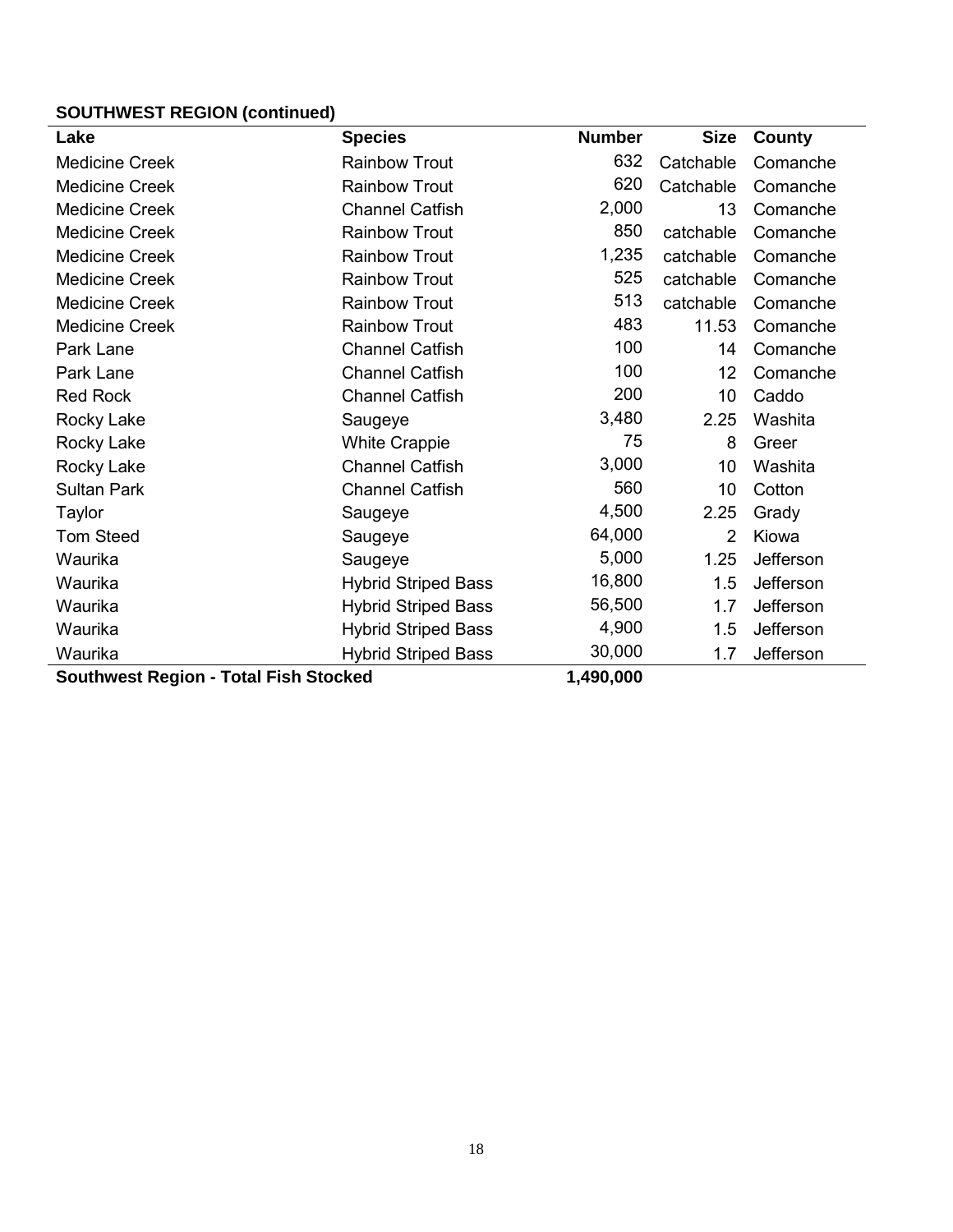# **PUBLIC STOCKINGS BY SPECIES**

| <b>BLUEGILL</b>                          |               |                                 |               |                |
|------------------------------------------|---------------|---------------------------------|---------------|----------------|
| <b>Region</b>                            | County        | Lake                            | <b>Number</b> | <b>Size</b>    |
| <b>NWR</b>                               | Woods         | Alva City Hatfield Park         | 10,000        | 1.5            |
| <b>NWR</b>                               | Woods         | <b>Avard City</b>               | 20,000        | 1.5            |
| <b>NWR</b>                               | Kingfisher    | Elmer                           | 4,500         | $\overline{2}$ |
| <b>NWR</b>                               | Kingfisher    | Elmer                           | 4,500         | $\overline{2}$ |
| <b>NWR</b>                               | Cimarron      | Etling                          | 9,000         | $\overline{2}$ |
| <b>NWR</b>                               | Cimarron      | Etling                          | 12,500        | $\overline{4}$ |
| <b>NWR</b>                               | <b>Blaine</b> | Watonga                         | 86,100        | 1.5            |
| <b>OKC</b>                               | Oklahoma      | <b>Edmond Mitch Park</b>        | 500           | $\overline{2}$ |
| <b>OKC</b>                               | Oklahoma      | <b>Edmond Mitch Park</b>        | 500           | 2.5            |
| <b>OKC</b>                               | Canadian      | El Reno Legion Park             | 500           | $\overline{2}$ |
| <b>OKC</b>                               | Canadian      | El Reno Legion Park             | 500           | 2.5            |
| <b>OKC</b>                               | Canadian      | El Reno Southern Hills North    | 400           | $\overline{2}$ |
| <b>OKC</b>                               | Oklahoma      | El Reno Southern Hills North    | 400           | 2.5            |
| <b>OKC</b>                               | Canadian      | El Reno Southern Hills South    | 600           | $\overline{2}$ |
| <b>OKC</b>                               | Canadian      | El Reno Southern Hills South    | 600           | $\overline{2}$ |
| <b>OKC</b>                               | Oklahoma      | El Reno Southern Hills South    | 600           | $\overline{2}$ |
| <b>OKC</b>                               | Oklahoma      | Jones Battey/Mulhausen          | 2,500         | $\overline{2}$ |
| <b>OKC</b>                               | Oklahoma      | Jones Battey/Mulhausen          | 2,500         | $\overline{2}$ |
| <b>OKC</b>                               | Oklahoma      | Jones Battey/Mulhausen          | 30            | $\overline{7}$ |
| <b>OKC</b>                               | Cleveland     | Lexington WMA                   | 3,060         | $\overline{2}$ |
| <b>OKC</b>                               | Oklahoma      | Moore - Buck Thomas             | 540           | $\overline{2}$ |
| <b>OKC</b>                               | Oklahoma      | Moore - Little River Park North | 540           | $\overline{2}$ |
| <b>OKC</b>                               | Oklahoma      | Moore - Little River Park South | 720           | $\overline{2}$ |
| <b>OKC</b>                               | Cleveland     | Norman Griffin Park             | 720           | $\overline{2}$ |
| <b>OKC</b>                               | Cleveland     | Norman NE Lions                 | 1,440         | $\overline{2}$ |
| <b>Total Bluegill Stocked</b><br>163,250 |               |                                 |               |                |

| <b>BROWN TROUT</b>               |                  |                            |               |             |
|----------------------------------|------------------|----------------------------|---------------|-------------|
| <b>Region</b>                    | County           | Lake                       | <b>Number</b> | <b>Size</b> |
| <b>ECR</b>                       | Sequoyah         | Illinois River             | 8,018         | 6.85        |
| <b>SER</b>                       | <b>McCurtain</b> | <b>Mountain Fork River</b> | 4,000         | 10          |
| <b>SER</b>                       | <b>McCurtain</b> | <b>Mountain Fork River</b> | 8.018         | 6.85        |
| <b>Total Brown Trout Stocked</b> |                  |                            | 20,036        |             |

### **CHANNEL CATFISH**

| Region    | County   | Lake               | <b>Number</b> | <b>Size</b> |
|-----------|----------|--------------------|---------------|-------------|
| CR        | Okmulgee | Okmulgee Kiddie #1 | 250           | 14          |
| <b>CR</b> | Okmulgee | Okmulgee Kiddie #2 | 250           | 14          |
| <b>CR</b> | Okmulgee | Okmulgee Kiddie #1 | 250           | 12          |
| <b>CR</b> | Okmulgee | Okmulgee Kiddie #2 | 250           | 12          |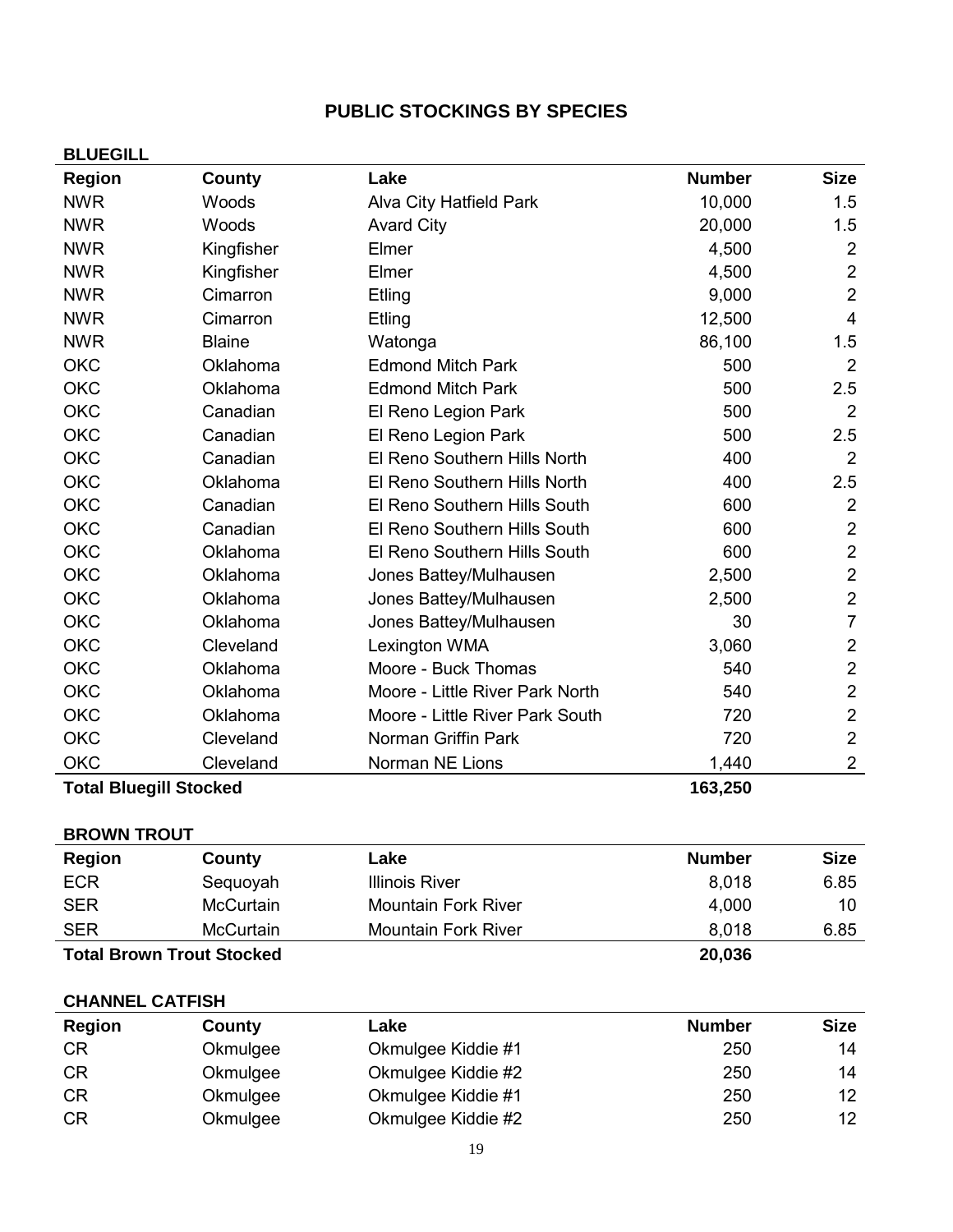| <b>Region</b> | County          | Lake                               | <b>Number</b> | <b>Size</b>     |
|---------------|-----------------|------------------------------------|---------------|-----------------|
| <b>CR</b>     | Lincoln         | Sac Fox Nation Tribal Pond         | 400           | 10              |
| <b>CR</b>     | <b>Hughes</b>   | Dale Jenkins Pond                  | 200           | 10              |
| <b>CR</b>     | Okmulgee        | Okmulgee Kiddie #1                 | 250           | 10              |
| <b>CR</b>     | Okmulgee        | Okmulgee Kiddie #2                 | 250           | 10              |
| <b>CR</b>     | <b>Okfuskee</b> | <b>Clearview City</b>              | 1,162         | $\overline{7}$  |
| <b>CR</b>     | Okmulgee        | <b>Nichols Park</b>                | 1,627         | $\overline{7}$  |
| <b>CR</b>     | Seminole        | Sportsman                          | 2,133         | $\overline{7}$  |
| <b>CR</b>     | Okfuskee        | Jim Hall Lake                      | 7,602         | $\overline{7}$  |
| <b>CR</b>     | Okmulgee        | Okmulgee                           | 21,715        | $\overline{7}$  |
| <b>CR</b>     | Okmulgee        | Okmulgee                           | 5,025         | $\overline{7}$  |
| <b>CR</b>     | Seminole        | Sportsman                          | 5,670         | $\overline{7}$  |
| <b>CR</b>     | Lincoln         | Davenport                          | 1,204         | $\overline{7}$  |
| <b>CR</b>     | <b>Okfuskee</b> | Jim Hall Lake                      | 10,398        | $\overline{7}$  |
| <b>CR</b>     | Pottawatomie    | Shawnee #1                         | 5,600         | $\overline{7}$  |
| <b>CR</b>     | Pottawatomie    | Shawnee #1                         | 5,600         | $\overline{7}$  |
| <b>CR</b>     | Seminole        | Sportsman                          | 6,300         | $\overline{7}$  |
| <b>CR</b>     | Pottawatomie    | <b>Tecumseh City</b>               | 5,080         | $\overline{7}$  |
| <b>CR</b>     | Pottawatomie    | Shawnee #1                         | 6,216         | $\overline{7}$  |
| <b>CR</b>     | Okmulgee        | Okmulgee Kiddie #1                 | 250           | 12 <sub>2</sub> |
| <b>CR</b>     | Okmulgee        | Okmulgee Kiddie #2                 | 250           | 12 <sub>2</sub> |
| <b>CR</b>     | Okmulgee        | <b>USFWS Deep Fork Refuge Pond</b> | 500           | 12              |
| <b>ECR</b>    | Muskogee        | <b>Honor Heights Park</b>          | 400           | 13              |
| <b>ECR</b>    | Sequoyah        | <b>Muldrow City Ponds</b>          | 1,017         | 11              |
| <b>ECR</b>    | Muskogee        | Taft                               | 3,541         | $\overline{7}$  |
| <b>ECR</b>    | Sequoyah        | Vian City                          | 930           | 11              |
| <b>NCR</b>    | Kay             | Camp McFadden Pond (new pond)      | 100           | 12              |
| <b>NCR</b>    | Kay             | <b>Marland Mansion</b>             | 100           | 10              |
| <b>NCR</b>    | Pawnee          | Pawnee Bill State Park             | 100           | 12              |
| <b>NCR</b>    | Kay             | <b>Willow Springs Pond</b>         | 100           | 10              |
| <b>NER</b>    | Tulsa           | Kelly Lane Park                    | 222           | 11              |
| <b>NER</b>    | Wagoner         | Maple Park                         | 132           | 11              |
| <b>NER</b>    | Delaware        | <b>Natural Falls State Park</b>    | 351           | 11              |
| <b>NER</b>    | Tulsa           | <b>Veterans Pond</b>               | 549           | 11              |
| <b>NER</b>    | Wagoner         | Chouteau Bridge Pond               | 501           | 11              |
| <b>NER</b>    | Wagoner         | Dale Zachery                       | 552           | 11              |
| <b>NWR</b>    | Custer          | <b>Adair State Park</b>            | 900           | 11              |
| <b>NWR</b>    | Woods           | Alva City Hatfield Park            | 440           | 10              |
| <b>NWR</b>    | Woods           | Alva City Hatfield Park            | 1,150         | 1.5             |
| <b>NWR</b>    | Woods           | <b>Avard City</b>                  | 3,450         | 1.5             |
| <b>NWR</b>    | Woodward        | <b>Boiling Springs</b>             | 120           | 10              |
| <b>NWR</b>    | Alfalfa         | <b>Bonham Pond</b>                 | 240           | 10              |
| <b>NWR</b>    | Alfalfa         | Carmen City                        | 540           | 10              |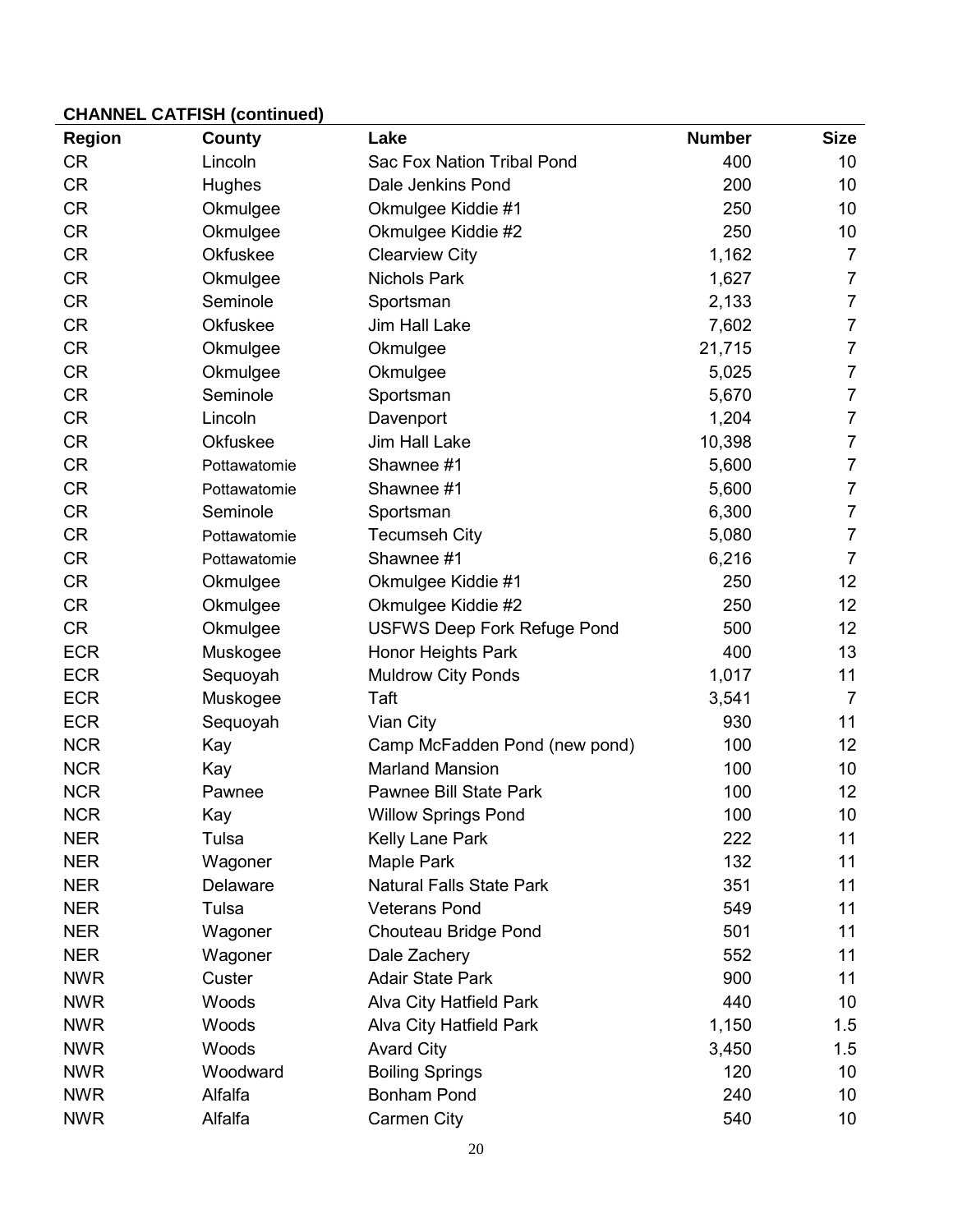| <b>Region</b> | County         | Lake                            | <b>Number</b> | <b>Size</b>    |
|---------------|----------------|---------------------------------|---------------|----------------|
| <b>NWR</b>    | Garfield       | <b>Crosslin Park Pond</b>       | 432           | 10             |
| <b>NWR</b>    | Woodward       | <b>Crystal Beach Lake</b>       | 600           | 10             |
| <b>NWR</b>    | Garfield       | Enid Gov't Springs              | 240           | 10             |
| <b>NWR</b>    | Garfield       | <b>Enid Meadow Lake</b>         | 548           | 10             |
| <b>NWR</b>    | Cimarron       | Etling                          | 6,572         | $9\,$          |
| <b>NWR</b>    | Alfalfa        | <b>Great Salt Plains</b>        | 18,400        | 1.5            |
| <b>NWR</b>    | <b>Ellis</b>   | Gage City Lake                  | 720           | 10             |
| <b>NWR</b>    | <b>Blaine</b>  | Watonga                         | 1,410         | 11             |
| <b>NWR</b>    | Woodward       | Woodward Ag Ex Lake             | 800           | 10             |
| <b>OKC</b>    | Oklahoma       | Arcadia - ODWC                  | 100           | 11             |
| <b>OKC</b>    | Oklahoma       | Choctaw - Choctaw Creek Park    | 201           | 11             |
| <b>OKC</b>    | Oklahoma       | <b>Choctaw-Ten Acre</b>         | 400           | 10             |
| <b>OKC</b>    | Oklahoma       | <b>Choctaw-Ten Acre</b>         | 798           | 11             |
| <b>OKC</b>    | Cleveland      | Dahlgren                        | 1,600         | 10             |
| <b>OKC</b>    | Oklahoma       | Del City Eagle Lake             | 1,640         | 10             |
| <b>OKC</b>    | Oklahoma       | Edmond - Bickham & Rudkin       | 801           | 11             |
| <b>OKC</b>    | Oklahoma       | <b>Edmond - Hafer Park</b>      | 27            | 11             |
| <b>OKC</b>    | Oklahoma       | <b>Edmond Mitch Park Pond</b>   | 51            | 11             |
| <b>OKC</b>    | Canadian       | El Reno - Legion Park Pond      | 150           | 11             |
| OKC           | Canadian       | El Reno - Southern Hills North  | 201           | 11             |
| <b>OKC</b>    | Canadian       | El Reno - Southern Hills South  | 102           | 11             |
| OKC           | Canadian       | El Reno Southern Hills North    | 400           | $\overline{2}$ |
| OKC           | Garvin         | <b>Elmore City</b>              | 3,602         | $\overline{7}$ |
| OKC           | Logan          | <b>Guthrie Highland Park</b>    | 51            | 11             |
| OKC           | Logan          | <b>Guthrie Mineral Wells</b>    | 330           | 11             |
| OKC           | Oklahoma       | Harrah - Heritage Park          | 201           | 11             |
| OKC           | Oklahoma       | Jones Battery/Mulhausen         | 400           | 10             |
| <b>OKC</b>    | Oklahoma       | Jones Battery/Mulhausen         | 110           | 11             |
| <b>OKC</b>    | Logan          | Lake Langston                   | 9,101         | 7              |
| <b>OKC</b>    | Logan          | Lake Langston                   | 3,154         | $\overline{7}$ |
| OKC           | Cleveland      | Lexington WMA                   | 1,636         | $\overline{7}$ |
| OKC           | <b>McClain</b> | Lindsay City Lake               | 4,462         | 7.5            |
| OKC           | Oklahoma       | Midwest City - Soldier Creek    | 200           | 12             |
| <b>OKC</b>    | Cleveland      | Moore - Buck Thomas             | 201           | 11             |
| OKC           | Cleveland      | Moore Little River Park - North | 102           | 11             |
| OKC           | Cleveland      | Moore Little River Park - South | 201           | 11             |
| OKC           | Canadian       | Mustang - Wildhorse Park        | 100           | 14             |
| <b>OKC</b>    | Canadian       | Mustang - Wildhorse Park        | 402           | 11             |
| OKC           | Cleveland      | Norman - NE Lions               | 200           | 10             |
| OKC           | Oklahoma       | <b>OKC Dakani Pond</b>          | 50            | 14             |
| OKC           | Oklahoma       | <b>OKC</b> - Crystal Lake       | 200           | 10             |
| OKC           | Oklahoma       | <b>OKC</b> - Crystal Lake       | 200           | 10             |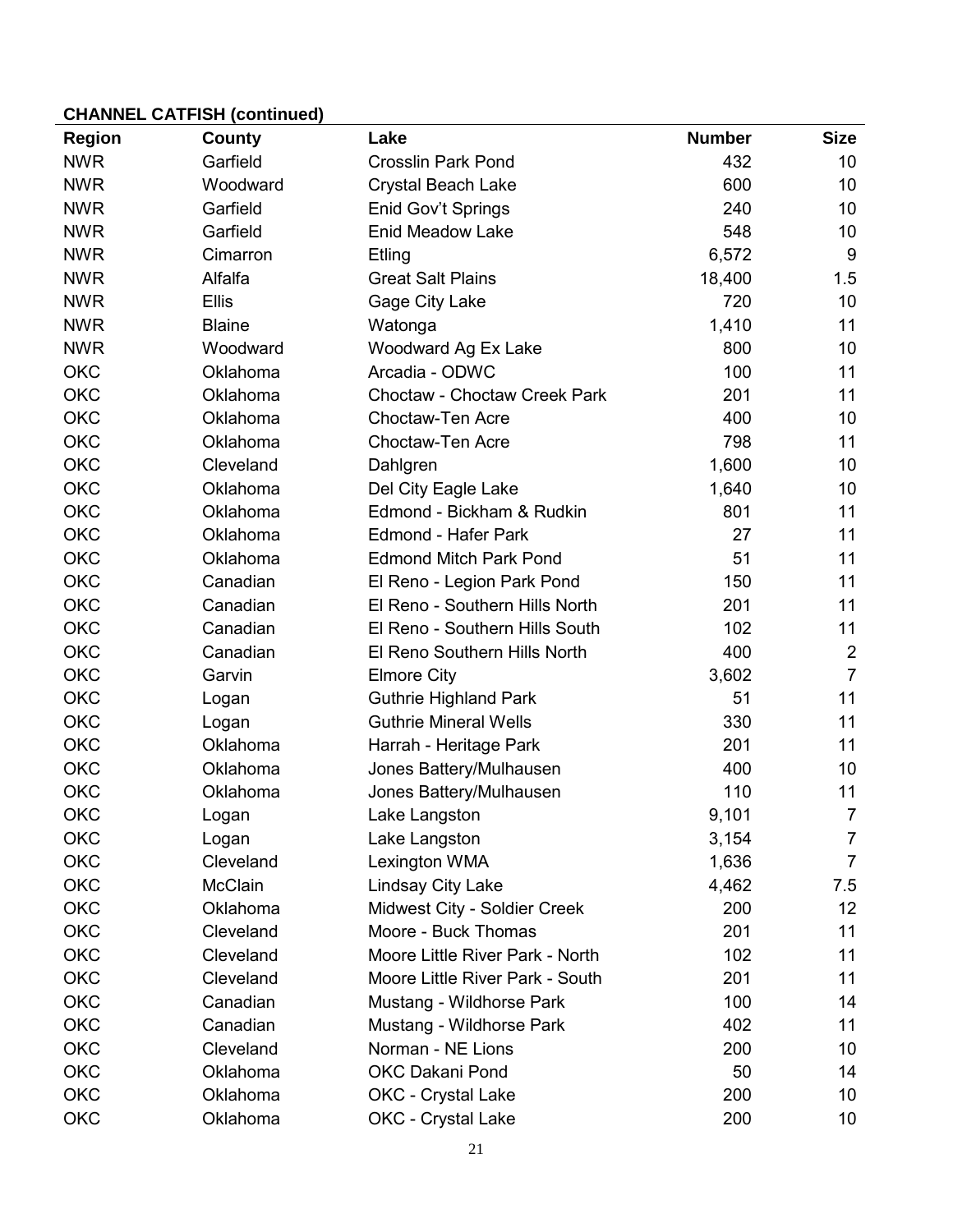| <b>Region</b> | County           | Lake                             | <b>Number</b> | <b>Size</b>      |
|---------------|------------------|----------------------------------|---------------|------------------|
| <b>OKC</b>    | Oklahoma         | OKC - Dolese Park Pond           | 200           | 10               |
| <b>OKC</b>    | Oklahoma         | <b>OKC - Dolese Park Pond</b>    | 150           | 10               |
| <b>OKC</b>    | Oklahoma         | OKC - Eagle Ridge                | 110           | 11               |
| <b>OKC</b>    | Oklahoma         | <b>OKC - Edwards Park Pond</b>   | 225           | 10               |
| <b>OKC</b>    | Oklahoma         | OKC - Edwards Park Pond          | 150           | 11               |
| OKC           | Cleveland        | OKC - Kitchen Lake               | 750           | 12               |
| <b>OKC</b>    | Oklahoma         | Western Heights Middle School    | 100           | 14               |
| <b>OKC</b>    | <b>McClain</b>   | <b>Wiley Post</b>                | 5,075         | 11               |
| <b>OKC</b>    | <b>McClain</b>   | <b>Wiley Post</b>                | 7,061         | $\overline{7}$   |
| <b>OKC</b>    | Canadian         | Yukon - Mulvey's Pond            | 600           | 11               |
| <b>OKC</b>    | Canadian         | Yukon - Robertson Pond           | 102           | 11               |
| <b>OKC</b>    | Canadian         | Yukon - Welch Park               | 402           | 11               |
| <b>SCR</b>    | Johnston         | <b>Blue River</b>                | 1,499         | 12               |
| <b>SCR</b>    | Marshall         | <b>Big 5 Fishing Clinic Pond</b> | 200           | 14               |
| <b>SCR</b>    | Johnston         | <b>Blue River</b>                | 11,569        | 11               |
| <b>SCR</b>    | Johnston         | <b>Blue River</b>                | 494           | 11               |
| <b>SCR</b>    | Johnston         | <b>Blue River</b>                | 1,738         | 11               |
| <b>SCR</b>    | Johnston         | <b>Blue River</b>                | 658           | 11               |
| <b>SCR</b>    | Johnston         | <b>Blue River</b>                | 2,015         | 10.5             |
| <b>SCR</b>    | Johnston         | <b>Blue River</b>                | 1,008         | 10.5             |
| <b>SER</b>    | Choctaw          | <b>Boswell State Park</b>        | 600           | 9                |
| <b>SER</b>    | <b>McCurtain</b> | <b>Brock Lake</b>                | 405           | 9                |
| <b>SER</b>    | <b>McCurtain</b> | C-48 USFS                        | 102           | 9                |
| <b>SER</b>    | Latimer          | Carlton                          | 2,070         | 9                |
| <b>SER</b>    | Leflore          | Cedar                            | 3,402         | 9                |
| <b>SER</b>    | Pushmataha       | Clayton                          | 3,000         | 9                |
| <b>SER</b>    | Latimer          | <b>Coon Creek</b>                | 1,350         | 9                |
| <b>SER</b>    | Leflore          | <b>Crooked Branch</b>            | 684           | $\boldsymbol{9}$ |
| <b>SER</b>    | Choctaw          | Hugo Coe Pond                    | 100           | 14               |
| <b>SER</b>    | McCurtain        | Hunter Pool                      | 504           | 9                |
| <b>SER</b>    | McCurtain        | Kulli USFS                       | 204           | 9                |
| <b>SER</b>    | <b>McCurtain</b> | Midway USFS                      | 102           | 9                |
| <b>SER</b>    | Pushmataha       | Ozzie Cobb                       | 4,650         | 9                |
| <b>SER</b>    | McCurtain        | Quachita WMA Pond                | 150           | 9                |
| <b>SER</b>    | Choctaw          | <b>Raymond Gary</b>              | 5,280         | 9                |
| <b>SER</b>    | Choctaw          | Raymond Gary                     | 5,280         | 9                |
| <b>SER</b>    | Latimer          | <b>Robbers Cave State Park</b>   | 100           | 10               |
| <b>SER</b>    | Choctaw          | Schooler                         | 1,410         | 9                |
| <b>SER</b>    | Leflore          | Shale Pit Pond                   | 102           | 9                |
| <b>SER</b>    | McCurtain        | <b>Teal Lake USFS</b>            | 684           | 9                |
| <b>SER</b>    | Latimer          | Wayne Wallace                    | 3,876         | 9                |
| <b>SWR</b>    | Jackson          | <b>Altus Lugert</b>              | 5,380         | 9                |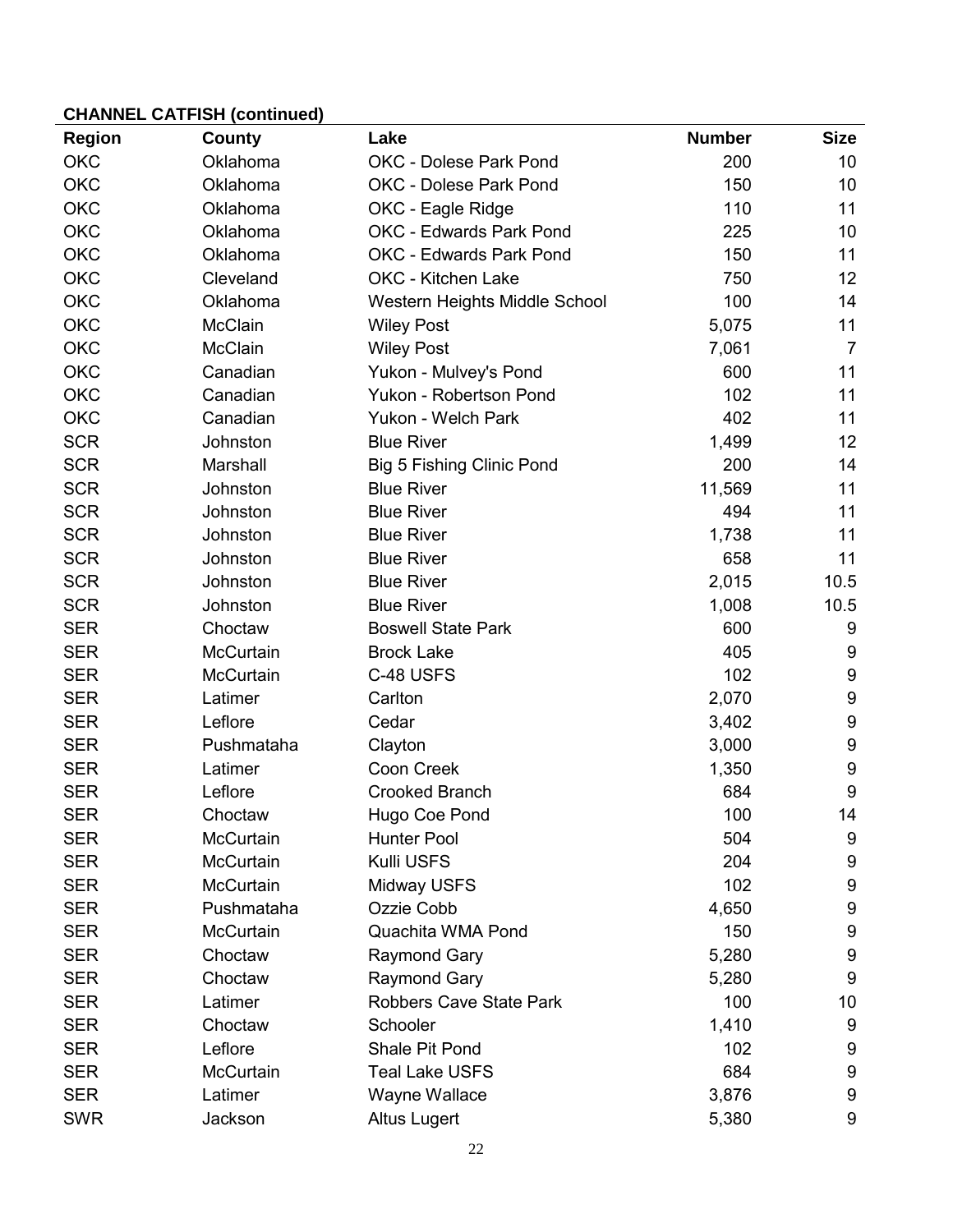| <b>Region</b>                        | County    | Lake                     | <b>Number</b> | <b>Size</b>    |
|--------------------------------------|-----------|--------------------------|---------------|----------------|
| <b>SWR</b>                           | Jackson   | <b>Altus Lugert</b>      | 4,709         | 11             |
| <b>SWR</b>                           | Jackson   | <b>Altus Lugert</b>      | 2,934         | 11             |
| <b>SWR</b>                           | Jackson   | <b>Altus Lugert</b>      | 1,207         | 11             |
| <b>SWR</b>                           | Jackson   | <b>Altus Lugert</b>      | 2,870         | 11             |
| <b>SWR</b>                           | Jackson   | <b>Altus Lugert</b>      | 385           | 11             |
| <b>SWR</b>                           | Jackson   | <b>Altus Lugert</b>      | 1,155         | 11             |
| <b>SWR</b>                           | Caddo     | <b>Cyril Park Pond</b>   | 200           | 10             |
| <b>SWR</b>                           | Comanche  | <b>Elmer Thomas WMWR</b> | 248           | 10             |
| <b>SWR</b>                           | Comanche  | <b>Elmer Thomas WMWR</b> | 1,640         | 10             |
| <b>SWR</b>                           | Comanche  | <b>Elmer Thomas WMWR</b> | 5,800         | 10             |
| <b>SWR</b>                           | Comanche  | <b>Fletcher Pond</b>     | 100           | 10             |
| <b>SWR</b>                           | Caddo     | Ft Cobb                  | 12,300        | $\overline{7}$ |
| <b>SWR</b>                           | Comanche  | <b>Ft Sill Ponds</b>     | 300           | 10             |
| <b>SWR</b>                           | Harmon    | Hall                     | 720           | 10             |
| <b>SWR</b>                           | Caddo     | <b>Hinton City Lake</b>  | 440           | 10             |
| <b>SWR</b>                           | Kiowa     | <b>Hunter Park/Kiowa</b> | 750           | 10             |
| <b>SWR</b>                           | Jefferson | Jap Beaver               | 1,300         | 10             |
| <b>SWR</b>                           | Comanche  | Helen                    | 1,500         | 13             |
| <b>SWR</b>                           | Comanche  | Lawtonka                 | 7,300         | $\overline{7}$ |
| <b>SWR</b>                           | Comanche  | Lawton Vo-Tech           | 100           | 14             |
| <b>SWR</b>                           | Comanche  | Liberty (City of Lawton) | 600           | 13             |
| <b>SWR</b>                           | Garvin    | <b>Lindsey City Lake</b> | 4,462         | 7.5            |
| <b>SWR</b>                           | Comanche  | <b>Medicine Creek</b>    | 2,000         | 13             |
| <b>SWR</b>                           | Comanche  | Park Lane                | 100           | 14             |
| <b>SWR</b>                           | Comanche  | Park Lane                | 100           | 12             |
| <b>SWR</b>                           | Caddo     | <b>Red Rock</b>          | 200           | 10             |
| <b>SWR</b>                           | Washita   | Rocky Lake               | 3,000         | 10             |
| <b>SWR</b>                           | Cotton    | <b>Sultan Park</b>       | 560           | 10             |
| <b>Total Channel Catfish Stocked</b> |           |                          | 295,484       |                |

### **FLORIDA LARGEMOUTH BASS**

| <b>Region</b> | County          | Lake              | <b>Number</b> | <b>Size</b> |
|---------------|-----------------|-------------------|---------------|-------------|
| <b>CR</b>     | McIntosh        | Eufaula           | 78,750        | 1.5         |
| <b>CR</b>     | McIntosh        | Eufaula           | 26,450        | 1.5         |
| <b>CR</b>     | Seminole        | Sportsman         | 16,100        | 1.5         |
| <b>CR</b>     | <b>Okfuskee</b> | Okemah City       | 30,400        | 1.5         |
| <b>CR</b>     | Lincoln         | Prague            | 31,825        | 1.5         |
| <b>CR</b>     | Seminole        | Sportsman         | 14,250        | 1.5         |
| <b>CR</b>     | <b>Hughes</b>   | Wetumka           | 30,400        | 1.5         |
| <b>ECR</b>    | Okmulgee        | Beggs City        | 37,290        |             |
| <b>ECR</b>    | Okmulgee        | <b>Beggs City</b> | 63,140        | 8           |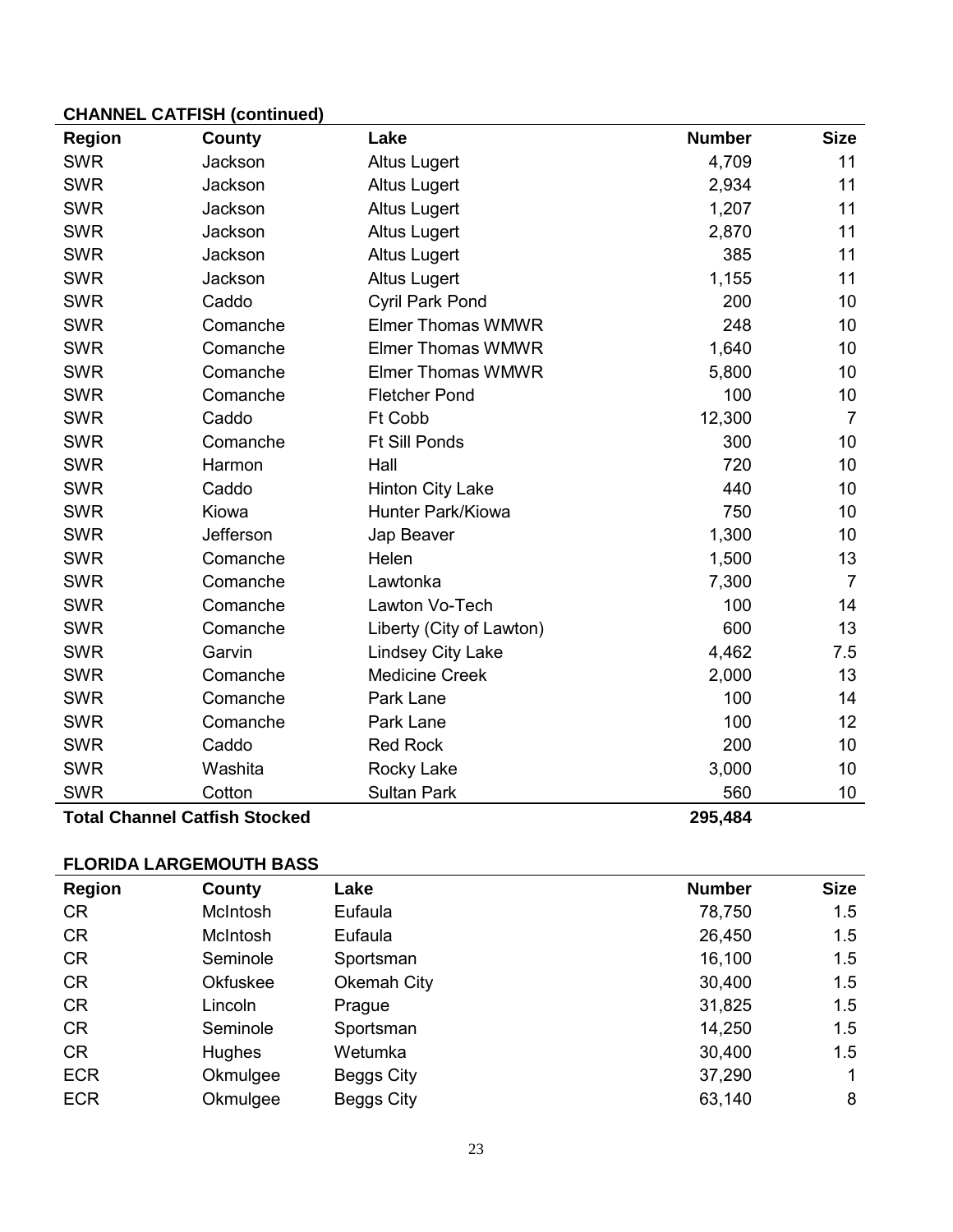### **FLORIDA LARGEMOUTH BASS (continued)**

| <b>Region</b>                                | County             | Lake                    | <b>Number</b> | <b>Size</b>      |
|----------------------------------------------|--------------------|-------------------------|---------------|------------------|
| <b>ECR</b>                                   | McIntosh           | Lake Eufaula            | 367           | 10               |
| <b>ECR</b>                                   | Okfuskee           | Weleetka                | 23,862        | 1                |
| <b>ECR</b>                                   | Okfuskee           | Weleetka                | 47,850        | $\mathbf 1$      |
| <b>NCR</b>                                   | Noble              | Skiatook (nursery pond) | 15,006        | $\frac{3}{4}$    |
| <b>NCR</b>                                   | Noble              | Sooner Lake             | 60,030        | $\frac{3}{4}$    |
| <b>NWR</b>                                   | Kingfisher         | <b>Elmer Thomas</b>     | 30,002        | 1.5              |
| <b>NWR</b>                                   | Ellis              | <b>Lake Vincent</b>     | 2,312         | $\overline{2}$   |
| <b>NWR</b>                                   | <b>Roger Mills</b> | Skipout                 | 630           | 6                |
| <b>NWR</b>                                   | <b>Ellis</b>       | Vincent                 | 603           | 6                |
| <b>SCR</b>                                   | Murray             | Arbuckle                | 73,875        | 1.5              |
| <b>SCR</b>                                   | Murray             | Arbuckle                | 16,160        | 1.75             |
| <b>SCR</b>                                   | <b>Bryan</b>       | <b>Durant Lake</b>      | 22,447        | 1.5              |
| <b>SCR</b>                                   | Carter             | Murray                  | 17,088        | 1.5              |
| <b>SCR</b>                                   | Carter             | Murray                  | 59,082        | 1.75             |
| <b>SCR</b>                                   | <b>Bryan</b>       | <b>Durant Lake</b>      | 8,000         | 1.5              |
| <b>SCR</b>                                   | Atoka              | McGee Creek             | 60,065        | 1.5              |
| <b>SCR</b>                                   | Atoka              | McGee Creek             | 30,003        | 1.5              |
| <b>SCR</b>                                   | Carter             | <b>Mountain Lake</b>    | 4,933         | 1.5              |
| <b>SCR</b>                                   | Carter             | Mountain Lake           | 10,075        | 1.5              |
| <b>SCR</b>                                   | Carter             | Murray                  | 13,830        | 1.5              |
| <b>SCR</b>                                   | Bryan              | Texoma-Newberry Creek   | 50            | 12               |
| <b>SER</b>                                   | McCurtain          | <b>Broken Bow</b>       | 70,642        | 1.25             |
| <b>SER</b>                                   | <b>McCurtain</b>   | <b>Broken Bow</b>       | 19,424        | 1.5              |
| <b>SER</b>                                   | Leflore            | Cedar                   | 15,000        | 1.5              |
| <b>SER</b>                                   | Pushmataha         | Clayton                 | 78,397        | 1                |
| <b>SER</b>                                   | Latimer            | <b>Coon Creek</b>       | 99,515        | 1                |
| <b>SER</b>                                   | Pushmataha         | Nanih Waiya             | 30,000        | 1                |
| <b>SER</b>                                   | Pushmataha         | Nanih Waiya             | 5,250         | $\boldsymbol{9}$ |
| <b>SER</b>                                   | Pushmataha         | Ozzie Cobb              | 15,000        | 1                |
| <b>SER</b>                                   | McCurtain          | <b>Pine Creek</b>       | 60,030        | 1.5              |
| <b>SER</b>                                   | Choctaw            | <b>Raymond Gary</b>     | 30,801        | 1                |
| <b>SER</b>                                   | Pushmataha         | <b>Sardis</b>           | 60,060        | 1.5              |
| <b>SER</b>                                   | Pushmataha         | Sardis                  | 30,073        | 1.5              |
| <b>SER</b>                                   | Choctaw            | Schooler                | 21,000        | 1                |
| <b>SER</b>                                   | Choctaw            | Schooler                | 84,975        | 1                |
| <b>SER</b>                                   | Latimer            | Wayne Wallace           | 77,639        |                  |
| <b>SWR</b>                                   | Washita            | <b>Crowder Lake</b>     | 95,040        | 1                |
| <b>SWR</b>                                   | Comanche           | Lawtonka                | 38,054        | 1.5              |
| <b>SWR</b>                                   | Comanche           | Lawtonka                | 21,846        | 1.5              |
| <b>Total Florida Largemouth Bass Stocked</b> |                    |                         | 1,677,621     |                  |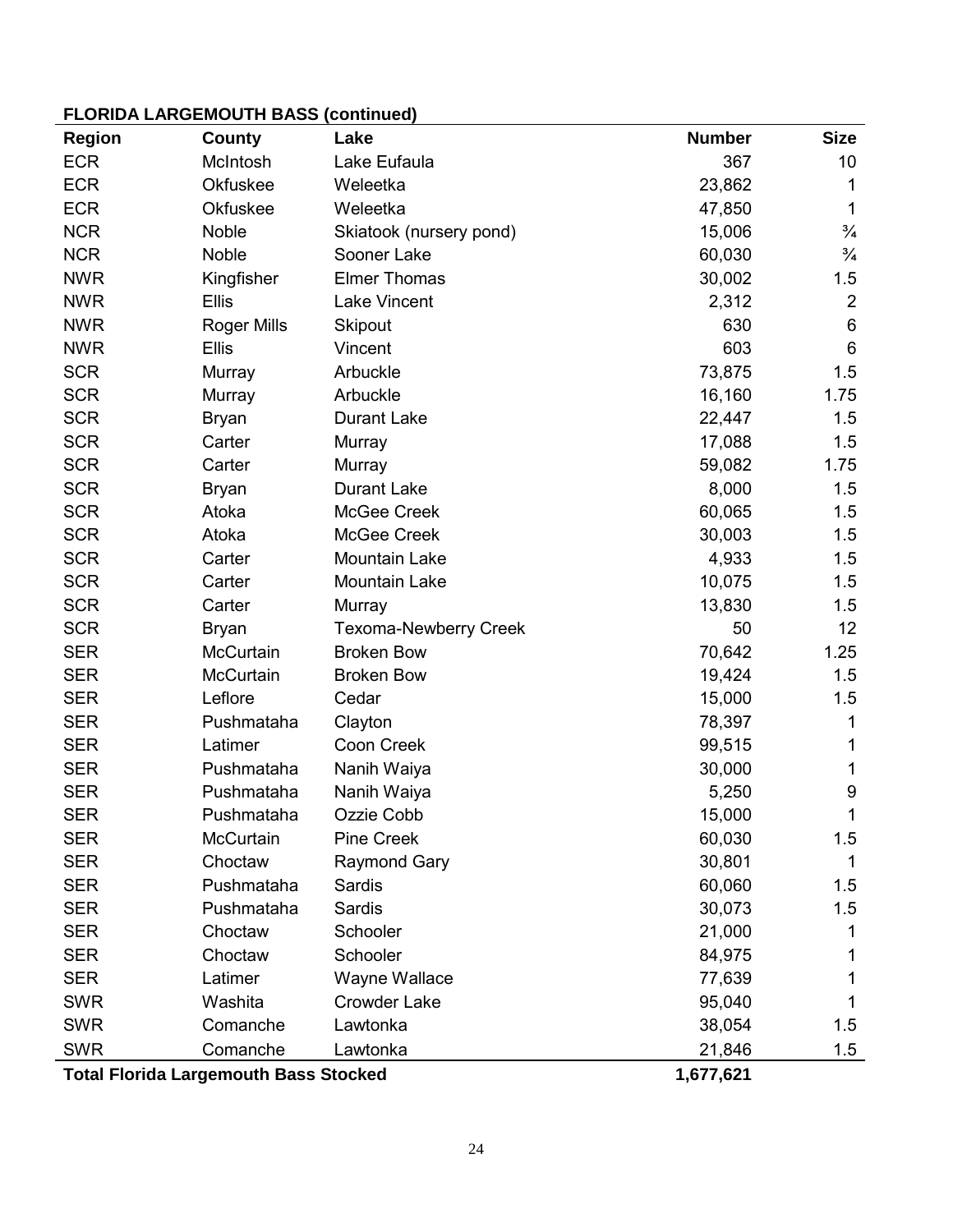# **HYBRID STRIPED BASS**

| <b>Region</b>                            | County        | Lake              | <b>Number</b> | <b>Size</b>    |
|------------------------------------------|---------------|-------------------|---------------|----------------|
| <b>CR</b>                                | Seminole      | Konawa            | 9,100         | 1.5            |
| <b>CR</b>                                | Seminole      | Konawa            | 4,900         | 1.75           |
| <b>NCR</b>                               | Osage         | <b>Birch Lake</b> | 11,370        | 1.5            |
| <b>NCR</b>                               | Payne         | Carl Blackwell    | 33,800        | 1.5            |
| <b>NCR</b>                               | Kay           | Kaw               | 9,750         | 1.5            |
| <b>NCR</b>                               | Kay           | Ponca City Lake   | 12,848        | 1.5            |
| <b>NCR</b>                               | Osage         | <b>Skiatook</b>   | 13,500        | 1.5            |
| <b>NCR</b>                               | Osage         | <b>Skiatook</b>   | 59,500        | 1.5            |
| <b>NCR</b>                               | Osage         | <b>Skiatook</b>   | 32,200        | 1.5            |
| <b>NCR</b>                               | Noble         | Sooner            | 26,650        | 1.5            |
| <b>NCR</b>                               | Noble         | Sooner            | 12,496        | 1.5            |
| <b>NCR</b>                               | Noble         | Sooner            | 15,000        | $\overline{2}$ |
| <b>NCR</b>                               | Noble         | Sooner            | 15,000        | $\overline{2}$ |
| <b>NER</b>                               | Delaware      | Grand             | 42,000        | 1.5            |
| <b>NER</b>                               | Delaware      | Grand             | 56,500        | 1.7            |
| <b>NWR</b>                               | <b>Blaine</b> | Canton            | 3,478         | 1.5            |
| <b>NWR</b>                               | Custer        | Foss              | 20,000        | 1.5            |
| <b>OKC</b>                               | Oklahoma      | Arcadia Lake      | 9,250         | $\overline{2}$ |
| <b>OKC</b>                               | Oklahoma      | Overholser        | 185,300       | 1.25           |
| <b>OKC</b>                               | Oklahoma      | Overholser        | 47,600        | 1.25           |
| <b>SWR</b>                               | Caddo         | Ft Cobb           | 23,000        | 1.3            |
| <b>SWR</b>                               | Caddo         | Ft Cobb           | 2,800         | 1.5            |
| <b>SWR</b>                               | Caddo         | Ft Cobb           | 3,500         | 1.5            |
| <b>SWR</b>                               | Caddo         | Ft Cobb           | 13,300        | 1.5            |
| <b>SWR</b>                               | Jefferson     | Waurika           | 16,800        | 1.5            |
| <b>SWR</b>                               | Jefferson     | Waurika           | 56,500        | 1.7            |
| <b>SWR</b>                               | Jefferson     | Waurika           | 4,900         | 1.5            |
| <b>SWR</b>                               | Jefferson     | Waurika           | 30,000        | 1.7            |
| <b>Total Hybrid Striped Bass Stocked</b> |               |                   | 771,042       |                |

### **HYBRID SUNFISH**

| <b>Region</b> | County       | Lake                          | <b>Number</b> | <b>Size</b> |
|---------------|--------------|-------------------------------|---------------|-------------|
| <b>CR</b>     | Seminole     | Magnolia Park                 | 855           | 4           |
| <b>CR</b>     | Okmulgee     | Okmulgee Kiddie #1            | 150           | 4           |
| <b>CR</b>     | Okmulgee     | Okmulgee Kiddie #2            | 150           | 4           |
| <b>CR</b>     | Okmulgee     | OSU Tech Pond - Okmulgee      | 300           | 4           |
| <b>CR</b>     | Seminole     | Seminole State College Pond   | 375           | 4           |
| <b>CR</b>     | Pottawatomie | <b>Wes Watkins</b>            | 75            | 4           |
| <b>NCR</b>    | Kay          | Camp McFadden Pond (new pond) | 200           | 6           |
| <b>NCR</b>    | Kay          | <b>Marland Mansion</b>        | 100           | 6           |
| <b>NWR</b>    | Alfalfa      | <b>Bohnam Pond</b>            | 500           | 6           |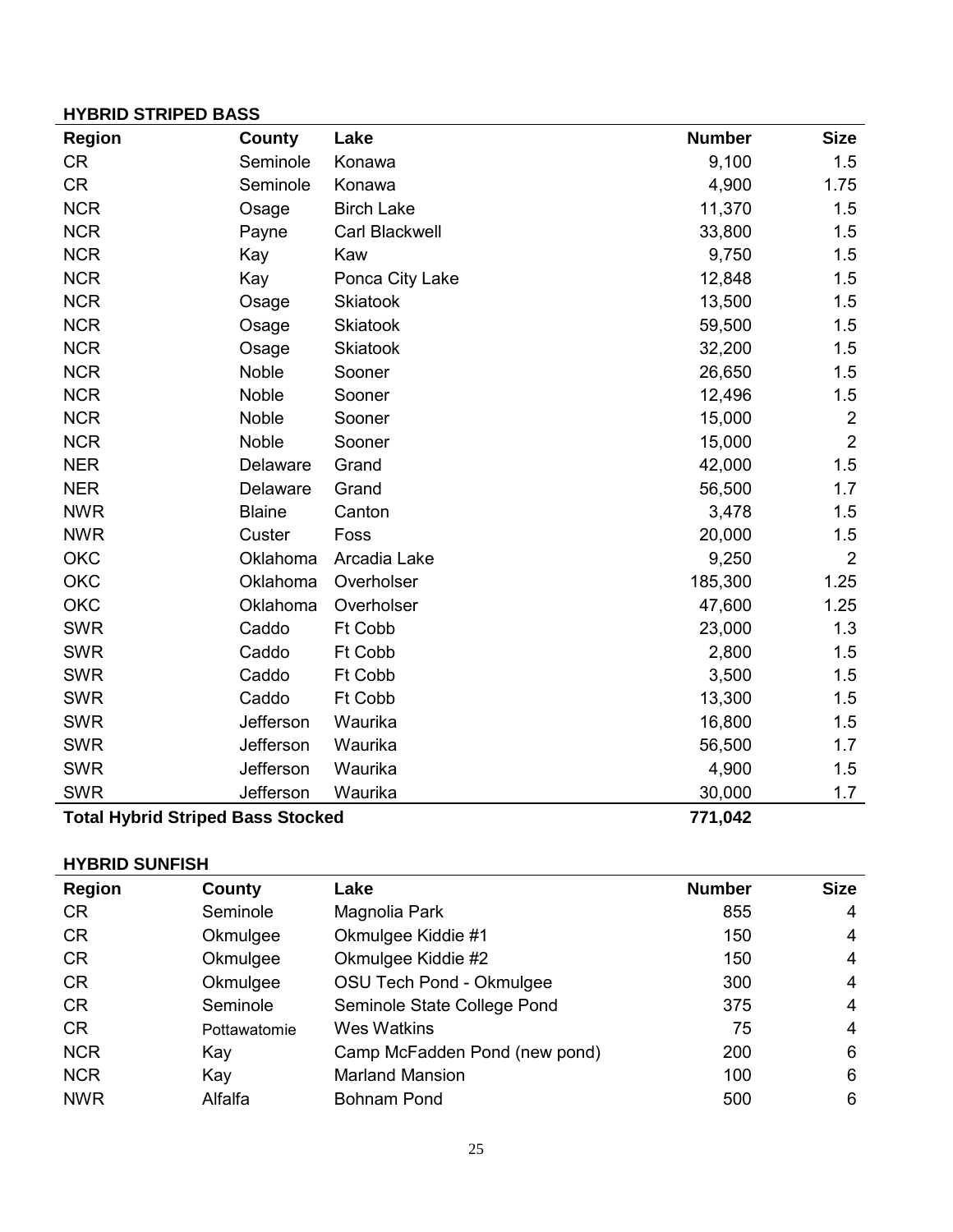| <b>Region</b>                   | County                               | Lake                       | <b>Number</b> | <b>Size</b> |
|---------------------------------|--------------------------------------|----------------------------|---------------|-------------|
| <b>OKC</b>                      | Cleveland                            | Moore - Little River North | 100           | 5.5         |
| <b>OKC</b>                      | Cleveland                            | Moore - Little River South | 300           | 5.5         |
| <b>OKC</b>                      | Oklahoma                             | <b>OKC-Edwards Park</b>    | 200           | 5           |
|                                 | <b>Total Hybrid Sunfish Stocked</b>  |                            | 3,305         |             |
| <b>LARGEMOUTH BASS</b>          |                                      |                            |               |             |
| <b>Region</b>                   | County                               | Lake                       | <b>Number</b> | <b>Size</b> |
| <b>NWR</b>                      | Cimarron                             | Etling                     | 38,560        | 1.5         |
| <b>NWR</b>                      | Cimarron                             | Etling                     | 8,200         | 1.6         |
| <b>NWR</b>                      | Cimarron                             | Etling                     | 40            | 14          |
| <b>SCR</b>                      | Marshall                             | <b>Carter Lake</b>         | 8,483         | 1.5         |
|                                 | <b>Total Largemouth Bass Stocked</b> |                            | 55,283        |             |
| <b>PADDLEFISH</b>               |                                      |                            |               |             |
| <b>Region</b>                   | <b>County</b>                        | Lake                       | <b>Number</b> | <b>Size</b> |
| <b>NER</b>                      | Ottawa                               | <b>Spring River</b>        | 2,005         | 11.57       |
| <b>Total Paddlefish Stocked</b> |                                      |                            | 2,005         |             |

**RAINBOW TROUT**

### **Region County Lake Number Size** ECR Sequoyah Illinois River 2,480 10.89 ECR Sequoyah Illinois River 2,329 11.32 ECR Sequoyah Illinois River 2,329 11.43 ECR Sequoyah Illinois River 2,329 11.32 ECR Sequoyah Illinois River 2,329 11.26 ECR Sequoyah Illinois River 2,329 10.95 ECR Sequoyah Illinois River 2,000 11.38 ECR Sequoyah Illinois River 2,329 11.46 ECR Sequoyah Illinois River 2,329 10.97 ECR Sequoyah Illinois River 2,329 11.46 ECR Sequoyah Illinois River 2,329 10.93 ECR Sequoyah Illinois River 150 14 ECR Sequoyah Illinois River 2,329 10.83 ECR Sequoyah Illinois River 2,329 11.39 ECR Sequoyah Illinois River 115 14 ECR Sequoyah Illinois River 2,329 11.23 ECR Sequoyah Illinois River 2,329 10.91 ECR Sequoyah Illinois River 2,329 11.28 ECR Sequoyah Illinois River 2,329 11.09 ECR Sequoyah Illinois River 2,329 10.87 ECR Sequoyah Illinois River 2,329 11.09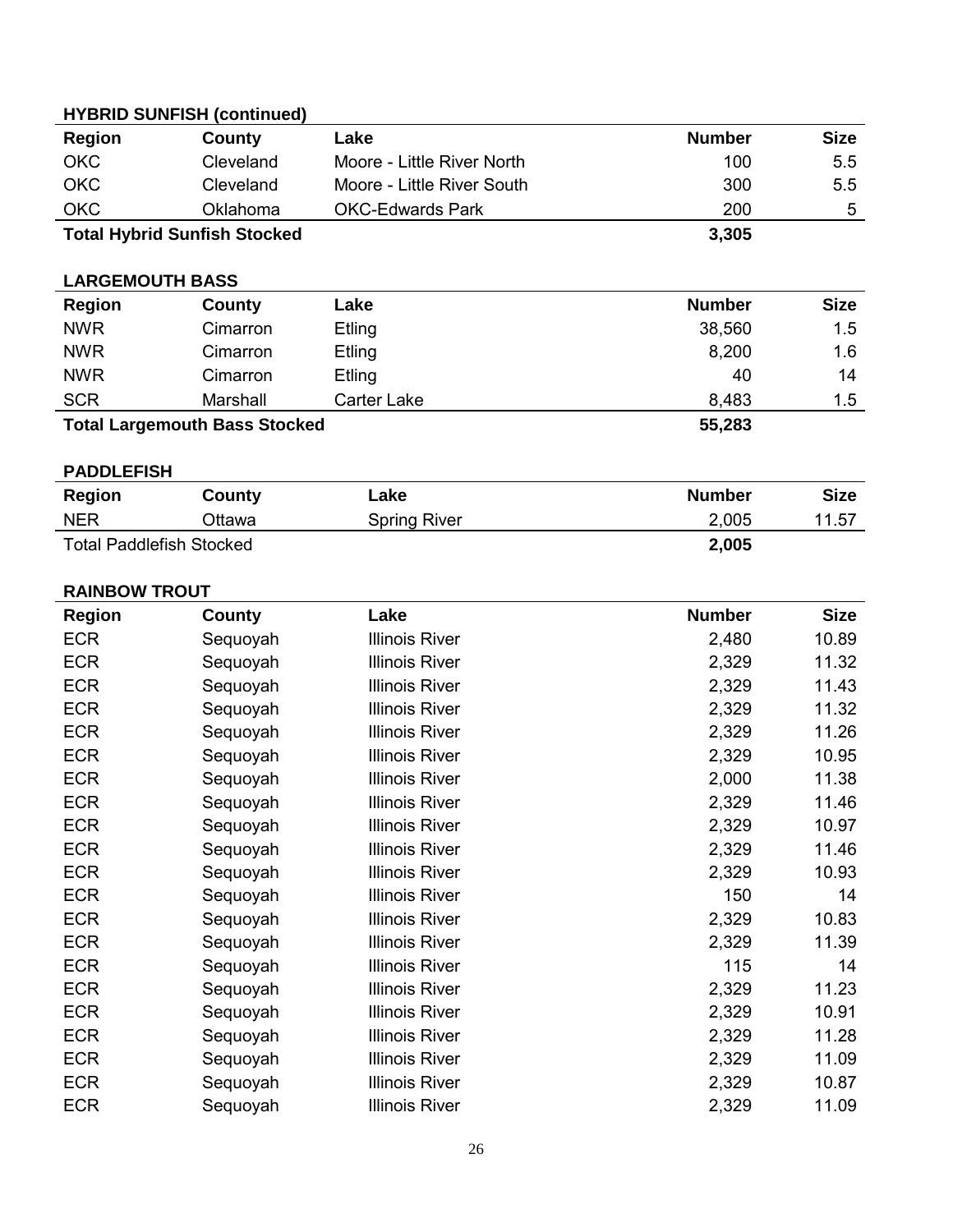| <b>Region</b> | <b>County</b> | Lake                          | <b>Number</b> | <b>Size</b> |
|---------------|---------------|-------------------------------|---------------|-------------|
| <b>ECR</b>    | Sequoyah      | <b>Illinois River</b>         | 1,042         | 11.13       |
| <b>ECR</b>    | Sequoyah      | <b>Illinois River</b>         | 1,287         | 11.25       |
| <b>ECR</b>    | Sequoyah      | <b>Illinois River</b>         | 2,329         | 11.31       |
| <b>ECR</b>    | Sequoyah      | <b>Illinois River</b>         | 2,405         | 11          |
| <b>ECR</b>    | Sequoyah      | <b>Illinois River</b>         | 2,329         | 10.93       |
| <b>ECR</b>    | Sequoyah      | <b>Illinois River</b>         | 2,329         | 11.43       |
| <b>ECR</b>    | Sequoyah      | <b>Illinois River</b>         | 2,329         | 11.17       |
| <b>ECR</b>    | Sequoyah      | <b>Illinois River</b>         | 2,329         | 11.21       |
| <b>ECR</b>    | Sequoyah      | <b>Illinois River</b>         | 2,329         | 11.43       |
| <b>ECR</b>    | Sequoyah      | <b>Illinois River</b>         | 2,329         | 11.24       |
| <b>ECR</b>    | Sequoyah      | <b>Illinois River</b>         | 2,329         | 11          |
| <b>ECR</b>    | Sequoyah      | <b>Illinois River</b>         | 2,130         | 11.46       |
| <b>ECR</b>    | Sequoyah      | <b>Illinois River - Lower</b> | 2,405         | 11.03       |
| <b>ECR</b>    | Sequoyah      | <b>Illinois River - Lower</b> | 2,405         | 10.83       |
| <b>ECR</b>    | Sequoyah      | Illinois River - Lower        | 2,130         | 11.46       |
| <b>ECR</b>    | Sequoyah      | Illinois River - Lower        | 2,120         | 11.48       |
| <b>ECR</b>    | Sequoyah      | Illinois River - Lower        | 2,600         | 10.72       |
| <b>ECR</b>    | Sequoyah      | <b>Illinois River - Lower</b> | 1,202         | 11.25       |
| <b>ECR</b>    | Sequoyah      | <b>Illinois River - Lower</b> | 1,449         | 11.53       |
| <b>ECR</b>    | Sequoyah      | <b>Illinois River-Lower</b>   | 1,405         | 11.02       |
| <b>ECR</b>    | Sequoyah      | <b>Illinois River-Lower</b>   | 2,405         | 11          |
| <b>ECR</b>    | Sequoyah      | <b>Illinois River-Lower</b>   | 2,405         | 10.99       |
| <b>ECR</b>    | Sequoyah      | <b>Illinois River-Lower</b>   | 2,460         | 10.93       |
| <b>ECR</b>    | Sequoyah      | <b>Illinois River - Lower</b> | 2,405         | 10.95       |
| <b>ECR</b>    | Sequoyah      | <b>Illinois River - Lower</b> | 2,160         | 11.41       |
| <b>NCR</b>    | Osage         | Pawhuska                      | 1,475         | 9           |
| <b>NCR</b>    | Osage         | Pawhuska                      | 50            | 14-24       |
| <b>NCR</b>    | Osage         | Pawhuska                      | 1,400         | $9\,$       |
| <b>NCR</b>    | Osage         | Pawhuska                      | 85            | 14-24       |
| <b>NCR</b>    | Osage         | Pawhuska                      | 2,400         | $9\,$       |
| <b>NCR</b>    | Osage         | Pawhuska                      | 180           | 14-24       |
| <b>NCR</b>    | Osage         | Pawhuska                      | 1,250         | 9           |
| <b>NCR</b>    | Osage         | Pawhuska                      | 70            | 14-24       |
| <b>NCR</b>    | Noble         | Perry CCC                     | 1,200         | 9           |
| <b>NCR</b>    | Noble         | Perry CCC                     | 45            | $14 - 24$   |
| <b>NCR</b>    | Noble         | Perry CCC                     | 1,300         | 9           |
| <b>NCR</b>    | Noble         | Perry CCC                     | 30            | 14-24       |
| <b>NCR</b>    | Noble         | Perry CCC                     | 571           | 11.25       |
| <b>NCR</b>    | Noble         | Perry CCC                     | 825           | 9           |
| <b>NCR</b>    | Noble         | Perry CCC                     | 38            | $14 - 24$   |
| <b>NER</b>    | Sequoyah      | <b>Illinois River</b>         | 2,405         | 11          |
| <b>NWR</b>    | Cimarron      | Etling                        | 1,530         | $9 - 14$    |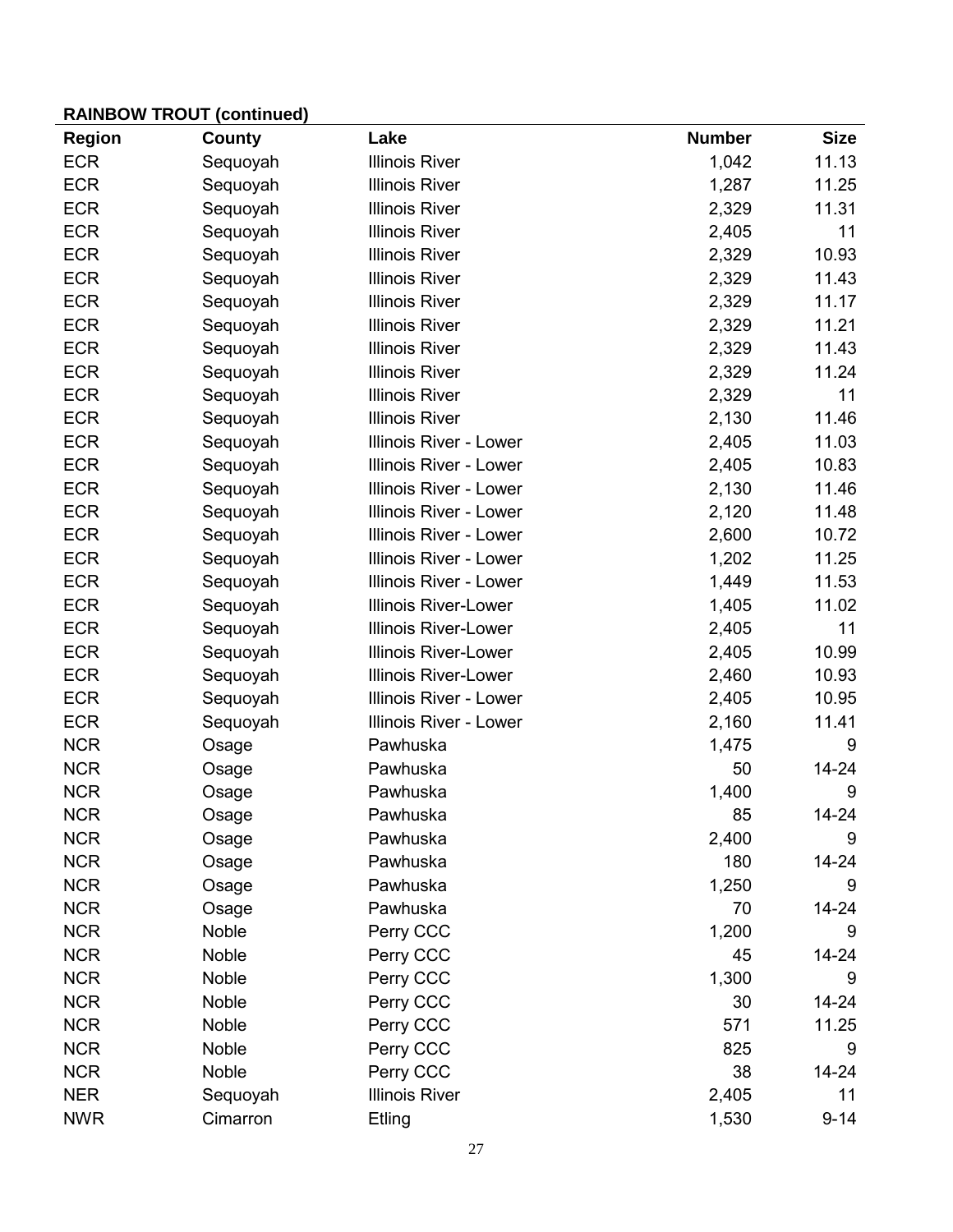| <b>Region</b> | County        | Lake              | <b>Number</b> | <b>Size</b> |
|---------------|---------------|-------------------|---------------|-------------|
| <b>NWR</b>    | Cimarron      | Etling            | 80            | 14          |
| <b>NWR</b>    | Cimarron      | Etling            | 2,250         | $9 - 14$    |
| <b>NWR</b>    | Cimarron      | Etling            | 125           | 14          |
| <b>NWR</b>    | Cimarron      | Etling            | 2,700         | $10 - 14$   |
| <b>NWR</b>    | Cimarron      | Etling            | 100           | 14          |
| <b>NWR</b>    | Cimarron      | Etling            | 800           | $9 - 14$    |
| <b>NWR</b>    | Cimarron      | Etling            | 40            | 14          |
| <b>NWR</b>    | <b>Blaine</b> | Watonga           | 1,075         | $9 - 14$    |
| <b>NWR</b>    | <b>Blaine</b> | Watonga           | 40            | 14          |
| <b>NWR</b>    | <b>Blaine</b> | Watonga           | 1,200         | $9 - 14$    |
| <b>NWR</b>    | <b>Blaine</b> | Watonga           | 60            | 14          |
| <b>NWR</b>    | <b>Blaine</b> | Watonga           | 1,015         | $9 - 14$    |
| <b>NWR</b>    | <b>Blaine</b> | Watonga           | 60            | 14          |
| <b>NWR</b>    | <b>Blaine</b> | Watonga           | 1,050         | $9 - 14$    |
| <b>NWR</b>    | <b>Blaine</b> | Watonga           | 55            | 14          |
| <b>NWR</b>    | <b>Blaine</b> | Watonga           | 1,600         | $9 - 14$    |
| <b>NWR</b>    | <b>Blaine</b> | Watonga           | 75            | 14          |
| <b>NWR</b>    | <b>Blaine</b> | Watonga           | 1,012         | $9 - 14$    |
| <b>NWR</b>    | <b>Blaine</b> | Watonga           | 38            | 14          |
| <b>NWR</b>    | <b>Blaine</b> | Watonga           | 1,000         | $9 - 14$    |
| <b>NWR</b>    | <b>Blaine</b> | Watonga           | 35            | 14          |
| <b>NWR</b>    | <b>Blaine</b> | Watonga           | 500           | $9 - 14$    |
| <b>NWR</b>    | <b>Blaine</b> | Watonga           | 25            | 14          |
| <b>NWR</b>    | <b>Blaine</b> | Watonga           | 675           | $9 - 14$    |
| <b>NWR</b>    | <b>Blaine</b> | Watonga           | 25            | 14          |
| <b>SCR</b>    | Johnston      | <b>Blue River</b> | 2,000         | 11.23       |
| <b>SCR</b>    | Johnston      | <b>Blue River</b> | 1,303         | $9 - 14$    |
| <b>SCR</b>    | Johnston      | <b>Blue River</b> | 2,327         | 11          |
| <b>SCR</b>    | Johnston      | <b>Blue River</b> | 2,507         | $9 - 14$    |
| <b>SCR</b>    | Johnston      | <b>Blue River</b> | 100           | 14          |
| <b>SCR</b>    | Johnston      | <b>Blue River</b> | 855           | $9 - 14$    |
| <b>SCR</b>    | Johnston      | <b>Blue River</b> | 83            | 14          |
| <b>SCR</b>    | Johnston      | <b>Blue River</b> | 2,568         | $9 - 14$    |
| <b>SCR</b>    | Johnston      | <b>Blue River</b> | 552           | $9 - 14$    |
| <b>SCR</b>    | Johnston      | <b>Blue River</b> | 913           | $9 - 14$    |
| <b>SCR</b>    | Johnston      | <b>Blue River</b> | 25            | 14          |
| <b>SCR</b>    | Johnston      | <b>Blue River</b> | 40            | 14          |
| <b>SCR</b>    | Johnston      | <b>Blue River</b> | 1,313         | $11 - 14$   |
| <b>SCR</b>    | Johnston      | <b>Blue River</b> | 737           | $11 - 14$   |
| <b>SCR</b>    | Johnston      | <b>Blue River</b> | 1,313         | $11 - 14$   |
| <b>SCR</b>    | Johnston      | <b>Blue River</b> | 737           | $11 - 14$   |
| <b>SCR</b>    | Johnston      | <b>Blue River</b> | 2,145         | 11.43       |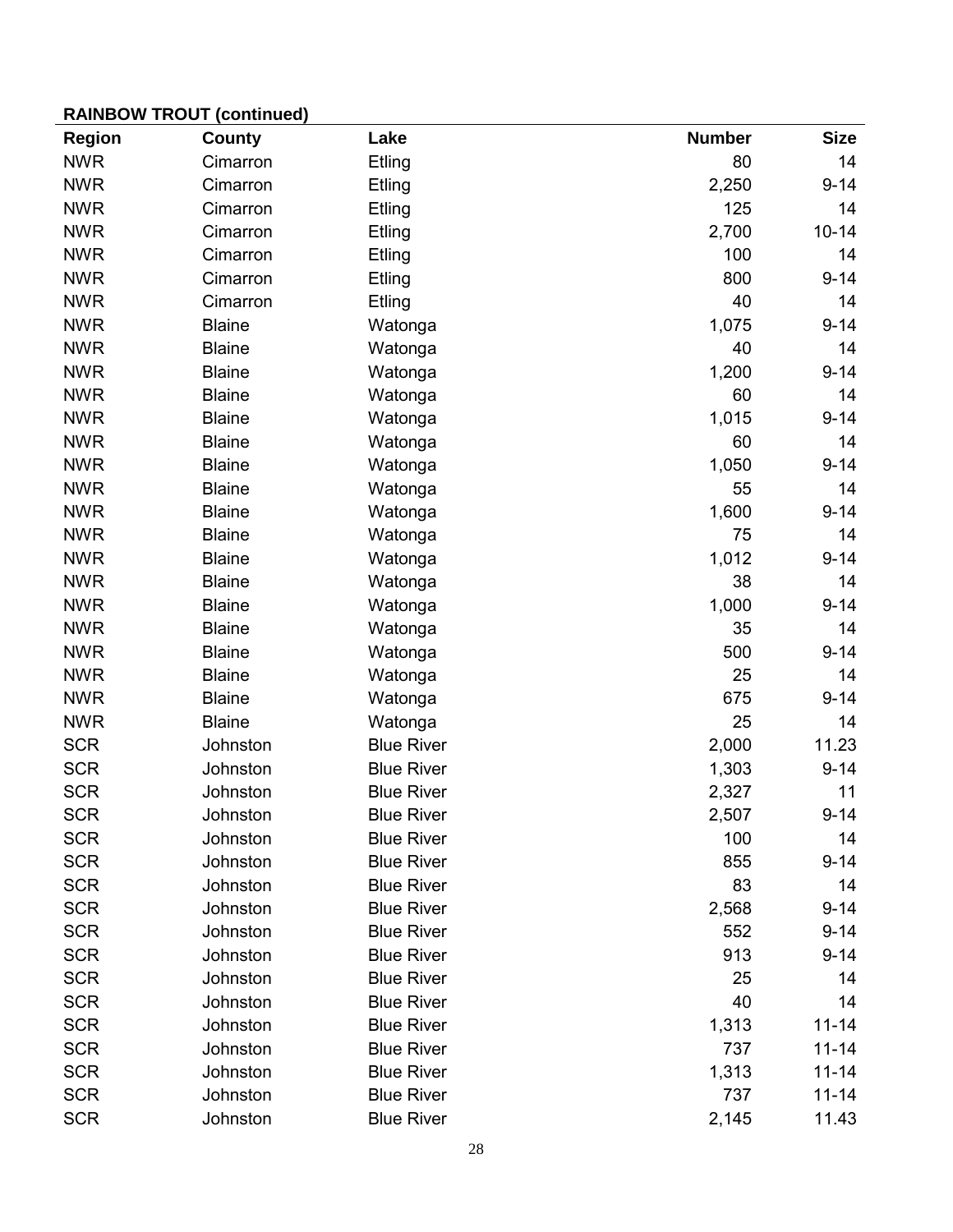| <b>Region</b> | County           | Lake                             | <b>Number</b> | <b>Size</b> |
|---------------|------------------|----------------------------------|---------------|-------------|
| <b>SCR</b>    | Johnston         | <b>Blue River</b>                | 1,438         | 10.72       |
| <b>SCR</b>    | Johnston         | <b>Blue River</b>                | 928           | 11.55       |
| <b>SCR</b>    | Johnston         | <b>Blue River</b>                | 2,350         | 11.09       |
| <b>SCR</b>    | Johnston         | <b>Blue River</b>                | 2,180         | 10.97       |
| <b>SCR</b>    | Johnston         | <b>Blue River</b>                | 1,025         | 11.13       |
| <b>SCR</b>    | Johnston         | <b>Blue River</b>                | 2,295         | 11.13       |
| <b>SCR</b>    | Johnston         | <b>Blue River</b>                | 2,235         | 11.28       |
| <b>SCR</b>    | Johnston         | <b>Blue River</b>                | 1,925         | 11.21       |
| <b>SCR</b>    | Johnston         | <b>Blue River</b>                | 1,866         | 11.21       |
| <b>SCR</b>    | Johnston         | <b>Blue River</b>                | 2,000         | 11.23       |
| <b>SCR</b>    | Johnston         | <b>Blue River</b>                | 1,465         | $9 - 14$    |
| <b>SCR</b>    | Johnston         | <b>Blue River</b>                | 65            | 14          |
| <b>SCR</b>    | Johnston         | <b>Blue River</b>                | 3,506         | $9 - 14$    |
| <b>SCR</b>    | Johnston         | <b>Blue River</b>                | 4,706         | 11.09       |
| <b>SCR</b>    | Johnston         | <b>Blue River</b>                | 2,120         | 11.48       |
| <b>SER</b>    | Latimer          | <b>Fourche Maline River</b>      | 735           | 9           |
| <b>SER</b>    | Latimer          | <b>Fourche Maline River</b>      | 25            | 14-25       |
| <b>SER</b>    | Latimer          | <b>Fourche Maline River</b>      | 800           | 9           |
| <b>SER</b>    | Latimer          | <b>Fourche Maline River</b>      | 25            | 14-25       |
| <b>SER</b>    | Latimer          | <b>Fourche Maline River</b>      | 735           | 9           |
| <b>SER</b>    | Latimer          | <b>Fourche Maline River</b>      | 40            | 14-25       |
| <b>SER</b>    | Latimer          | <b>Fourche Maline River</b>      | 525           | 9           |
| <b>SER</b>    | Latimer          | <b>Fourche Maline River</b>      | 20            | 14-25       |
| <b>SER</b>    | Latimer          | <b>Fourche Maline River</b>      | 625           | 9           |
| <b>SER</b>    | Latimer          | <b>Fourche Maline River</b>      | 20            | 14-25       |
| <b>SER</b>    | Latimer          | <b>Fourche Maline River</b>      | 534           | 9           |
| <b>SER</b>    | Latimer          | <b>Fourche Maline River</b>      | 28            | 14-25       |
| <b>SER</b>    | Pittsburg        | <b>Higgins Pond</b>              | 476           | 11.25       |
| <b>SER</b>    | <b>McCurtain</b> | <b>Lower Mountain Fork River</b> | 2,500         | 9           |
| <b>SER</b>    | McCurtain        | Lower Mountain Fork River        | 120           | 14-25       |
| <b>SER</b>    | McCurtain        | <b>Lower Mountain Fork River</b> | 3,400         | 9           |
| <b>SER</b>    | McCurtain        | <b>Lower Mountain Fork River</b> | 115           | 14-25       |
| <b>SER</b>    | McCurtain        | <b>Lower Mountain Fork River</b> | 2,650         | 9           |
| <b>SER</b>    | McCurtain        | <b>Lower Mountain Fork River</b> | 100           | 14-25       |
| <b>SER</b>    | McCurtain        | <b>Lower Mountain Fork River</b> | 3,300         | 9           |
| <b>SER</b>    | McCurtain        | <b>Lower Mountain Fork River</b> | 70            | 14-25       |
| <b>SER</b>    | McCurtain        | <b>Lower Mountain Fork River</b> | 4,000         | 9           |
| <b>SER</b>    | McCurtain        | <b>Lower Mountain Fork River</b> | 2,300         | 9           |
| <b>SER</b>    | McCurtain        | <b>Lower Mountain Fork River</b> | 100           | 14-25       |
| <b>SER</b>    | McCurtain        | <b>Lower Mountain Fork River</b> | 3,150         | 9           |
| <b>SER</b>    | McCurtain        | <b>Lower Mountain Fork River</b> | 120           | 14-25       |
| <b>SER</b>    | McCurtain        | Lower Mountain Fork River        | 2,360         | 9           |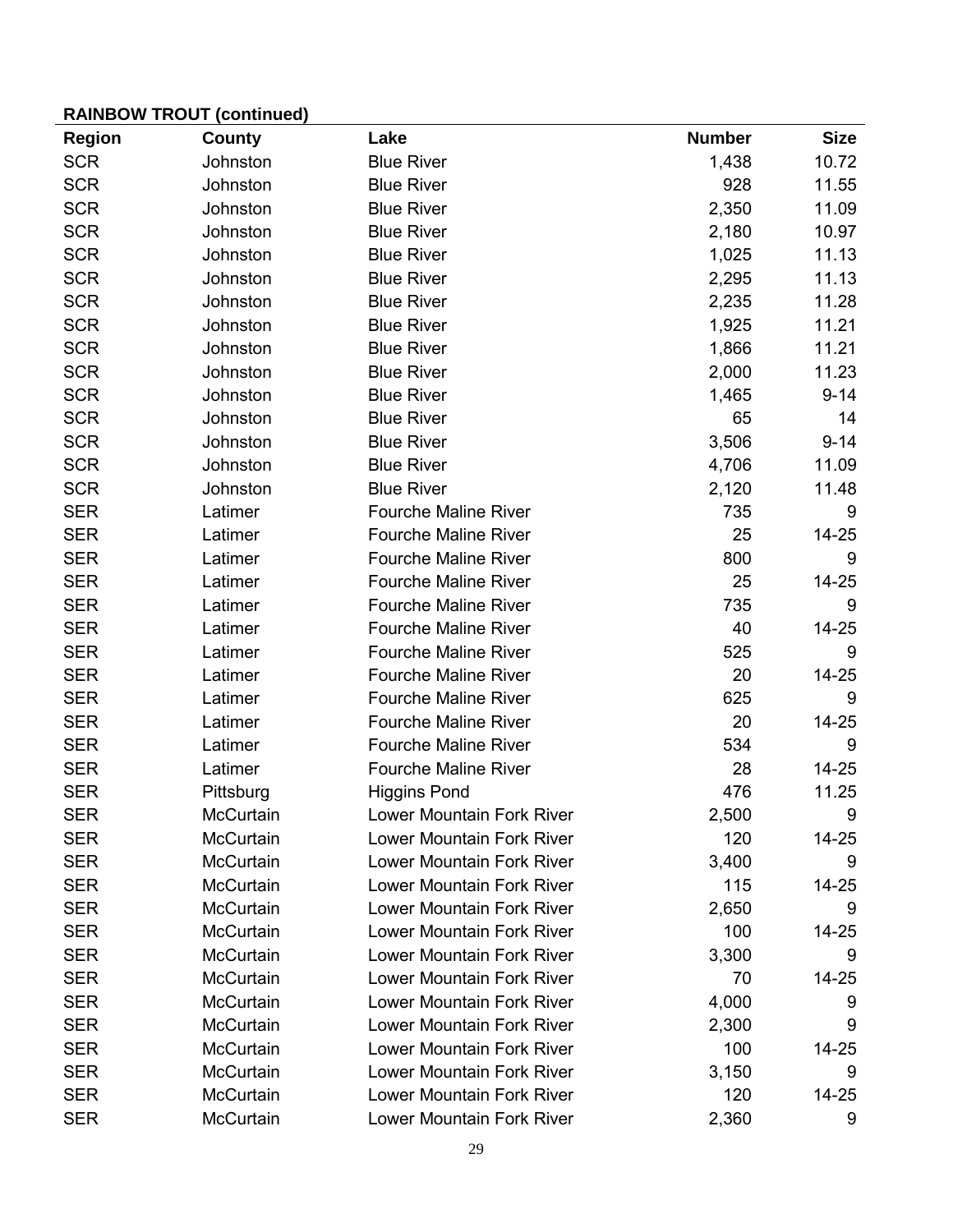| <b>Region</b> | County           | Lake                             | <b>Number</b> | <b>Size</b> |
|---------------|------------------|----------------------------------|---------------|-------------|
| <b>SER</b>    | <b>McCurtain</b> | <b>Lower Mountain Fork River</b> | 90            | 14-25       |
| <b>SER</b>    | McCurtain        | <b>Lower Mountain Fork River</b> | 3,000         | 9           |
| <b>SER</b>    | <b>McCurtain</b> | <b>Lower Mountain Fork River</b> | 200           | 14-25       |
| <b>SER</b>    | McCurtain        | <b>Lower Mountain Fork River</b> | 2,025         | 9           |
| <b>SER</b>    | <b>McCurtain</b> | <b>Lower Mountain Fork River</b> | 65            | $14 - 25$   |
| <b>SER</b>    | McCurtain        | <b>Lower Mountain Fork River</b> | 2,700         | 9           |
| <b>SER</b>    | <b>McCurtain</b> | <b>Lower Mountain Fork River</b> | 100           | 14-25       |
| <b>SER</b>    | <b>McCurtain</b> | <b>Lower Mountain Fork River</b> | 1,300         | 9           |
| <b>SER</b>    | <b>McCurtain</b> | <b>Lower Mountain Fork River</b> | 400           | 14          |
| <b>SER</b>    | McCurtain        | <b>Lower Mountain Fork River</b> | 2,050         | 9           |
| <b>SER</b>    | <b>McCurtain</b> | <b>Lower Mountain Fork River</b> | 70            | 14-25       |
| <b>SER</b>    | <b>McCurtain</b> | <b>Lower Mountain Fork River</b> | 1,300         | 9           |
| <b>SER</b>    | <b>McCurtain</b> | <b>Lower Mountain Fork River</b> | 100           | $14 - 25$   |
| <b>SER</b>    | McCurtain        | <b>Lower Mountain Fork River</b> | 3,400         | 9           |
| <b>SER</b>    | McCurtain        | <b>Lower Mountain Fork River</b> | 175           | 14          |
| <b>SER</b>    | <b>McCurtain</b> | <b>Lower Mountain Fork River</b> | 3,400         | 9           |
| <b>SER</b>    | <b>McCurtain</b> | <b>Lower Mountain Fork River</b> | 175           | $14 - 25$   |
| <b>SER</b>    | McCurtain        | <b>Lower Mountain Fork River</b> | 1,700         | 9           |
| <b>SER</b>    | <b>McCurtain</b> | <b>Lower Mountain Fork River</b> | 75            | 14-25       |
| <b>SER</b>    | <b>McCurtain</b> | <b>Lower Mountain Fork River</b> | 2,500         | 9           |
| <b>SER</b>    | <b>McCurtain</b> | <b>Lower Mountain Fork River</b> | 70            | $14 - 25$   |
| <b>SER</b>    | <b>McCurtain</b> | <b>Lower Mountain Fork River</b> | 2,246         | 9           |
| <b>SER</b>    | <b>McCurtain</b> | <b>Lower Mountain Fork River</b> | 75            | 14-25       |
| <b>SER</b>    | <b>McCurtain</b> | <b>Lower Mountain Fork River</b> | 2,568         | 9           |
| <b>SER</b>    | <b>McCurtain</b> | <b>Lower Mountain Fork River</b> | 111           | $14 - 25$   |
| <b>SER</b>    | McCurtain        | <b>Lower Mountain Fork River</b> | 2,095         | 9           |
| <b>SER</b>    | <b>McCurtain</b> | <b>Lower Mountain Fork River</b> | 111           | 14-25       |
| <b>SER</b>    | McCurtain        | Mt Fork River                    | 2,000         | 10.93       |
| <b>SER</b>    | <b>McCurtain</b> | Mt Fork River                    | 2,000         | 10.93       |
| <b>SER</b>    | McCurtain        | Mt Fork River                    | 2,000         | 10.93       |
| <b>SER</b>    | <b>McCurtain</b> | Mt Fork River                    | 3,070         | 9           |
| <b>SER</b>    | McCurtain        | Mt Fork River                    | 120           | 14-25       |
| <b>SER</b>    | <b>McCurtain</b> | Mt Fork River                    | 2,225         | 11.3        |
| <b>SER</b>    | McCurtain        | Mt Fork River                    | 3,352         | 9           |
| <b>SER</b>    | McCurtain        | Mt Fork River                    | 1,125         | 14-25       |
| <b>SER</b>    | McCurtain        | Mt Fork River                    | 2,145         | 11.43       |
| <b>SER</b>    | McCurtain        | Mt Fork River                    | 4,000         | 11.38       |
| <b>SER</b>    | McCurtain        | Mt Fork River                    | 2,145         | 11.43       |
| <b>SER</b>    | McCurtain        | Mt Fork River                    | 2,390         | 11.03       |
| <b>SER</b>    | McCurtain        | Mt Fork River                    | 2,485         | 10.89       |
| <b>SER</b>    | <b>McCurtain</b> | Mt Fork River                    | 2,457         | 10.93       |
| <b>SWR</b>    | Comanche         | <b>Medicine Creek</b>            | 640           | Catchable   |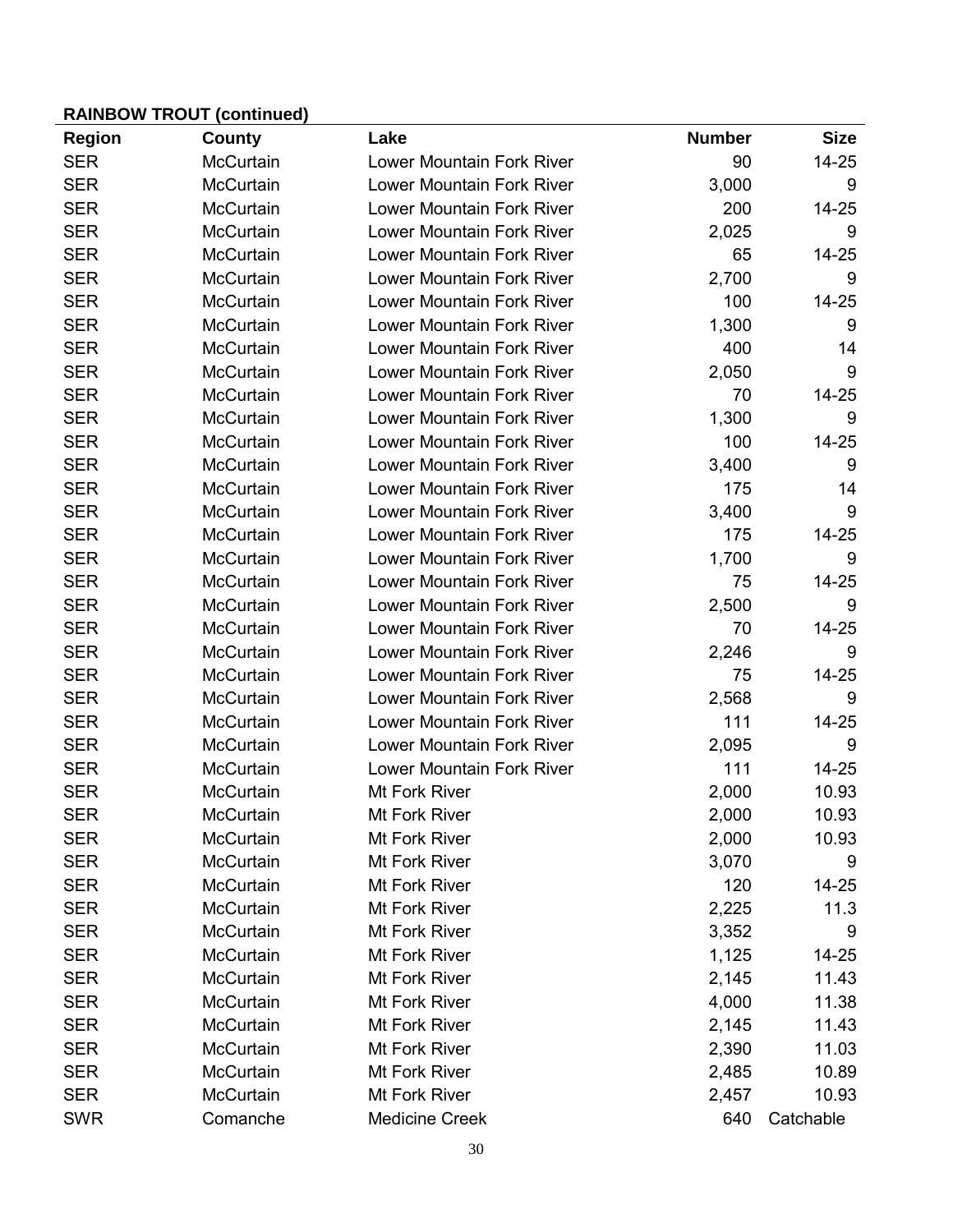| <b>Region</b>                      | County                     | Lake                     | <b>Number</b> | <b>Size</b>    |  |  |
|------------------------------------|----------------------------|--------------------------|---------------|----------------|--|--|
| <b>SWR</b>                         | Comanche                   | <b>Medicine Creek</b>    | 632           | Catchable      |  |  |
| <b>SWR</b>                         | Comanche                   | <b>Medicine Creek</b>    | 620           | Catchable      |  |  |
| <b>SWR</b>                         | Comanche                   | <b>Medicine Creek</b>    | 850           | Catchable      |  |  |
| <b>SWR</b>                         | Comanche                   | <b>Medicine Creek</b>    | 1,235         | Catchable      |  |  |
| <b>SWR</b>                         | Comanche                   | <b>Medicine Creek</b>    | 525           | Catchable      |  |  |
| <b>SWR</b>                         | Comanche                   | <b>Medicine Creek</b>    | 513           | Catchable      |  |  |
| <b>SWR</b>                         | Comanche                   | <b>Medicine Creek</b>    | 483           | 11.53          |  |  |
| <b>Total Rainbow Trout Stocked</b> |                            |                          | 275,482       |                |  |  |
|                                    |                            |                          |               |                |  |  |
| <b>REDEAR SUNFISH</b>              |                            |                          |               |                |  |  |
| <b>OKC</b>                         | Canadian                   | El Reno Legion Park      | 12            | $\overline{7}$ |  |  |
| <b>Total Redear Stocked</b>        |                            |                          | 12            |                |  |  |
|                                    |                            |                          |               |                |  |  |
| <b>SAUGER</b>                      |                            |                          |               |                |  |  |
| <b>ECR</b>                         | Wagoner                    | <b>Arkansas River</b>    | 32,000        | 1.5            |  |  |
| <b>Total Sauger Stocked</b>        |                            |                          | 32,000        |                |  |  |
|                                    |                            |                          |               |                |  |  |
| <b>SAUGEYE</b>                     |                            |                          |               |                |  |  |
| <b>Region</b>                      | County                     | Lake                     | <b>Number</b> | <b>Size</b>    |  |  |
| <b>CR</b>                          | Seminole                   | Wewoka                   | 7,800         | 2.25           |  |  |
| <b>CR</b>                          | Pottawatomie               | Shawnee 1                | 34,713        | 1.5            |  |  |
| <b>CR</b>                          | Pottawatomie               | Shawnee 2                | 29,580        | 1.5            |  |  |
| <b>NCR</b>                         | Osage                      | <b>Blue Stem/Osage</b>   | 16,226        | 1.5            |  |  |
| <b>NCR</b>                         | Payne                      | Carl Blackwell           | 47,970        | 1.75           |  |  |
| <b>NCR</b>                         | Payne                      | <b>Carl Blackwell</b>    | 20,720        | 1.75           |  |  |
| <b>NCR</b>                         | <b>Noble</b>               | <b>McMurtry</b>          | 24,802        | 1.5            |  |  |
| <b>NCR</b>                         | Kay                        | Ponca City Lake          | 16,226        | 1.5            |  |  |
| <b>NCR</b>                         | Osage                      | <b>Shell Creek</b>       | 12,169        | 1.5            |  |  |
| <b>NCR</b>                         | <b>Noble</b>               | Sooner                   | 106,860       | 1.5            |  |  |
| <b>NWR</b>                         | Alfalfa                    | <b>Great Salt Plains</b> | 57,598        | 1.5            |  |  |
| <b>OKC</b>                         | Cleveland                  | Thunderbird              | 49,400        | 1.25           |  |  |
| <b>OKC</b>                         | Cleveland                  | Thunderbird              | 8,960         | 1.25           |  |  |
| <b>OKC</b>                         | Cleveland                  | Thunderbird              | 11,088        | 1.35           |  |  |
| <b>OKC</b>                         | Cleveland                  | Thunderbird              | 11,088        | 1.35           |  |  |
| <b>OKC</b>                         | Cleveland                  | Thunderbird              | 58,360        | 1.25           |  |  |
| <b>OKC</b>                         | Cleveland                  | Thunderbird              | 57,200        | 1.25           |  |  |
| <b>SCR</b>                         | Carter                     | Jean Neustadt            | 24,640        | 1.75           |  |  |
| <b>SCR</b>                         | Atoka                      | <b>Bluestem Atoka</b>    | 3,600         | 2.25           |  |  |
| <b>SWR</b>                         | Grady                      | <b>Burtschi</b>          | 3,600         | 2.25           |  |  |
|                                    | <b>SAUGEYE (continued)</b> |                          |               |                |  |  |
| <b>Region</b>                      | <b>County</b>              | Lake                     | <b>Number</b> | <b>Size</b>    |  |  |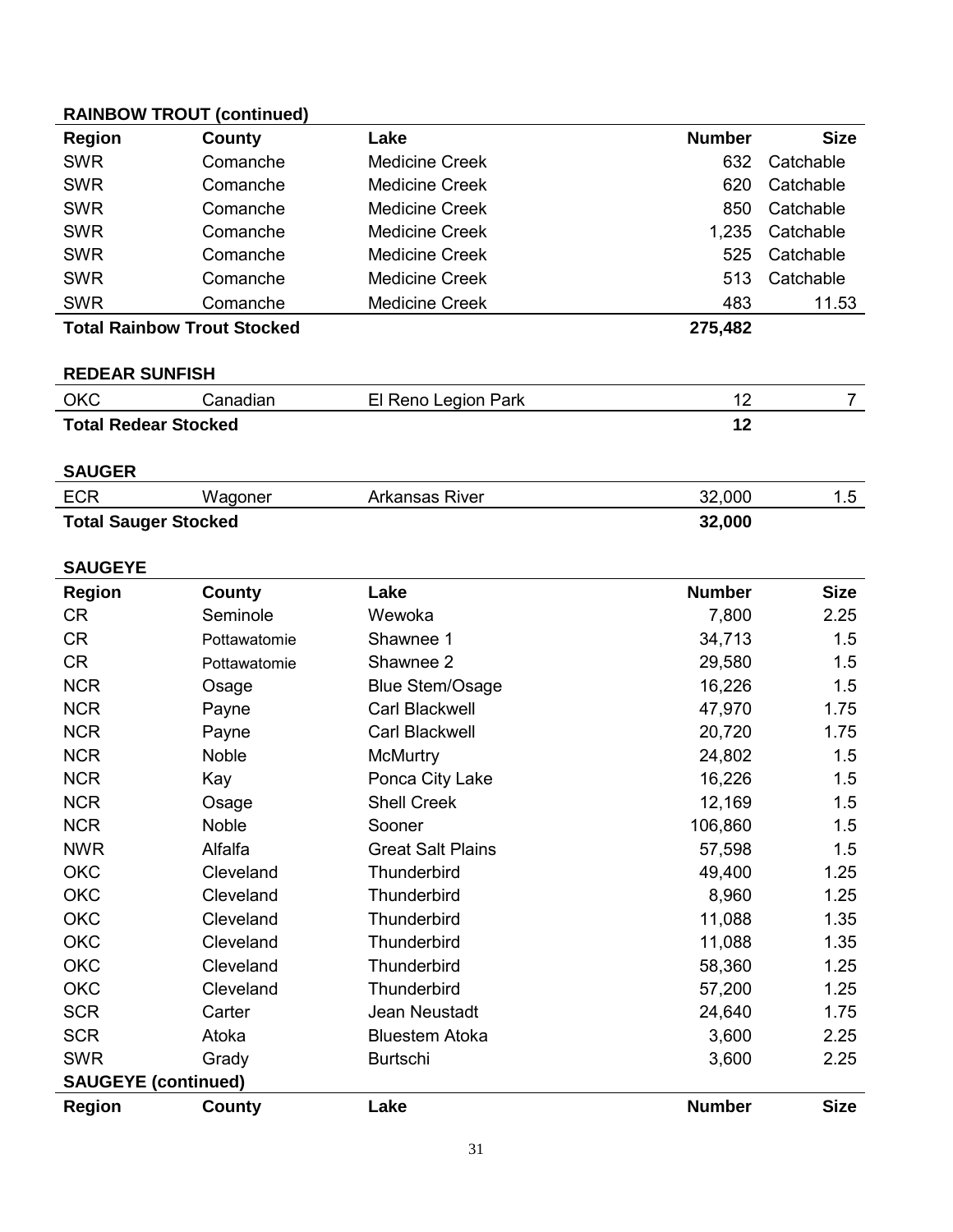| 992,421<br><b>Total Saugeye Stocked</b> |                 |                     |         |      |
|-----------------------------------------|-----------------|---------------------|---------|------|
| <b>SWR</b>                              | Jefferson       | Waurika             | 5,000   | 1.25 |
| <b>SWR</b>                              | Kiowa           | <b>Tom Steed</b>    | 64,000  | 2    |
| <b>SWR</b>                              | Grady           | Taylor              | 4,500   | 2.25 |
| <b>SWR</b>                              | Washita         | Rocky Lake          | 3,480   | 2.25 |
| <b>SWR</b>                              | Comanche        | Lawtonka            | 24,320  | 1.25 |
| <b>SWR</b>                              | Caddo           | Ft Cobb             | 40,320  | 1.35 |
| <b>SWR</b>                              | Caddo           | Ft Cobb             | 2,560   | 1.25 |
| <b>SWR</b>                              | Caddo           | Ft Cobb             | 39,000  | 1.25 |
| <b>SWR</b>                              | Comanche        | <b>Ellsworth</b>    | 24,000  | 1.35 |
| <b>SWR</b>                              | Comanche        | Ellsworth           | 30,000  | 1.35 |
| <b>SWR</b>                              | <b>Stephens</b> | Duncan Lake         | 4,980   | 2.25 |
| <b>SWR</b>                              | Washita         | <b>Crowder Lake</b> | 144,301 | 1.25 |
| <b>SWR</b>                              | Washita         | <b>Clinton City</b> | 3,360   | 2.25 |
|                                         |                 |                     |         |      |

# **WALLEYE**

| <b>Region</b>                             | County        | Lake                     | <b>Number</b> | <b>Size</b> |
|-------------------------------------------|---------------|--------------------------|---------------|-------------|
| <b>NCR</b>                                | Kay           | Kaw                      | 15,680        | 1.4         |
| <b>NCR</b>                                | Kay           | <b>Kaw Lake</b>          | 17,700        | 1.5         |
| <b>NCR</b>                                | Osage         | <b>Skiatook</b>          | 46,000        | 1.4         |
| <b>NCR</b>                                | Osage         | <b>Skiatook</b>          | 58,800        | 1.4         |
| <b>NWR</b>                                | <b>Blaine</b> | Canton                   | 850,000       | Fry         |
| <b>NWR</b>                                | <b>Blaine</b> | Canton                   | 1,200,000     | Fry         |
| <b>NWR</b>                                | Cimarron      | Chambers                 | 40,000        | Fry         |
| <b>NWR</b>                                | Cimarron      | Etling                   | 80,000        | Fry         |
| <b>NWR</b>                                | Custer        | Foss                     | 2,200,000     | Fry         |
| <b>NWR</b>                                | Woodward      | <b>Ft Supply</b>         | 1,900,000     | Fry         |
| <b>OKC</b>                                | Logan         | <b>Guthrie City Lake</b> | 2,006         | 1.5         |
| <b>OKC</b>                                | Oklahoma      | <b>Hefner Lake</b>       | 98,990        | 1           |
| <b>OKC</b>                                | Oklahoma      | <b>Hefner Lake</b>       | 52,800        | 1.25        |
| <b>OKC</b>                                | Logan         | Liberty Lake             | 100,000       | Fry         |
| <b>Total Walleye Stocked</b><br>6,661,976 |               |                          |               |             |

### **WHITE BASS**

| Region     | County                          | Lake                     | <b>Number</b> | <b>Size</b> |
|------------|---------------------------------|--------------------------|---------------|-------------|
| <b>NWR</b> | Alfalfa                         | <b>Great Salt Plains</b> | 175           |             |
|            | <b>Total White Bass Stocked</b> |                          | 175           |             |

### **WHITE CRAPPIE**

| Region                             | County | Lake         | <b>Number</b> | <b>Size</b> |
|------------------------------------|--------|--------------|---------------|-------------|
| <b>SWR</b>                         | Greer  | Altus Lugert | 180           |             |
| <b>SWR</b>                         | Greer  | Rocky Lake   | 75            |             |
| <b>Total White Crappie Stocked</b> |        |              | 255           |             |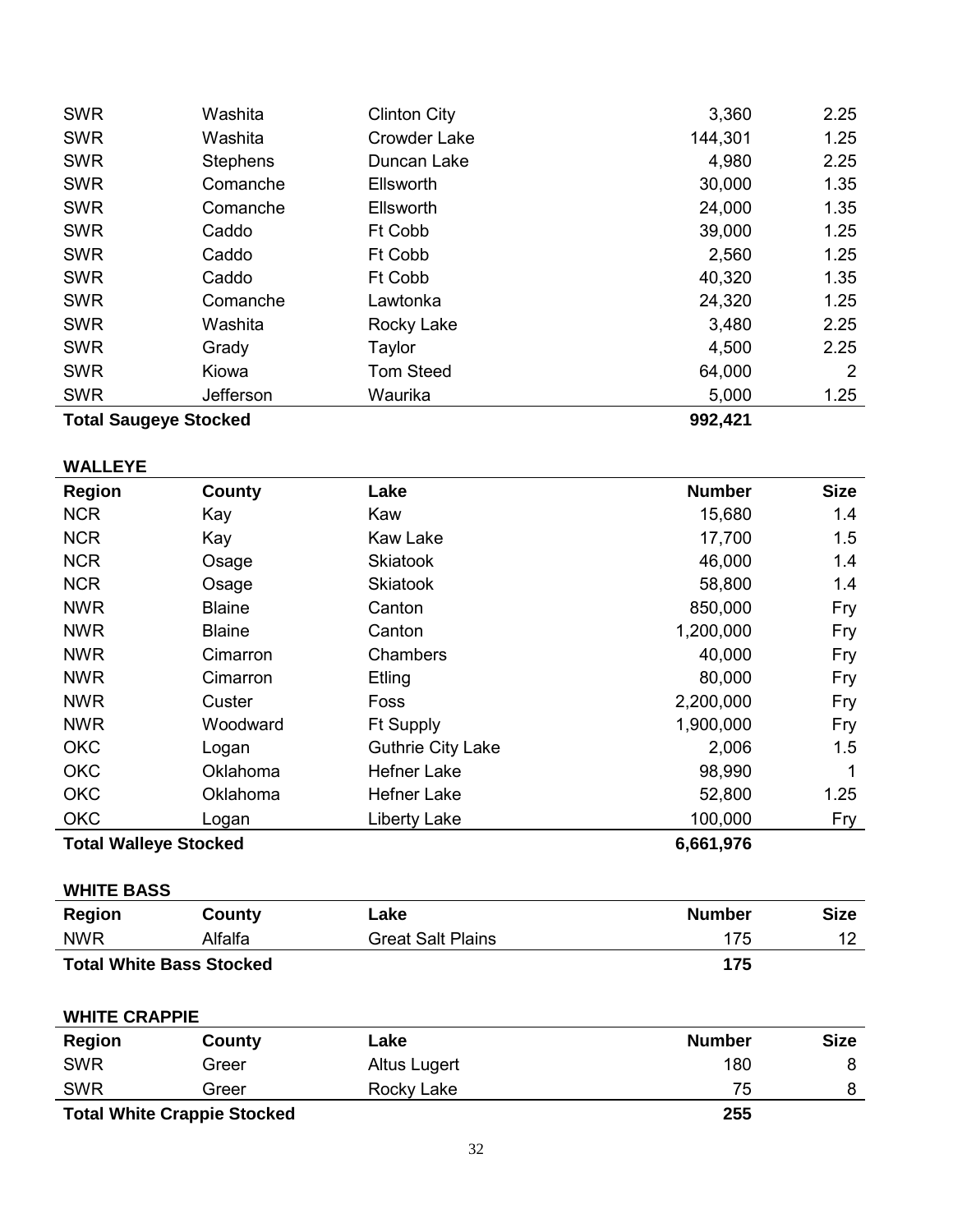# **HB PARSONS/OKLAHOMA CITY PARKS DEPARTMENT**

| <b>Region</b> | County                    | Lake                         | <b>Species</b>              | <b>Number</b> | <b>Size</b>       |
|---------------|---------------------------|------------------------------|-----------------------------|---------------|-------------------|
| <b>OKC</b>    | Oklahoma                  | <b>OKC Dolese Park</b>       | <b>Rainbow Trout</b>        | 600           | 12                |
| <b>OKC</b>    | Oklahoma                  | <b>OKC Dolese Park</b>       | <b>Rainbow Trout</b>        | 690           | 12                |
| <b>OKC</b>    | Oklahoma                  | <b>OKC Dolese Park</b>       | <b>Rainbow Trout</b>        | 500           | 12                |
| <b>OKC</b>    | Oklahoma                  | <b>OKC Dolese Park</b>       | <b>Rainbow Trout</b>        | 500           | 12                |
| <b>CR</b>     | Oklahoma                  | <b>Hefner Lake</b>           | Walleye                     | 98,990        | 1                 |
| <b>CR</b>     | Oklahoma                  | <b>OKC Edward Lake</b>       | <b>Channel Catfish</b>      | 80            | 14                |
| <b>CR</b>     | Oklahoma                  | <b>Hefner Lake</b>           | Walleye                     | 34,850        | 1.25              |
| <b>CR</b>     | Oklahoma                  | <b>Hefner Lake</b>           | Walleye                     | 17,950        | 1.25              |
| <b>CR</b>     | Oklahoma                  | <b>Edwards Parks Lake</b>    | <b>Hybrid Sunfish</b>       | 200           | 5                 |
| <b>CR</b>     | Oklahoma                  | Overholster                  | <b>Hybrid Stripped Bass</b> | 185,300       | 1.25              |
| <b>CR</b>     | Oklahoma                  | Overholster                  | <b>Hybrid Stripped Bass</b> | 47,600        | 1.25              |
| <b>CR</b>     | Oklahoma                  | <b>OKC Edwards Park Pond</b> | <b>Channel Catfish</b>      | 312           | 12                |
| <b>OKC</b>    | Oklahoma                  | <b>OKC Edward Lake</b>       | <b>Channel Catfish</b>      | 125           | 12                |
| <b>OKC</b>    | Oklahoma                  | <b>OKC Edward Lake</b>       | <b>Channel Catfish</b>      | 125           | 12                |
| <b>OKC</b>    | Cleveland                 | <b>OKC-Kitchen Lake</b>      | <b>Channel Catfish</b>      | 750           | 14                |
| <b>OKC</b>    | Cleveland                 | <b>Stanley Draper</b>        | <b>Channel Catfish</b>      | 2,652         | 4                 |
| <b>OKC</b>    | Oklahoma                  | <b>OKC-Dolese Lake</b>       | <b>Rainbow Trout</b>        | 525           | 14                |
| <b>OKC</b>    | Oklahoma                  | <b>OKC-Dolese Lake</b>       | <b>Rainbow Trout</b>        | 700           | 12                |
| <b>OKC</b>    | Oklahoma                  | OKC-Dolese Lake              | <b>Rainbow Trout</b>        | 644           | 11.53             |
| <b>OKC</b>    | Oklahoma                  | <b>OKC-Dolese Lake</b>       | <b>Rainbow Trout</b>        | 560           | $12 \overline{ }$ |
|               | <b>Total Fish Stocked</b> |                              |                             | 393,653       |                   |